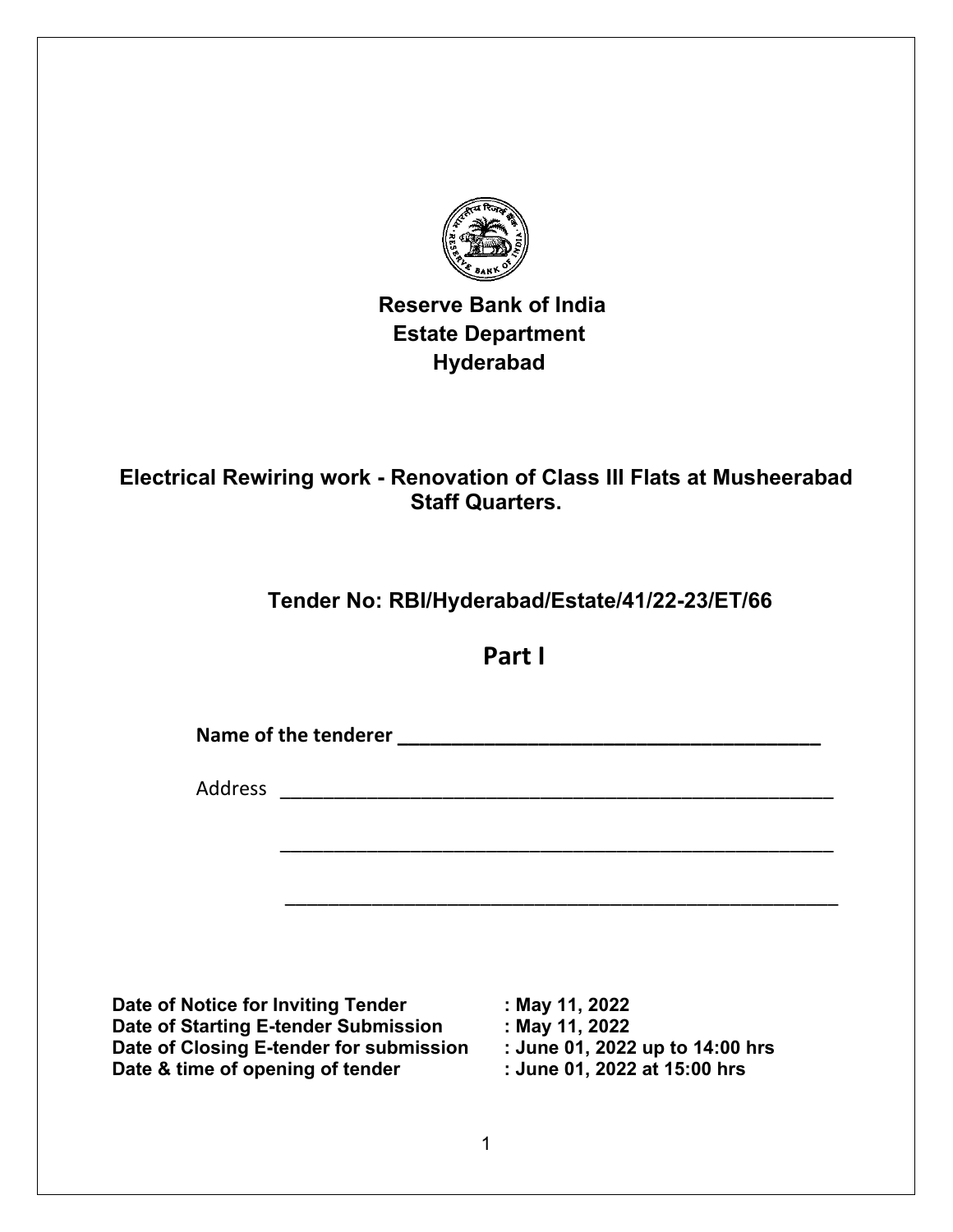### **IMPORTANT INSTRUCTIONS FOR E–TENDER**

Bidders are requested to read the terms & conditions of this tender before submitting their online tender.

#### **Process of E-tender:**

**A) Registration:** The process involves vendor's registration with MSTC e-procurement portal which is free of cost. Only after registration, the vendor(s) can submit his/their bids electronically. Electronic Bidding for submission of Technical Bid as well as Commercial Bid will be done over the internet. The Vendor should possess Class III signing type digital certificate. Vendors are to make their own arrangement for bidding from a PC connected with Internet. MSTC is not responsible for making such arrangement. (Bids will not be recorded without Digital Signature).

SPECIAL NOTE: THE TECHNICAL BID AND THE COMMERCIAL BID HAVE TO BE SUBMITTED ON-LINE AT [www.mstcecommerce.com/eprochome/rbi](https://www.mstcecommerce.com/eprochome/rbi/)

1).Vendors are required to register themselves online with *[www.mstcecommerce.com](https://www.mstcecommerce.com/)→ e-Procurement →PSU/Govtdepts→ Select RBI Logo>Register as Vendor -- Filling up details and creating own user id and password→ Submit.*

2). Vendors will receive a system generated mail confirming their registration in their email which has been provided during filling the registration form. In case of any clarification, vendors may contact RBI/MSTC, (before the scheduled time of the e- tender).

#### **Contact person (RBI) for tender related:**

- **1.** Smt. Amruta Terdal, AM, Estate Department, 040-23267113
- **2.** Shri. Suresh Chandra Behera, AM, Estate Department, 040-23267106
- **3.** Shri Rajiv Kumar Gupta, AGM, Estate Department, 040-23267103

#### **Contact person (MSTC Ltd):**

1. Renu Purushotttam, Branch Manager – [rpurushottam@mstcindia.co.in](mailto:rpurushottam@mstcindia.co.in) – Mobile: 08884406412

2. Suraiya R Shaik, Dy. Manager – [srshaik@mstcindia.co.in](mailto:srshaik@mstcindia.co.in) Mobile- 7404547869

3. B Teja, JCA- [bteja@mstcindia.co.in](mailto:bteja@mstcindia.co.in) Mobile- 06281048513

4. Krishna Kanth, Technical Analyst- [krishna366377@mstcindia.co.in](mailto:krishna366377@mstcindia.co.in) Ph- 8333036366

5. Raksekhar, DEO, [rajmstc@mstcindia.co.in](mailto:rajmstc@mstcindia.co.in) Ph-8464073640

Google hangout ID- (for text chat)- [mstceproc@gmail.com](mailto:mstceproc@gmail.com)

#### **B) System Requirements:**

- i) Windows 7 or above Operating System
- ii) IE-7 and above Internet browser
- iii) Signing type digital signature

Latest updated JRE 8 (x86 Offline) software to be downloaded and installed in the system.

To disable "Protected Mode" for DSC to appear in the signer box following settings may be applied.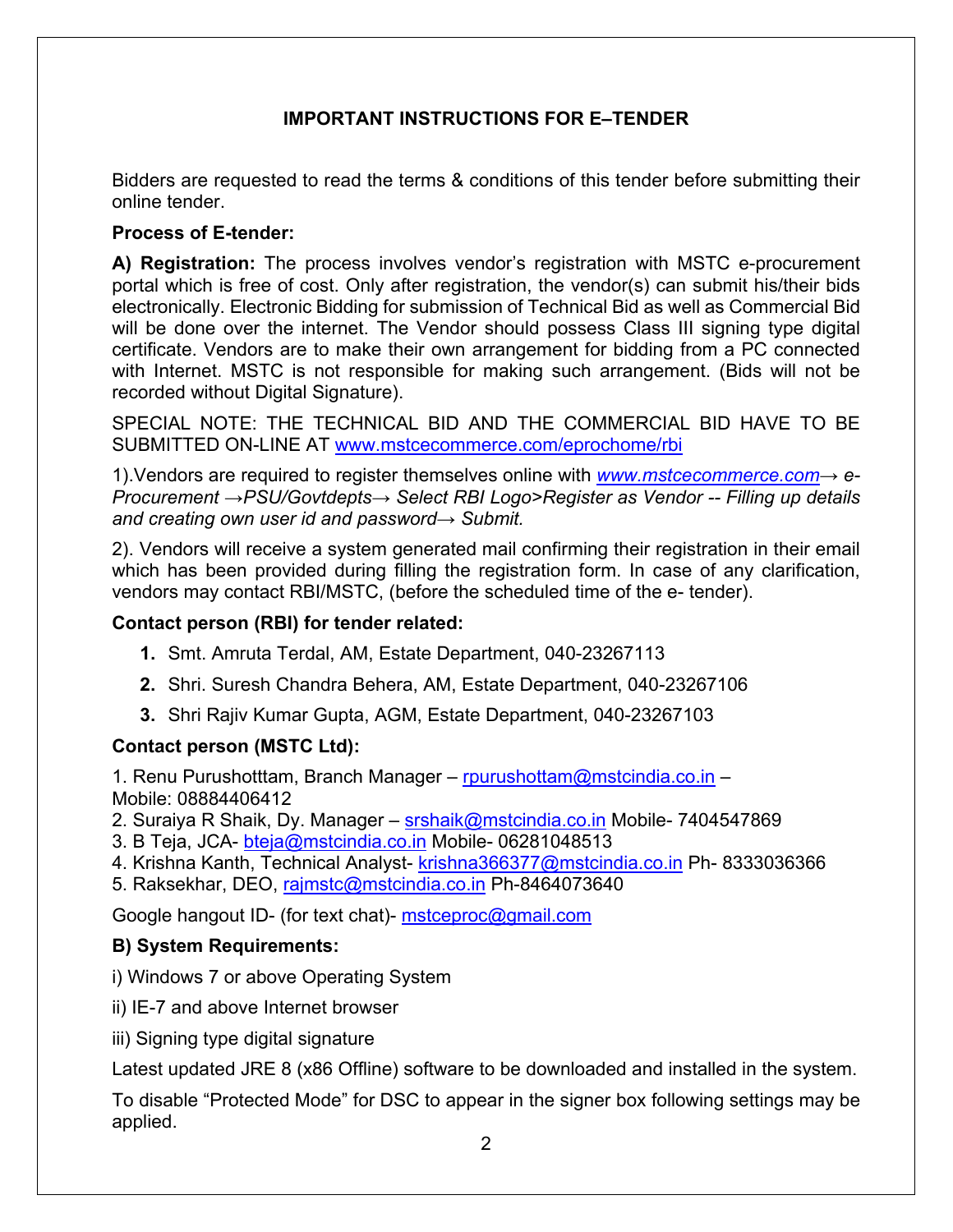#### **Other Settings**

□ Tools => Internet Options => General => Click on Settings under "browsing history/ Delete Browsing History" => Temporary Internet Files => Activate "Every time I Visit the Webpage".

To enable ALL active X controls and disable 'use pop up blocker' under Tools→Internet Options→ custom level (Please run IE settings from the page [www.mstcecommerce.com](https://www.mstcecommerce.com/) once).

The Techno-commercial Bid and the Price Bid shall have to be submitted online at [www.mstcecommerce.com/eprochome/rbi.](https://www.mstcecommerce.com/eprochome/rbi/) Tenders will be opened electronically on specified date and time as given in the Tender.

All entries in the tender should be entered in online Technical & Commercial Formats without any ambiguity.

#### **Special Note towards Transaction fee:**

The vendors shall pay the transaction fee using **"Transaction Fee Payment"** Link under "My Menu" in the vendor login. The vendors have to select the particular tender from the event dropdown box. The vendor shall have the facility of making the payment either through NEFT or Online Payment. On selecting NEFT, the vendor shall generate a challan by filling up a form. The vendor shall remit the transaction fee amount as per the details printed on the challan without making change in the same. On selecting Online Payment, the vendor shall have the provision of making payment using its Credit/ Debit Card/ Net Banking. Once the payment gets credited to MSTC's designated bank account, the transaction fee shall be auto authorized and the vendor shall be receiving a system generated mail.

**Transaction fee is non-refundable.** A vendor will not have the access to online e-tender without making the payment towards transaction fee.

**NOTE :** Bidders are advised to remit the transaction fee well in advance before the closing time of the event so as to give themselves sufficient time to submit the bid.

Information about tenders /corrigendum uploaded shall be sent by email only during the process till finalization of tender.

Hence the vendors are required to ensure that their Email ID provided is valid and updated at the time of registration of vendor with MSTC.

Vendors are also requested to ensure validity of their DSC (Digital Signature Certificate).

#### **E-tender cannot be accessed after the due date and time mentioned in NIT.**

#### **Bidding in e-tender:**

a) The process involves Electronic Bidding for submission of Technical and Commercial Bid.

b) The vendor(s) who have submitted transaction fee can only submit their Technical Bid and Commercial Bid through internet in MSTC website *[www.mstcecommerce.com](https://www.mstcecommerce.com/) → eprocurement →PSU/Govtdepts→ Login under RBI→My menu→ Auction Floor Manager→ live event →Selection of the live event.*

c) The vendor should have running JAVA application. This exercise has to be done immediately after opening of Bid floor. Then they have to fill up Common terms/Commercial specification and save the same. After that, they should click on the Technical bid. If this JAVA application does not run, then the vendor will not be able to save/submit his Technical bid.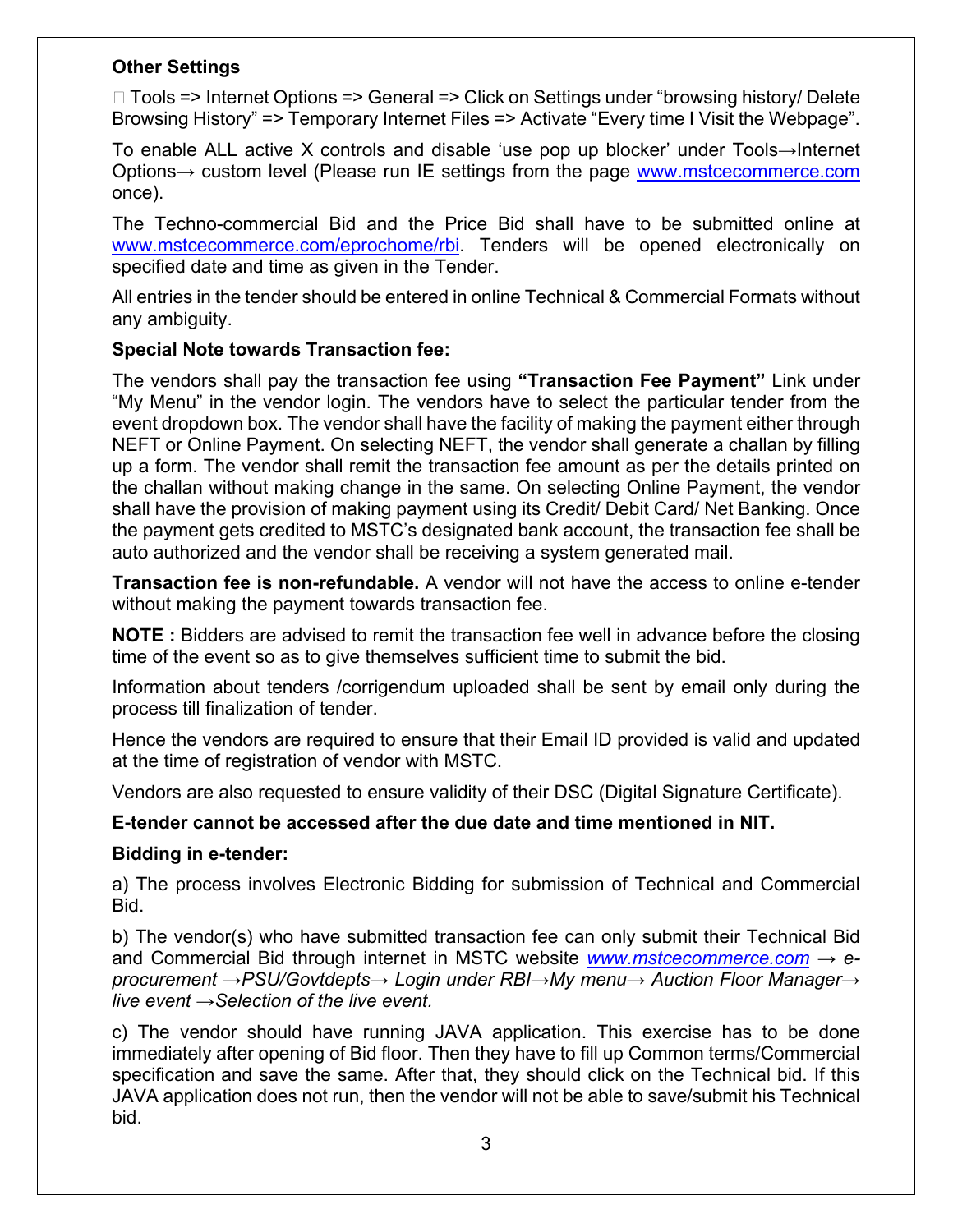d) After filling the Technical Bid, vendors have to click 'save' for recording the same. Once the Commercial Bid link becomes active and the details are filled up, vendors have to click on "save" to record the Commercial bid. After both the Technical bid & Commercial bid have been saved, vendor has to click on the "Final submission" button to register the bids.

e) Vendors are instructed to use *Attach Doc button* to upload documents related to eligibility. Multiple documents can be uploaded.

f) In all cases, vendors are advised to use their own ID and Password along with Digital Signature at the time of submission of their bids.

g) During the entire e-tender process, the vendors will remain completely anonymous to one another and also to everybody else.

h) The e-tender floor shall remain open from the pre-announced date & time and for as much duration as mentioned above.

i) All electronic bids submitted during the e-tender process shall be legally binding on the vendor. Any bid will be considered as the valid bid offered by that vendor and acceptance of the same by the Buyer will form a binding contract between Buyer and the Vendor for execution of supply.

j) It is mandatory that all the bids are submitted with digital signature certificate otherwise the same will not be accepted by the system.

k) Buyer reserves the right to cancel or reject or accept or withdraw or extend the tender in full or part as the case may be without assigning any reason thereof.

**l. No deviation of the terms and conditions of the tender document is acceptable.**  Submission of bid in the e-tender floor by any vendor confirms his acceptance of terms & conditions for the tender.

Any order resulting from this tender shall be governed by the terms and conditions mentioned therein.

The tender inviting authority has the right to cancel this e-tender or extend the due date of receipt of bid(s) without assigning any reasons thereof.

Vendors are requested to read the vendor guide and see the video in the page [https://www.mstcecommerce.com/eprochome/rbi](https://www.mstcecommerce.com/eprochome/rbi/) to familiarize them with the system before bidding.

#### **Vendors quoted rates should be inclusive of GST**

#### **Important Note**

**The rates are to be quoted Online. In the online price bid, due to number of words limitation of 1000 characters, complete description could not be accommodated and description given thereof is brief. Before quoting rates online, all the contractors must read the complete details of each items given in Part-II of the tender document. For execution and rate purpose, the details given in in Part-II of the tender document will be implemented.**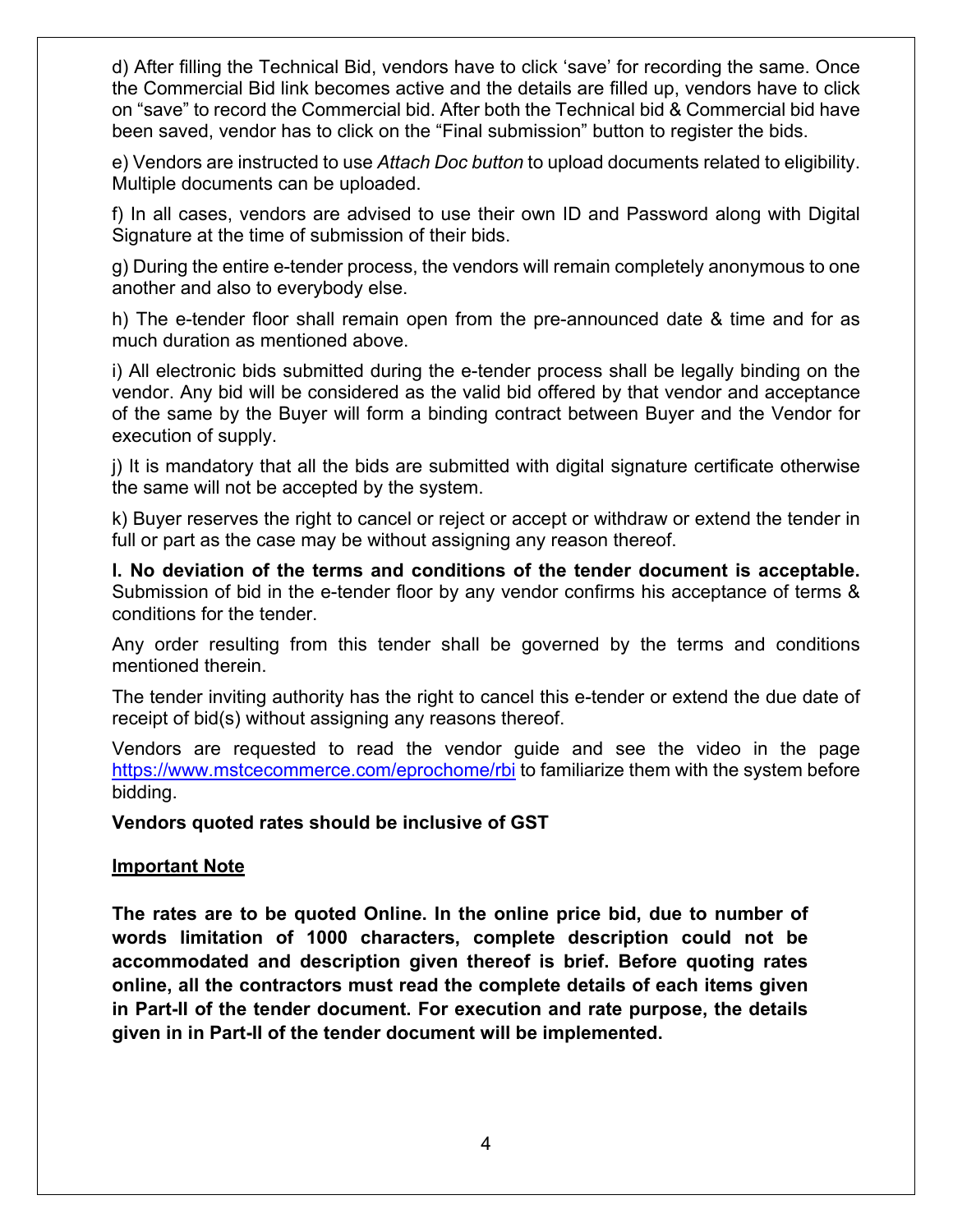## **Form of Tender**

**Place:** The contract of the contract of the contract of the Place: discussion of the contract of the contract of the contract of the Date:

Smt. K. Nikhila Regional Director Reserve Bank of India Estate Department 6-1-56, Secretariat Road Saifabad Hyderabad**-500004**

Dear Sir,

Having examined the specifications, drawings, designs and Schedule of Quantities relating to the works specified in memorandum hereinafter set out and having visited and examined the site of the works specified in the said memorandum having acquired the requisite information relating there to as affecting the tender, we hereby offer to supply and execute the works specified in the said memorandum, within the time specified in the said memorandum, at the rates mentioned in the attached schedule of quantities and in all respects with the specifications, designs, drawings and instructions in writing referred to in conditions of tender, the Articles of 'Agreement, Special Conditions, Schedule of Quantities and Conditions of Contract and with such materials as are provided for by, and in all other respects in accordance with such conditions so far as they may be applicable.

| (a) | Name of work                                                          | Electrical Rewiring work - Renovation of<br>Flats at Musheerabad Staff<br>Class III<br><b>Quarters.</b>                                                                                                                                                                                                                               |
|-----|-----------------------------------------------------------------------|---------------------------------------------------------------------------------------------------------------------------------------------------------------------------------------------------------------------------------------------------------------------------------------------------------------------------------------|
| (b) | Estimated cost of the work                                            | ₹. 9,87,750/-                                                                                                                                                                                                                                                                                                                         |
| (c) | Earnest<br>Deposit<br>Money<br>(EMD)                                  | Successful tenderer shall deposit Earnest<br>Money Deposit (EMD) equal to 2% of the total<br>quoted amount by a Demand Draft/NEFT in<br>favor of Reserve Bank of India, Hyderabad<br>before placing the work order for due fulfillment<br>of the contract                                                                             |
| (d) | <b>Performance Security</b>                                           | Further, successful tenderer shall submit<br>Performance Security in the form of Bank<br>Guarantee for a value equal to 10% of the total<br>quoted amount in the prescribed format after<br>receipt of Work Order in case Contract value is<br>more than Rs.10 Lakh, which shall be valid till<br>end of the Defect Liability Period. |
| (e) | Retention<br>Money<br>Percentage to be deducted<br>from each RA bills | 5%                                                                                                                                                                                                                                                                                                                                    |

#### **MEMORANDUM**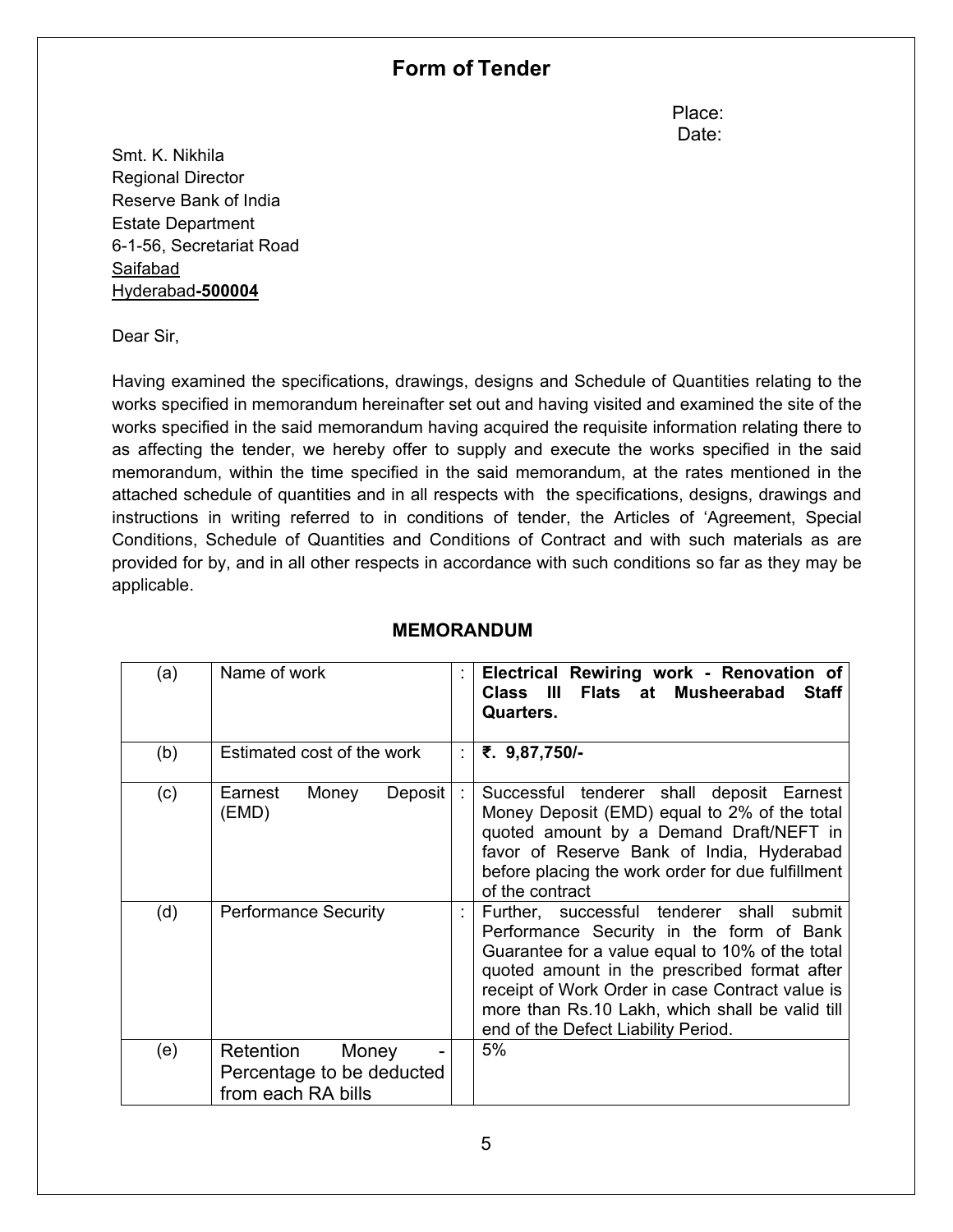| (f) | Time allowed for completion  :<br>of the work from tenth day of<br>written order to commence<br>work | 4 months.                                                                                                                                                                                                                                                                                                                                                                        |
|-----|------------------------------------------------------------------------------------------------------|----------------------------------------------------------------------------------------------------------------------------------------------------------------------------------------------------------------------------------------------------------------------------------------------------------------------------------------------------------------------------------|
| (g) | <b>Terms of Payment</b>                                                                              | (a) 65% of the quoted rate on pro rata basis<br>against delivery of materials and installation at<br>site.<br>(b) Balance 30% on (i) completion of testing,<br>commissioning and handing over the project.<br>Note: The Retention money of 5% recovered<br>from the payments made above will be released<br>after 1 year of DLP or against submission of<br>Bank Guarantee (BG). |

2. Should this tender be accepted, I/We hereby agree to abide by and fulfill the terms and provisions of the said Condition of Contract annexed hereto so far as they may be applicable.

\_\_\_\_\_\_\_\_\_\_\_\_\_\_\_\_\_\_\_\_\_\_\_\_\_\_\_\_\_\_\_\_\_\_\_\_\_\_\_\_\_\_\_\_\_\_\_\_\_\_\_\_\_\_\_\_\_\_\_\_\_\_\_\_\_\_\_\_\_\_ \_\_\_\_\_\_\_\_\_\_\_\_\_\_\_\_\_\_\_\_\_\_\_\_\_\_\_\_\_\_\_\_\_\_\_\_\_\_\_\_\_\_\_\_\_\_\_\_\_\_\_\_\_\_\_\_\_\_\_\_\_\_\_\_\_\_\_\_\_\_

\_\_\_\_\_\_\_\_\_\_\_\_\_\_\_\_\_\_\_\_\_\_\_\_\_\_\_\_\_\_\_\_\_\_\_\_\_\_\_\_\_\_\_\_\_\_\_\_\_\_\_\_\_\_\_\_\_\_\_\_\_\_\_\_\_\_\_\_\_\_

\_\_\_\_\_\_\_\_\_\_\_\_\_\_\_\_\_\_\_\_\_\_\_\_\_\_\_\_\_\_\_\_\_\_\_\_\_\_\_\_\_\_\_\_\_\_\_\_\_\_\_\_\_\_\_\_\_\_\_\_\_\_\_\_\_\_\_\_\_\_

\_\_\_\_\_\_\_\_\_\_\_\_\_\_\_\_\_\_\_\_\_\_\_\_\_\_\_\_\_\_\_\_\_\_\_\_\_\_\_\_\_\_\_\_\_\_\_\_\_\_\_\_\_\_\_\_\_\_\_\_\_\_\_\_\_\_\_\_\_\_

- 3. Our Bankers are:
- i)

 $\overline{ii}$ )

5. The names of proprietary /partners of our firm are:

 $i)$   $\overline{\phantom{a}}$  $\overline{\text{ii}}$ )

Name of the partner of the firm authorized to sign.

OR

Name of person having Power of

Attorney to sign the Contract

(Certified copy of the Power

of Attorney should be attached).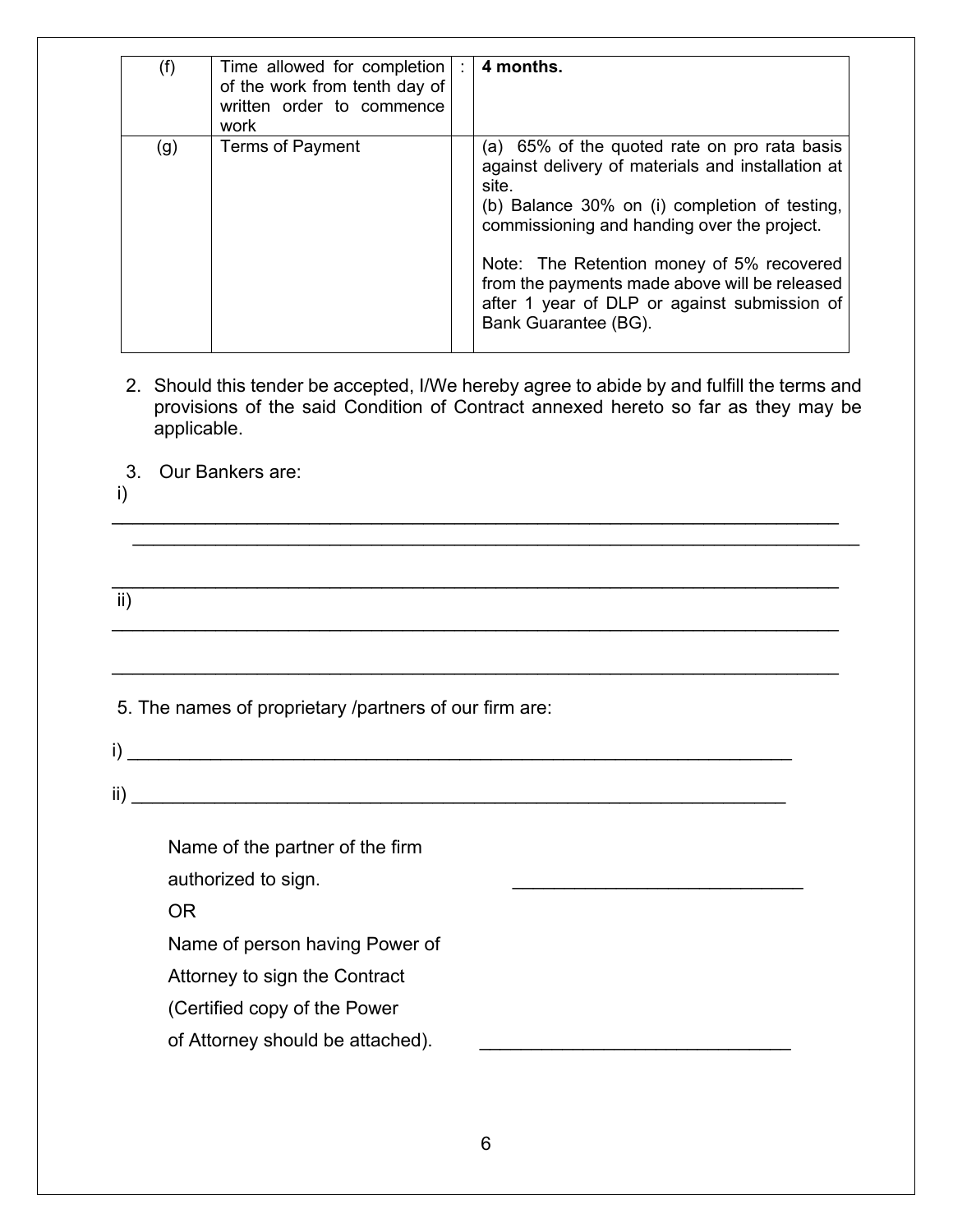Yours faithfully,

Signature of Contractor.

**\_\_\_\_\_\_\_\_\_\_\_\_\_\_\_\_\_\_**

[Note: If the party is a proprietary firm or an individual it should be signed by the proprietor or the individual. If the party is a partnership firm it should be signed by all or on behalf of all the partners. If the party is a private limited firm/ Incorporate Company the COMMON SEAL OF the firm is to be affixed pursuant to the resolutions passed by its Board of Directors at the meeting held on \_\_\_\_\_\_\_\_\_\_\_\_ (Copy of the resolution should be attached).

If the Contractor signs under common seal, the signature clause should tally with the sealing clause in the Articles of Association]

Witnesses:

1) \_\_\_\_\_\_\_\_\_\_\_\_\_\_\_\_\_\_\_\_\_\_\_\_

(Signature)

Address \_\_\_\_\_\_\_\_\_\_\_\_\_\_\_\_\_\_\_\_\_\_\_\_\_\_\_\_\_\_\_\_

2) \_\_\_\_\_\_\_\_\_\_\_\_\_\_\_\_\_\_\_\_\_\_\_\_ (Signature)

Address \_\_\_\_\_\_\_\_\_\_\_\_\_\_\_\_\_\_\_\_\_\_\_\_\_\_\_\_\_\_\_\_\_

\_\_\_\_\_\_\_\_\_\_\_\_\_\_\_\_\_\_\_\_\_\_\_\_\_\_\_\_\_\_\_\_\_

\_\_\_\_\_\_\_\_\_\_\_\_\_\_\_\_\_\_\_\_\_\_\_\_\_\_\_\_\_\_\_\_\_

\_\_\_\_\_\_\_\_\_\_\_\_\_\_\_\_\_\_\_\_\_\_\_\_\_\_\_\_\_\_\_\_\_

 **\_\_\_\_\_\_\_\_\_\_\_\_\_\_\_\_\_\_\_\_\_\_\_\_\_\_\_\_\_\_\_\_\_**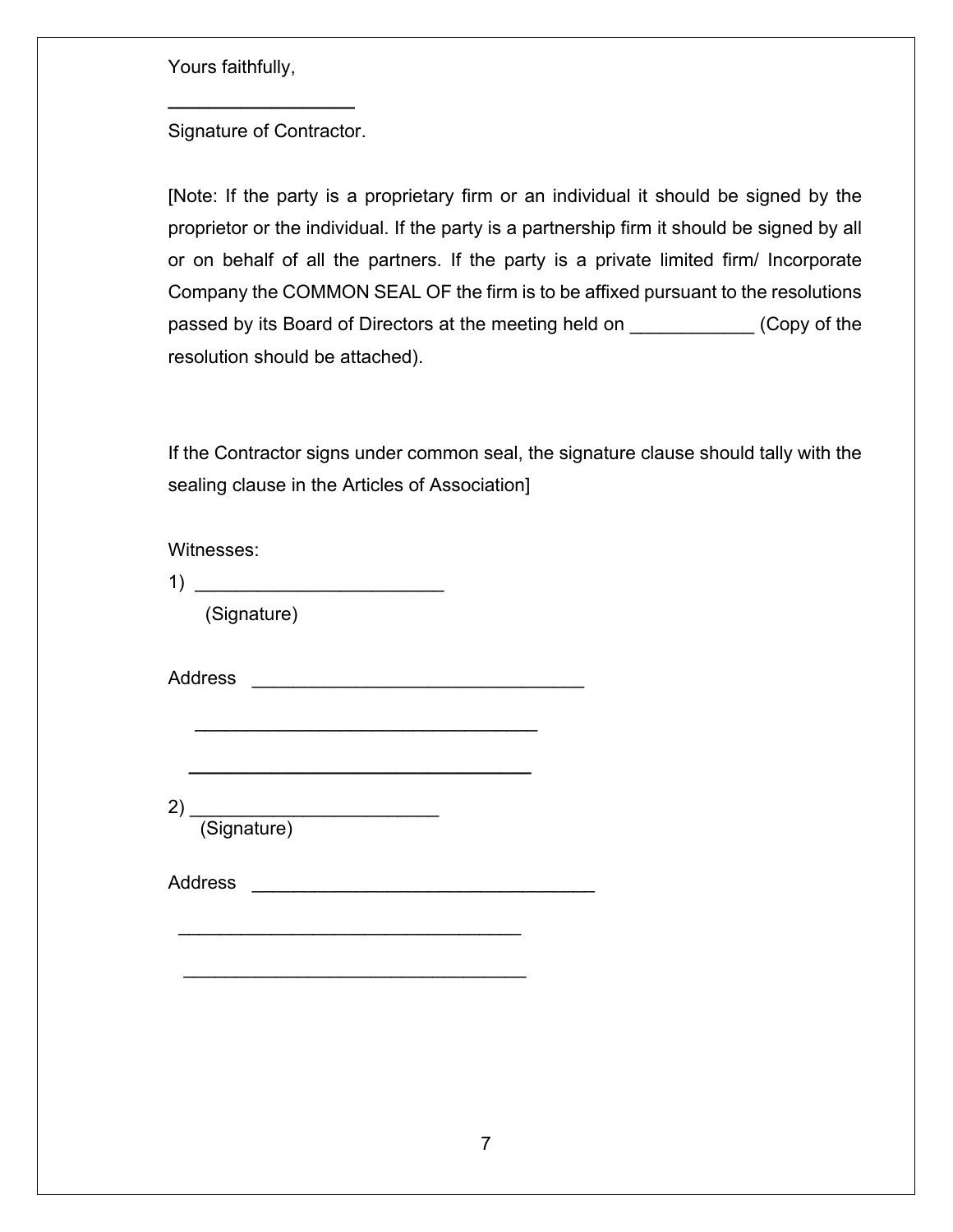#### करार की शर्ते / Articles of Agreement

यह करार एक ओर भारतीय रिज़र्व बैंक, हैदराबाद जिसका केंद्रीय कार्यालय मुंबई 400 001 में है (जिसे इसके बाद " नियोक्ता " कहा गया है) और दूसरी ओर से ------------------------------- कंपनी (जिसे इसके बाद " ठेकेदार " कहा गया है) के बीच के---------------------दिन, वर्ष ----------------------------- को किया गया l

ARTICLES OF AGREEMENT made the \_\_\_\_\_\_\_day of \_\_\_\_\_\_\_\_\_\_\_\_\_\_\_\_, 20\_\_\_\_\_\_\_\_ between the RESERVE BANK OF INDIA, HYDERABAD having its Central Office at Mumbai - 400 001. (hereinafter called "the Employer") of the one part and \_\_\_\_\_\_\_\_\_\_\_\_\_ \_\_\_\_\_\_\_\_\_\_\_\_\_\_\_\_\_\_\_an individual / a firm / Company having its Registered Office at \_\_\_\_\_\_\_\_\_\_\_\_\_\_\_\_\_\_\_\_ (hereinafter called the "Contractor") of the other part. जब�क बक � ------------------------------------------------------- का कायर्................................ पर करवाने के लिए इच्छुक है तथा किए जाने वाले कार्य का वर्णन करने वाले विनिर्देशनों को भारतीय रिज़र्व बैंक द्वारा तैयार �कया है।

WHEREAS the Employer is desirous of awarding the work of

\_\_\_\_\_\_\_\_\_\_\_\_\_\_\_\_\_\_\_\_\_\_\_\_\_\_\_\_\_\_\_\_\_\_\_\_\_\_\_\_\_\_\_\_\_\_\_\_\_\_\_\_\_\_\_\_\_\_\_\_\_\_\_\_\_\_\_\_\_\_\_\_\_\_\_\_

\_\_\_\_\_\_\_\_\_\_\_\_\_\_\_\_\_\_\_\_at Bank's \_\_\_\_\_\_\_\_\_\_\_\_\_\_\_\_\_\_\_\_\_\_\_\_\_\_ as per specifications describing the work to be done to be prepared by Reserve Bank of India.

और क्योंकि ठेकेदार शर्तों के अधीन आगे यहाँ नियत शर्तों और विशेष शर्तों में निर्धारित शर्तों और काम की मात्रा की अनुसूची और संविदा की शर्तों (जिन्हें इसके बाद सामूहिक रूप से " तथाकथित शर्तें" कहा जाएगा) के अनुसार काम को उक्त ड्राइग और/या उक्त विनिर्देशन में वर्णित है और काम की मात्रा की अनुसूची में शामिल हैं, पर उसमें निर्धारित संबंधित दर पर गणना की गई कुल राशि  $\dots\dots\dots\dots\dots\dots$ पर या ऐसी अन्य देय राशि पर (इसके बाद इसे "तथाकथित ठेका रा�श" कहा जाएगा) जो �क ------------------------------ से --------------------तक क� अव�ध के �लए लागू तथा कोटेशन/कार्य आदेश में दिए गए अनुसार कार्य करने के लिए सहमत है। AND WHEREAS the Contractor has agreed to execute upon the subject to the conditions set forth in the tender / quotation / herein (all of which are collectively hereinafter referred to as "the said conditions") at the respective rates therein set forth amounting to the sum of Rupees \_\_\_\_\_\_\_\_\_\_\_\_\_\_\_\_\_\_\_\_\_\_\_\_\_\_\_\_\_\_\_\_\_\_\_\_\_\_\_\_\_\_\_\_\_\_ as applicable for the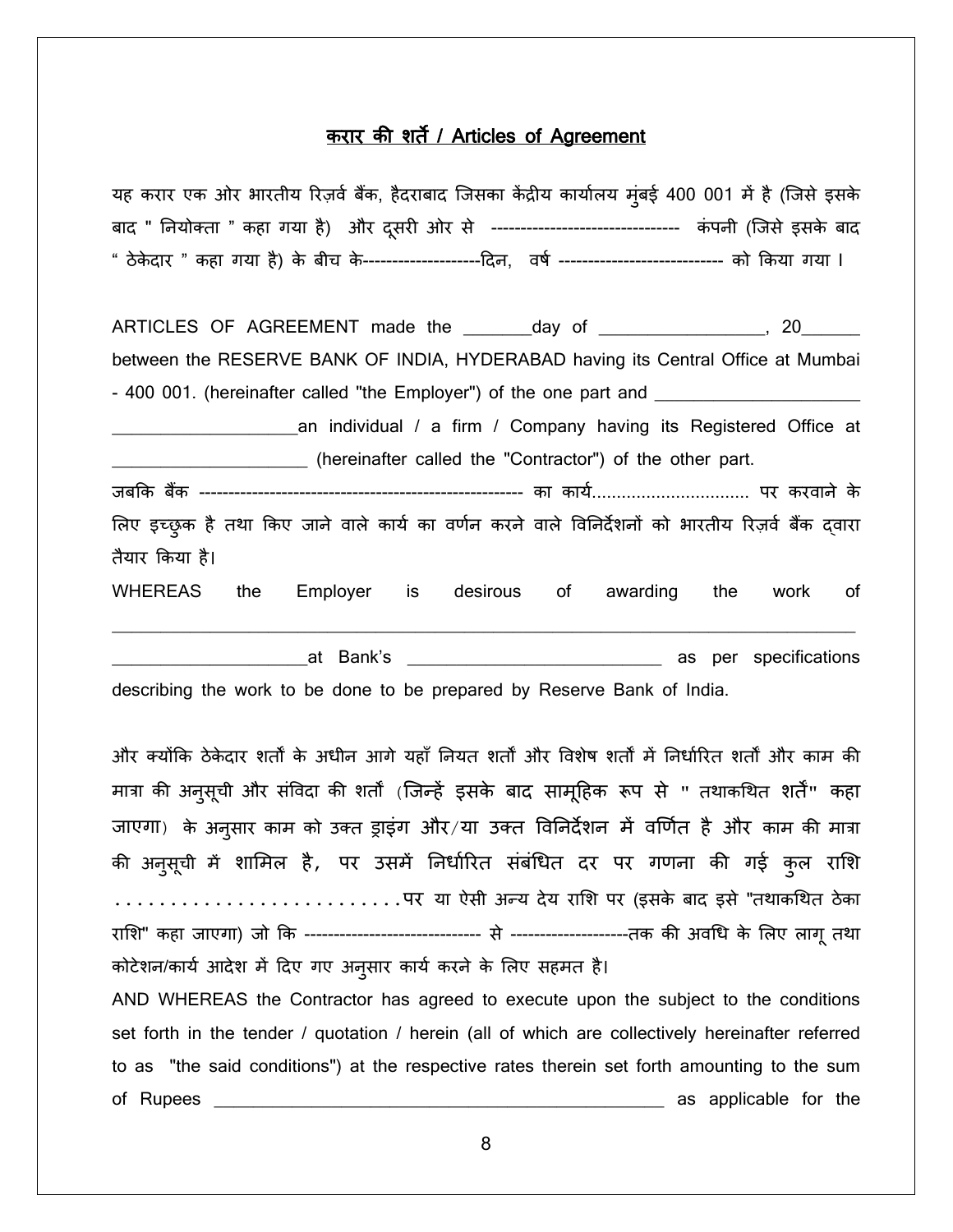specifications.

period from \_\_\_\_\_\_\_\_\_\_\_\_\_\_\_\_\_ to \_\_\_\_\_\_\_\_\_\_\_\_\_\_\_\_ at the rate quoted in the quotation

/ work order / as therein arrived at of such other sum as shall become payable there under.

#### एतद् द्वारा अब निम्नानुसार सहमति हुई है / NOW IT IS HEREBY AGREED AS ु FOLLOWS**:-**

1. ठेकेदार तथाकथित शर्तों में उल्लिखित समय और नियत तरीके से तथाकथित ठेका राशि के भुगतान करने के मद्देनज़र, तथाकथित शर्तों के अधीन विनिर्देशनों के अनुसार नियत ड्राइंग और काम की मात्रा की अनुसूची में दशार्या गया काम पू रा करेगा। In consideration of the said Contract Amount to be paid at the times and in the manner set forth in the said conditions, the Contractor shall upon and subject to the said Conditions execute and complete the work shown and described in the said

2. बैंक, ठेकेदार को कथित ठेका राशि अथवा समय -समय पर देय होनेवाली अन्य राशि तथाकथित शर्तों में �व�न�दर्ष् ट तर�के से अदा करेगा। The Employer shall pay the Contractor the said Contract Amount or such other sum as shall become payable, at the times and in the manner specified in the said Conditions.

- 3. उपरोक्त वर्णित शर्तें में भारतीय रिजर्व बैंक,हैदराबाद के संपदा विभाग के सहायक महाप्रबंधक(संपदा/तकनीकी), �नयोक्ता क� ओर से कायर् कर�गे। In the said Conditions herein before mentioned, the Assistant General Manager (Estate/Technical) in charge of the Estate Department, Reserve Bank of India, Hyderabad shall act on behalf of the Employer.
- 4. तथाकथित शर्ते और साथ में दी गई परिशिष्ट इसके साथ पढ़ी जाएँगी और इस करार का हिस्सा मानी जाएँगी और संबंधित पक्ष इस करार की तथाकथित शर्तों के अधीन रहेंगे और अपनी ओर से क्रमश: तथाकथित शर्तों के अपने-अपने कर्तव्य का पालन करेंगे।

The said conditions and Appendix thereto shall be read and construed as forming part of this Agreement and the parties hereto shall respectively abide by, submit themselves to the said Conditions and perform the agreements on their part respectively in the said Conditions contained.

- 5. इसमें उल्लिखित प्लान, करार एवं दस्तावेज इस ठेके के आधारभूत घटक होंगे। The Agreement and the Documents mentioned herein shall form the basis of this Contract.
- 6. बैंक के पास इस संविदा पर प्रतिकूल प्रभाव डाले बिना काम की मात्रा और काम की प्रकृति बदलने, कोई मद जोड़ने या किए गए काम की मद को निकालने का अधिकार सुरक्षित होगा।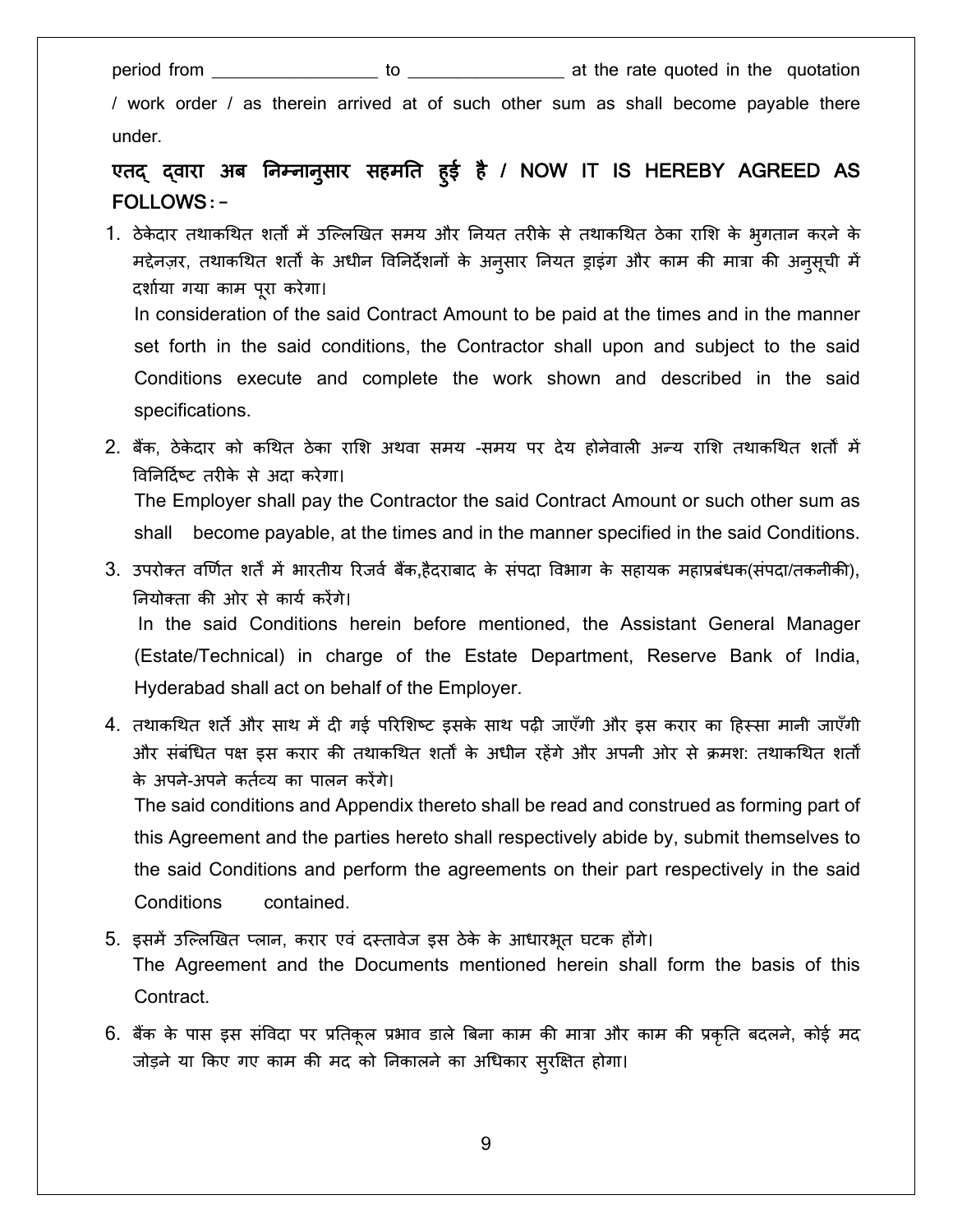The Employer reserves to itself the right of altering the nature of the work by adding to or omitting any items of work or having portions of the same carried out without prejudice to this Contract.

- 7. इस ठेके के अंतर्गत बैंक दवारा सभी भुगतान केवल हैदराबाद में किए जाएंगे। All Payments by the Employer under this Contract will be made only at Hyderabad.
- 8. इस करार के तहत या इससे जुड़े किसी भी कारण से उत्पन्न विवाद हैदराबाद में उत्पन्न विवाद समझा जाएगा और उसके निपटान का क्षेत्राधिकार हैदराबाद में ही स्थित न्यायालयों का निर्धारित क्षेत्राधिकार होगा। All disputes arising out of or in any way connected with this agreement shall be deemed to have arisen at Hyderabad and only Courts in Hyderabad shall have jurisdiction to determine the same.
- 9. इस संविदा के अलग-अलग भागों को ठेकेदार ने पढ़ लिया है और पूरी तरह से समझ लिया है। That the several parts of this Contract have been read by the Contractor and fully understood by the Contractor.
- 10.बैंक नियमों के अनुसार भविष्य में नवीनीकरण किया जाएगा। Future renewals will be as per Bank's rules.
- The work order letter no. dated

will form part of the agreement.

12. ठेकेदार दवारा टेंडर /संविदा दर में एएमसी से संबंधित सभी नियम और शर्तों को माना जाएगा। All terms and conditions pertaining to AMC in the tender/ quotation will also be honored by the Contractor.

13.गैर-प्रकटीकरण खण्ड : ठेकेदार को प्रत्यक्ष या परोक्ष रूप से सिलसिले में अपने ठेके दायित्वों के निर्वहन के दौरान ठेकेदार को यदि कोई जानकारी, सामग्री और बैंक के बुनियादी ढांचे / सिस्टम / उपकरण के संबंध में विवरण प्राप्त होता हो तो उसका किसी अन्य पक्ष के पास ख़ुलासा नहीं करेगा और इस समझौते के अनुसार वह उसे कड़ी गोपनीयता में ही रखेगा । ठेके के अंतर्गत जब तक आवश्यक हो इसका वहन करने के लिए आवश्यक हो या लागू नियमों का अन्पालन करना हो, ठेकदार ठेके के विवरण को निजी और गोपनीय ही रखेगा। ठेकेदार नियोक्ता के पिछले लिखित अन्मति के बिना कहीं और किसी भी व्यापार या तकनीकी पेपर में या अन्य में किसी भी ब्यौरे को प्रकाशित नहीं करेगा, प्रकाशित करने के लिए अन्**मति नही देगा, या खुलासा** नहीं करेगा। ठेकेदार किसी भी गोपनीय जानकारी का खुलासा करने के परिणाम स्वरुप नियोक्ता को हुए किसी भी नकसान के लिए उसकी क्षतिपूर्ति करेगा । इसके अनुपालन में विफल होने पर के ठेकेदार की ओर से अनुबंध का उल्लंघन माना जाएगा औक नियोक्ता नुकसान का दावा करने और कानूनी उपायों को आगे बढ़ाने का हकदार होगा। ठेकेदार इस समझौते के तहत गोपनीय सूचना के गैर प्रकटीकरण के दायित्वों को पूरी तरह से संतुष्ट हैं कि यह सुनिश्चित करने के लिए अपने कर्मचारियों के संबंध में सभी उचित कार्रवाई की जाएगी। इस समझौते के तहत गैर प्रकटीकरण और गोपनीयता के संबंध में ठेकेदार अपने कर्मचारियों के संबंध में आवश्यक कार्रवाई करेगा।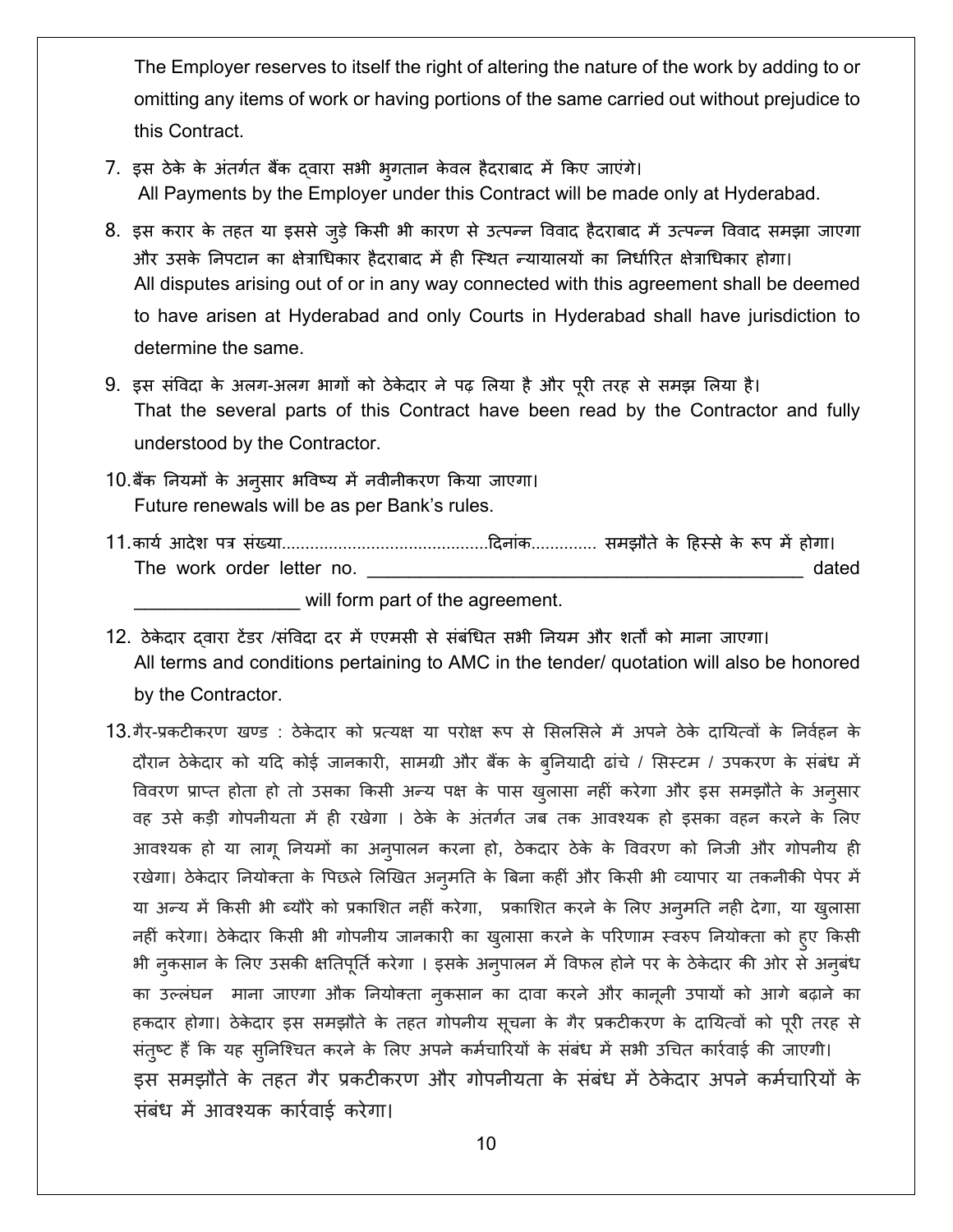गैर प्रकटीकरण और गोपनीयता के संबंध में ठेकेदार दवारा दायित्वों का वहन चाहे वह किसी भी कारण के लिए हो इस समझौते की समाप्ति या समाप्ति से बचा जाना इस पर निर्भर रहेगा। Non-disclosure clause: "The contractor shall not disclose directly or indirectly any information, materials and details of the Bank's infrastructure/Systems/equipments etc., which may come to the possession or knowledge of the Contractor during the course of discharging its contractual obligations in connection with this agreement, to any third party and shall at all times hold the same in strictest confidence. The contractor shall treat the details of the contract as private and confidential, except to the extent necessary to carry out the obligations under it or to comply with applicable laws. The contractor shall not publish, permit to be published, or disclose any particulars of the works in any trade or technical paper or elsewhere without the previous written consent of the Employer. The contractor shall indemnify the Employer for any loss suffered by the Employer as a result of disclosure of any confidential information. Failure to observe the above shall be treated as breach of contract on the part of the Contractor and the Employer shall be entitled to claim damages and pursue legal remedies.

The Contractor shall take all appropriate actions with respect to its employees to ensure that the obligations of non-disclosure of confidential information under this agreement are fully satisfied.

The Contractor's obligations with respect to non-disclosure and confidentiality will survive the expiry or termination of this agreement for whatever reason."

#### 14. यौन उत्पीडन / SEXUAL HARASSMENT

"कार्य स्थान पर महिलाओं के यौन उत्पीडन के लिए (निवारण, रोक और निपटान अधिनियम 2013) प्रावधानों के अनुसार एजेंसी पूरी तरह से अनुपालन हेतु पूर्णतः जिम्मेदार रहेगी। बैंक परिसर में यदि एजेंसी के किसी कर्मचारी के विरुद्ध यौन उत्पीडन की शिकायत प्राप्त होती है तो एजेंसी दवारा स्थापित आंतरिक शिकायत समिति के समक्ष शिकायत दर्ज़ की जाएगी तथा शिकायत के संबंध में एजेंसी उक्त अधिनियम के तहत योग्य कारर्वाई करना सु�निश्चत करेगी।

The Contractor / Agency shall comply with the provisions of "the Sexual Harassment of women at workplace (Prevention, Prohibition and Redressal) Act, 2013". In case of any complaint of sexual harassment against its employee within the premises of the Bank, the complaint will be filed before the Internal Complaints Committee constituted by the Contractor / Agency and the Contractor/Agency shall ensure appropriate action under the said Act in respect to the complaint.

बैंक की किसी भी कर्मचारी के खिलाफ ठेकेदार के किसी भी पीड़ित कर्मचारी से यौन उत्पीड़न के किसी भी शिकायत को बैंक द्वारा गठित क्षेत्रीय शिकायत समिति बैंक दवारा संज्ञान में लिया जाएगा।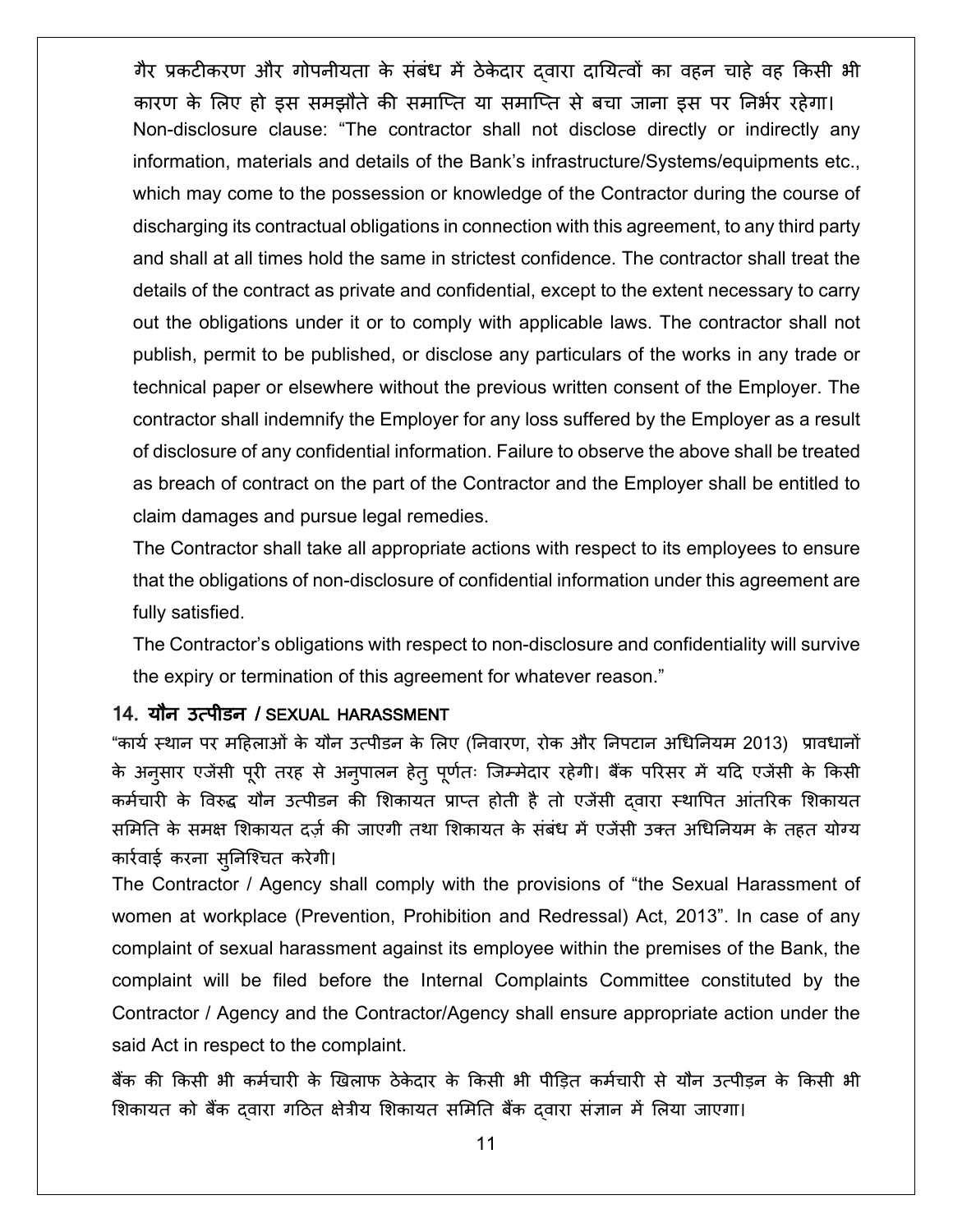Any complaint of sexual harassment from any aggrieved employee of the contractor against any employee of the Bank shall be taken cognizance of by the Regional Complaints Committee constituted by the Bank.

यदि घटना के मामले में ठेकेदार के कर्मचारी शामिल है तो ठेकेदार किसी भी मौद्रिक मुआवजे के भुगतान के लिए जिम्मेदार होगा। उदाहरण के लिए यदि ठेकेदार के कर्मचारी द्वारा यौन अत्याचार साबित होता है तो बैक के कर्मचारी को मौद्रिक राहत मिलेगा। ठेकेदार कार्यस्थल और सर्बाधेत मुद्दो पर यौन उत्पीड़न की रोकथाम के बारे में अपने कर्मचारियों को शिक्षित करने के लिए जिम्मेदार होगा।

The contractor shall be responsible for any monetary compensation that may need to be paid in case the incident involves the employees of the contractor, for instance any monetary relief to Bank's employee, if sexual violence by the employee of the contractor is proved. The contractor shall be responsible for educating its employees about prevention of sexual harassment at workplace and related issues.

**शासी भाषा**ः यह करार अंग्रेजी और हिंदी दोनों भाषाओं में निष्पादित किया गया है। अगर इस करार का हिंदी अनुवाद अंग्रेजी रूपांतरण के साथ विरोधाभासी हो या उसमें अधिक शर्ते दी गई हो अथवा वह अंग्रेजी रूपांतरण से �भन्न हो तो, अंग्रेजी रूपांतरण अ�भभावी माना जाएगा।

Governing Language: This Agreement has been executed in English and Hindi. If Hindi translation of this Agreement conflicts with the English version or contains terms in addition to or different from the English version, the English version shall prevail.

बैंक और ठेकेदार ने इस बारे में साक्ष्य स्वरूप अपने-अपने अधिकृत हस्ताक्षरकर्ताओं के माध्यम से निष्पादित किए और ठेकेदार ने इसकी दोनों प्रतियों पर अपनी सामान्य मुहर लगाई इसकी दो प्रतियों पर उसकी ओर से इन्हें उक्त दिन और वर्ष को निष्पादित किया गया।

IN WITNESS WHEREOF the Employer has set its hands to these presents through its duly authorized official and the Contractor has caused its common seal to be affixed hereunto and the said two duplicates/ has caused these presents and the said two duplicates hereof to be executed on its behalf, the day and year first herein above written.

# हस्ता�र खंड भारतीय रिज़र्व बैंक, हैदराबाद की ओर से हस्ताक्षरित एवं सुपुर्द श्री ---------------

(नाम एवं पदनाम)

इनकी उपस्थिति में हस्ताक्षर किये गए

1) ---------------------------------------------------------- पता ----------------------------------------------------------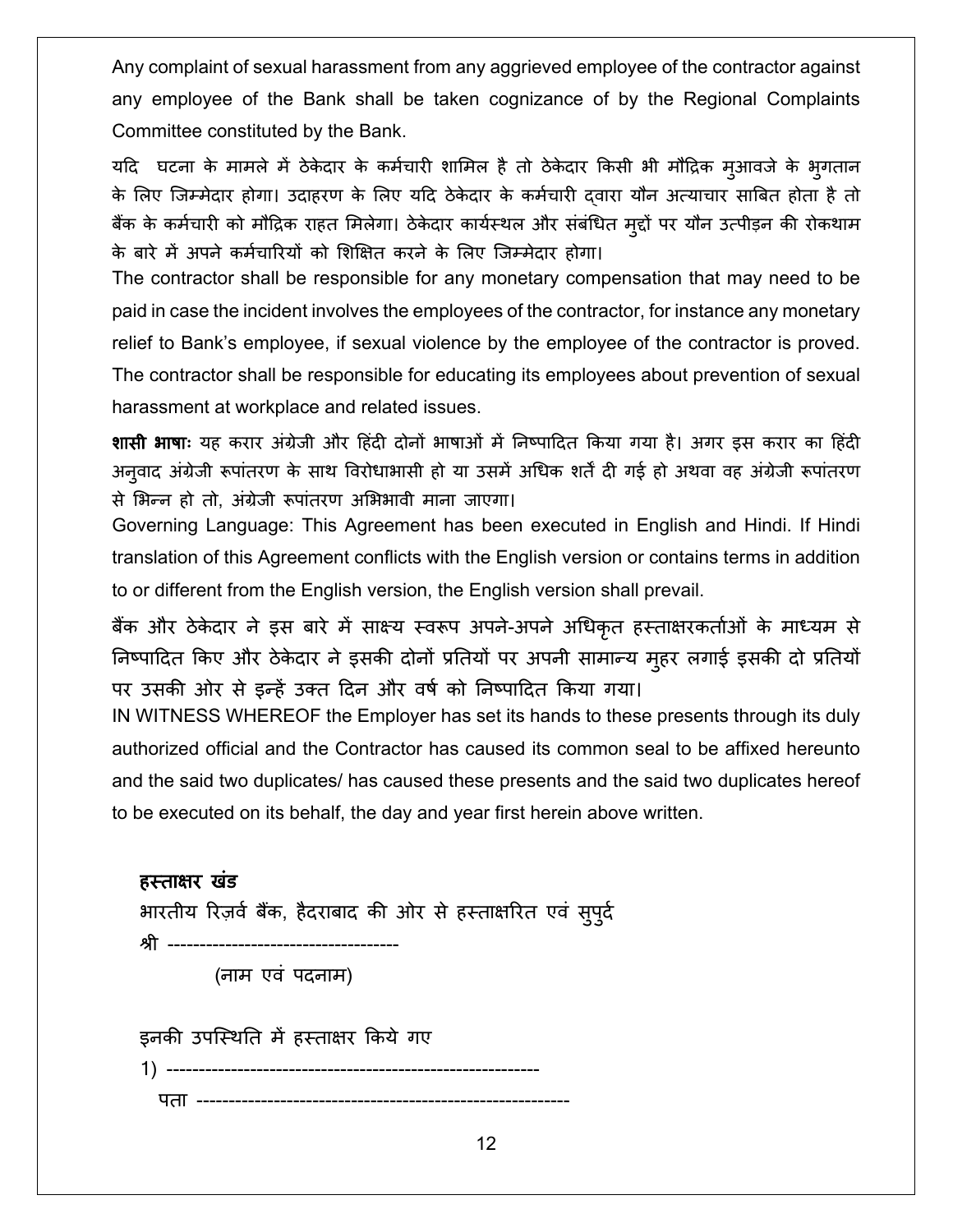|                                                        | (साक्षी) |          |
|--------------------------------------------------------|----------|----------|
| <b>SIGNED AND DELIVERED BY the</b>                     |          |          |
| Reserve Bank of India by the hand of                   |          |          |
| (Name & Designation)                                   |          |          |
|                                                        |          |          |
| in the presence of                                     |          |          |
|                                                        |          |          |
| Address_______________________________                 |          |          |
| $\overline{\mathbf{ii}}$                               |          |          |
| Address____________________________                    |          |          |
| (Witnesses)                                            |          |          |
| (नाम एवं पदनाम)<br>इनकी उपस्थिति में हस्ताक्षर किये गए |          |          |
|                                                        |          |          |
| 1)                                                     |          |          |
| पता -----------------------------------                |          |          |
|                                                        |          |          |
|                                                        |          |          |
| 2)                                                     |          |          |
|                                                        |          |          |
|                                                        |          |          |
|                                                        |          |          |
|                                                        |          | (साक्षी) |
|                                                        |          |          |
|                                                        | 13       |          |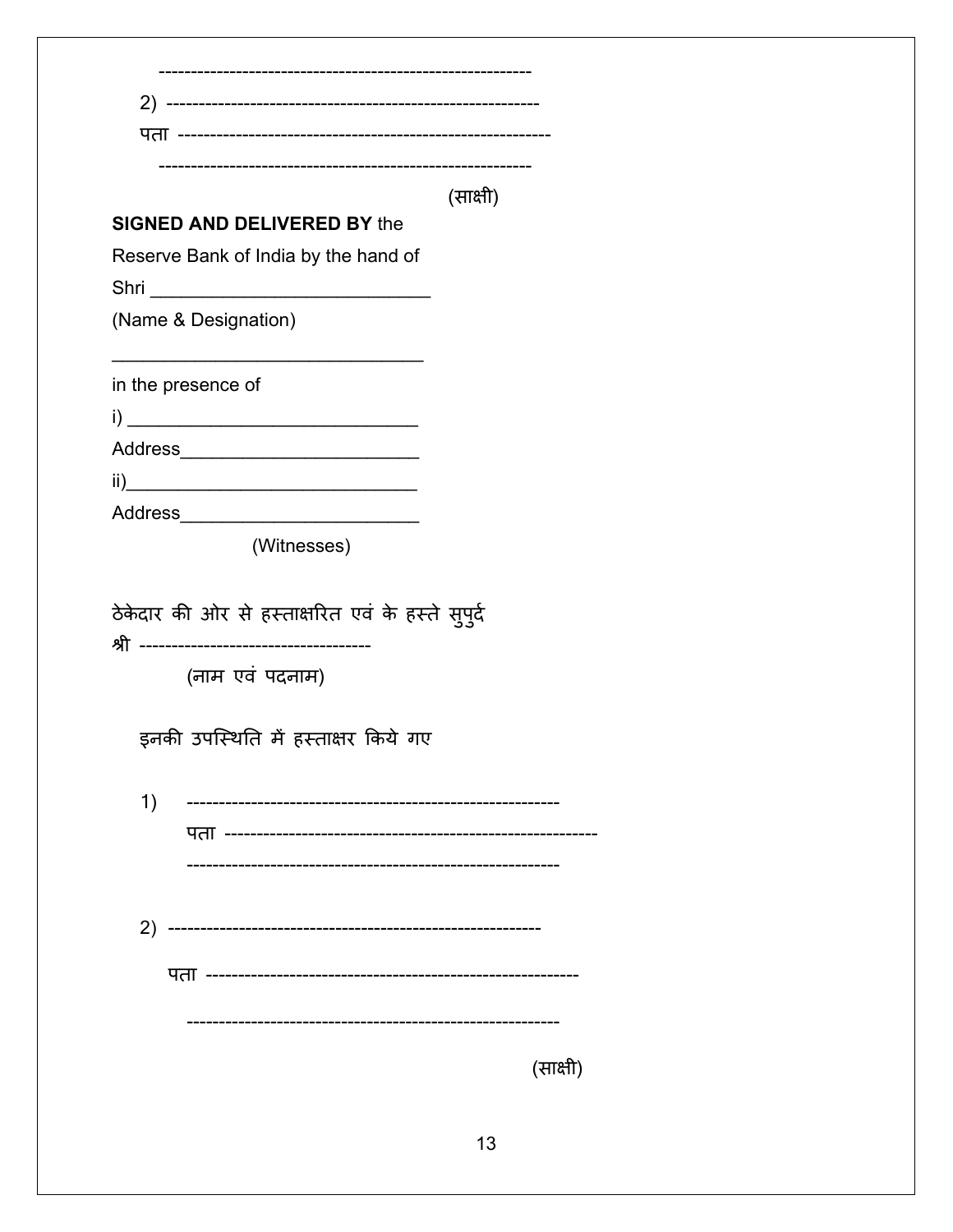## **SIGNED AND DELIVERED BY**

the Contractor by the hand of

Shri \_\_\_\_\_\_\_\_\_\_\_\_\_\_\_\_\_\_\_\_\_\_\_\_

Address \_\_\_\_\_\_\_\_\_\_\_\_\_\_\_\_\_\_\_\_\_\_\_\_

In the presence of:

1. \_\_\_\_\_\_\_\_\_\_\_\_\_\_\_\_\_\_\_\_\_\_\_\_\_\_\_

Address \_\_\_\_\_\_\_\_\_\_\_\_\_\_\_\_\_\_\_\_\_\_\_\_\_\_

\_\_\_\_\_\_\_\_\_\_\_\_\_\_\_\_\_\_\_\_\_\_\_\_\_\_

\_\_\_\_\_\_\_\_\_\_\_\_\_\_\_\_\_\_\_\_\_\_\_\_

 $\overline{\phantom{a}}$  , which is a set of the set of the set of the set of the set of the set of the set of the set of the set of the set of the set of the set of the set of the set of the set of the set of the set of the set of th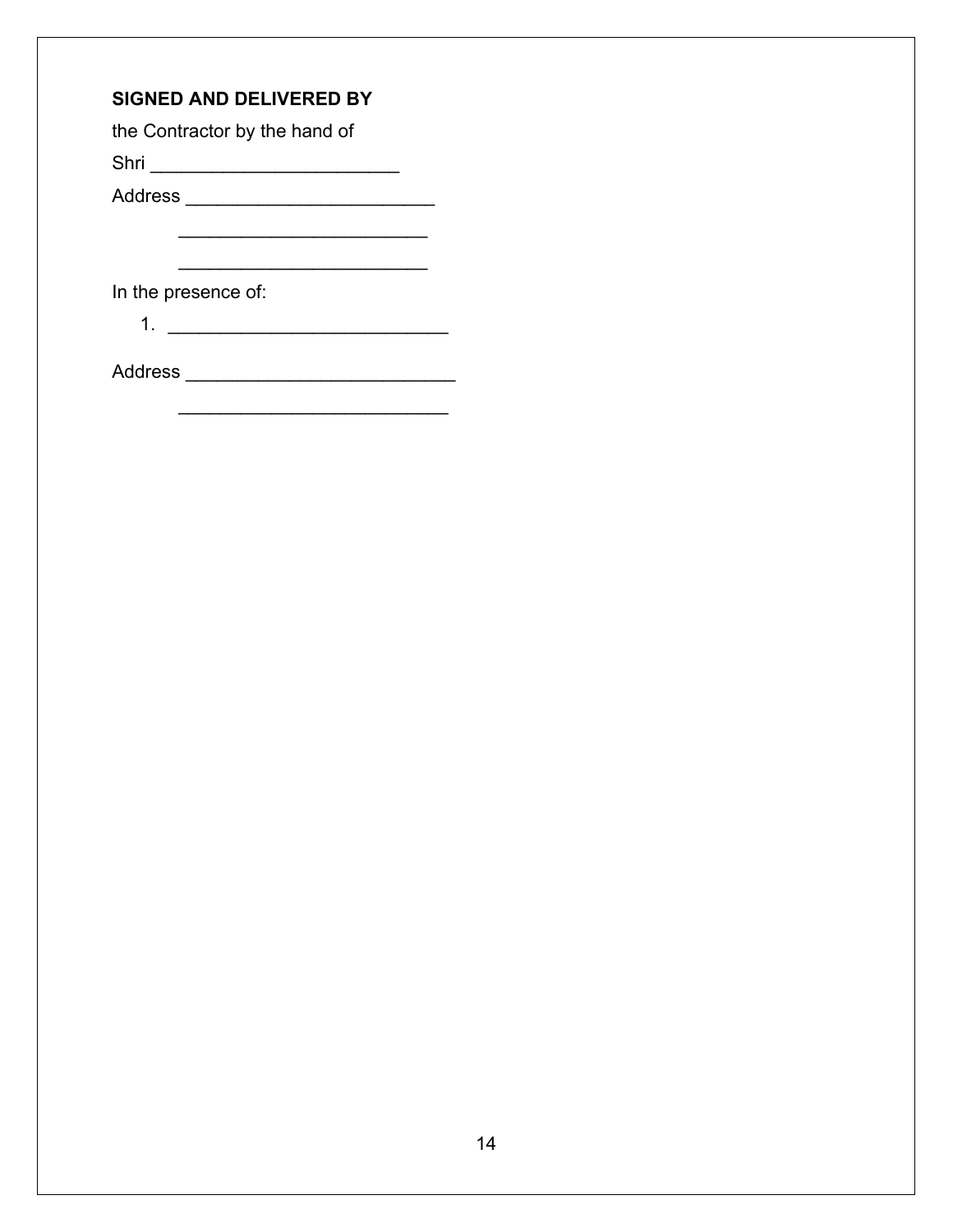## **General Instructions to Tenderers and General Terms & Conditions**

E-Tenders for the work of "**Electrical Rewiring work - Renovation of Class III flats at Bank's Staff Quarters, Musheerabad"** should be addressed to Smt. K. Nikhila Regional Director, Reserve Bank of India, Estate Department, 6-1-56, Secretariat Road, Hyderabad - 500004 and submitted not later than **14:00 hrs.** on **June 01, 2022.**

- 1. No tender will be received after 14:00 **hrs**. on **June 01, 2022** under any circumstances whatsoever.
- 2. E-Tenders shall be opened at 15:00 **hrs.** on **June 01, 2022** at the office of Regional Director, Reserve Bank of India, Secretariat Road, Hyderabad in the presence of tenderers or their authorized representatives **(with authority letter**) who choose to be present. Tenders shall remain valid for acceptance by the Bank for a period of three months from the date of opening of the **tender** which period may be extended by mutual agreement and the tenderer shall not cancel or withdraw the tender during this period.
- 3. **The tenderer must use only the documents and forms uploaded by the Bank**. Any addition /alteration in the text of the tender form made by the tenderer shall not be valid and shall be treated as null and void.
- 4. The tender form must be filled in English or Hindi and all entries must be made. If any of the documents is missing or unauthorized / unsigned, the Bank in its discretion may consider the tender invalid.
- 5. Rates should be quoted in figures and words in columns specified. Altering of tender forms is not permitted; failure to comply with either of these conditions will render the tender void at the Bank's option. No advice of any change in rate or of conditions after the opening of the tender will be entertained.
- 6. Each of the tender documents should be signed and uploaded by the person or persons submitting the tender and is taken at his/their having acquainted himself/themselves with the General Conditions of Contract, Specifications, Special Conditions, etc. as laid down.
- 7. The e-tender submitted on behalf of a firm shall be signed by all the partners of the **firm or by a partner who has the necessary authority (copy of power of attorney / authorization letter shall be uploaded) on behalf of the firm to enter into** the proposed contract. C**opy of power of attorney / authorization letter shall be uploaded**. Otherwise, the Bank may reject the tender.
- 8. For due fulfillment of the contract by the contractor, 5 % of the value of the work done will be deducted by the Employer from each payment to be made to the contractor toward Retention Money. Retention money deposit will be released by the Bank after carrying out rectification of the defects pointed out during the Defect Liability Period. The amount retained by the Bank shall not bear any interest.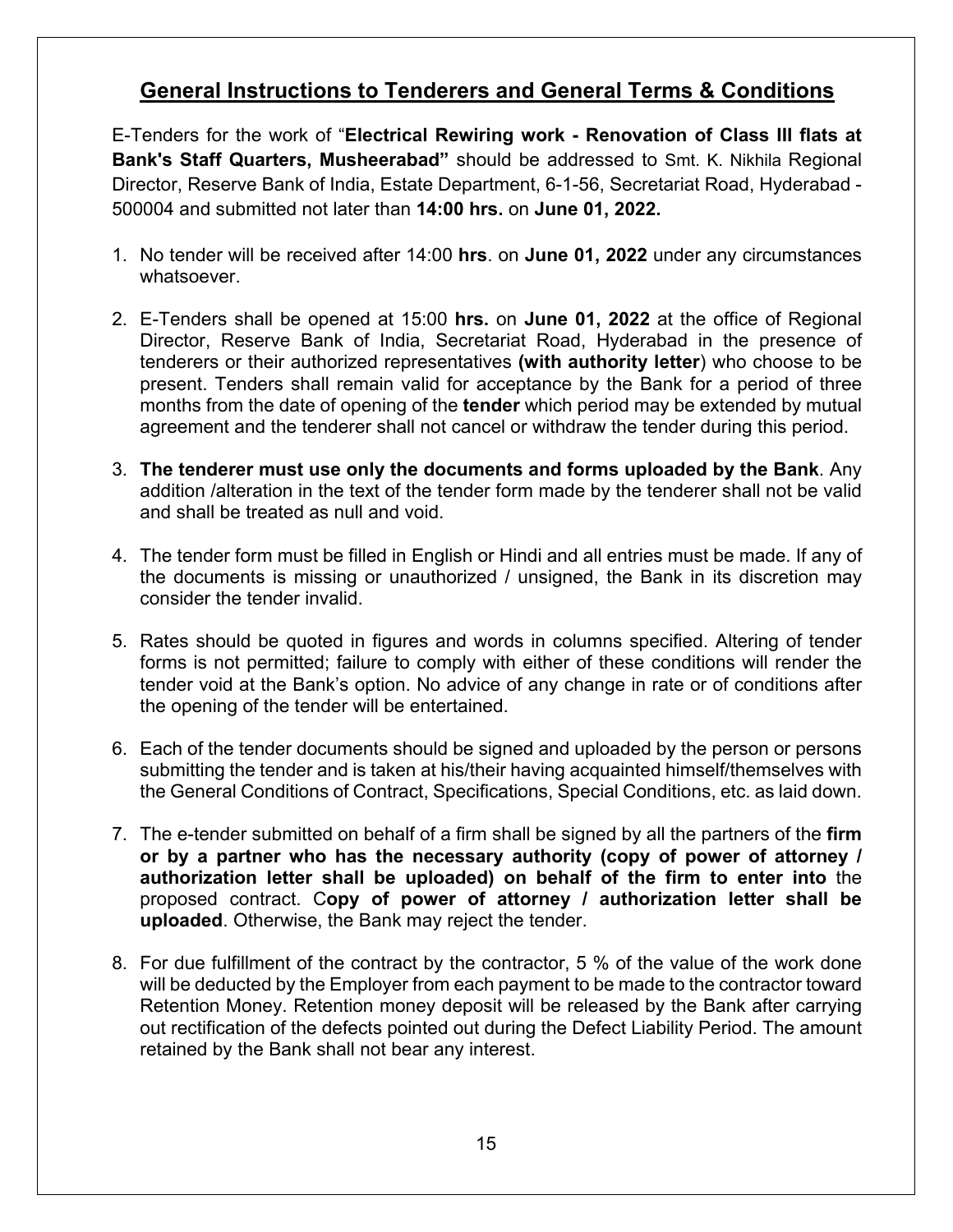- 9. The Reserve Bank of India does not bind itself to accept the lowest or any tender and reserves to itself to accept or reject any or all the tenders, either in whole or in part, without assigning any reason for doing so.
- 1. The Reserve Bank of India reserves the right to sub-divide the work mentioned in the tender, amongst two or more contractors at its own discretion and the Contractor will have to execute orders for part of the items placed with them at the quoted rates. The Reserve Bank of India also reserves the right to increase or decrease the quantities and even omit any item of work after the order is placed and the Contractor shall execute the same. In this context, the rates quoted for each item must be self supporting and relevant.
- 2. Contract Agreement: On receipt of intimation from the Bank of the acceptance of his/their tender, the successful tenderer shall be bound to implement the contract and within ten days thereof. The successful tenderer shall sign an agreement in accordance with the draft agreement and the Schedule of Conditions but the written acceptance by the Reserve Bank of India of a tender will constitute a binding contract between the Reserve Bank of India and the person so tendering whether such formal agreement is or is not subsequently executed.
- 3. The Contractor shall not assign the Contract: He shall not sublet any portion of the Contract except with the written consent of the Bank. In case of breach of these conditions, the bank may serve a notice in writing on the contractor rescinding the Contract whereupon the security deposit shall stand forfeited to the Bank, without prejudice to his other remedies against the contractor.
- 4. The Contractor shall carry out all the work strictly in accordance with Drawings, details and instructions and Bank's Engineer. If in the opinion of the Bank's Engineer changes have to be made in the design and with the prior approval in writing of the Employer they desire the Contractor to carry out the same, the contractor shall carry out the same without any extra charge. The Bank's decision in such cases shall be final and shall not be open to arbitration.
- 5. A Schedule of probable quantities in respect of each work and specifications accompany these special conditions. The Schedule of probable quantities is liable to alteration by omissions, deductions or addition at the discretion of the Bank. Each tender should contain not only the rates but also the value of each item of work entered in a separate column and all the items should be totaled in order to show the aggregate value of the entire tender.
- 6. The tenderer must obtain for himself, on his own responsibility and at his own expenses, all the information which may be necessary for the purpose for making a tender and for entering into a contract and must examine the Drawings and must inspect the site of the work and acquaint himself with all local conditions, means of access to work, nature of work and all matters appertaining thereto.
- 7. (a) The rates quoted in the tender shall include all charges for supply, installation (assembly), testing, packing, handling and transport for all supplies. The rates shall include storage, watch and ward, temporary structures, lighting at night, tools and tackles, labour and other services for erection and commissioning works.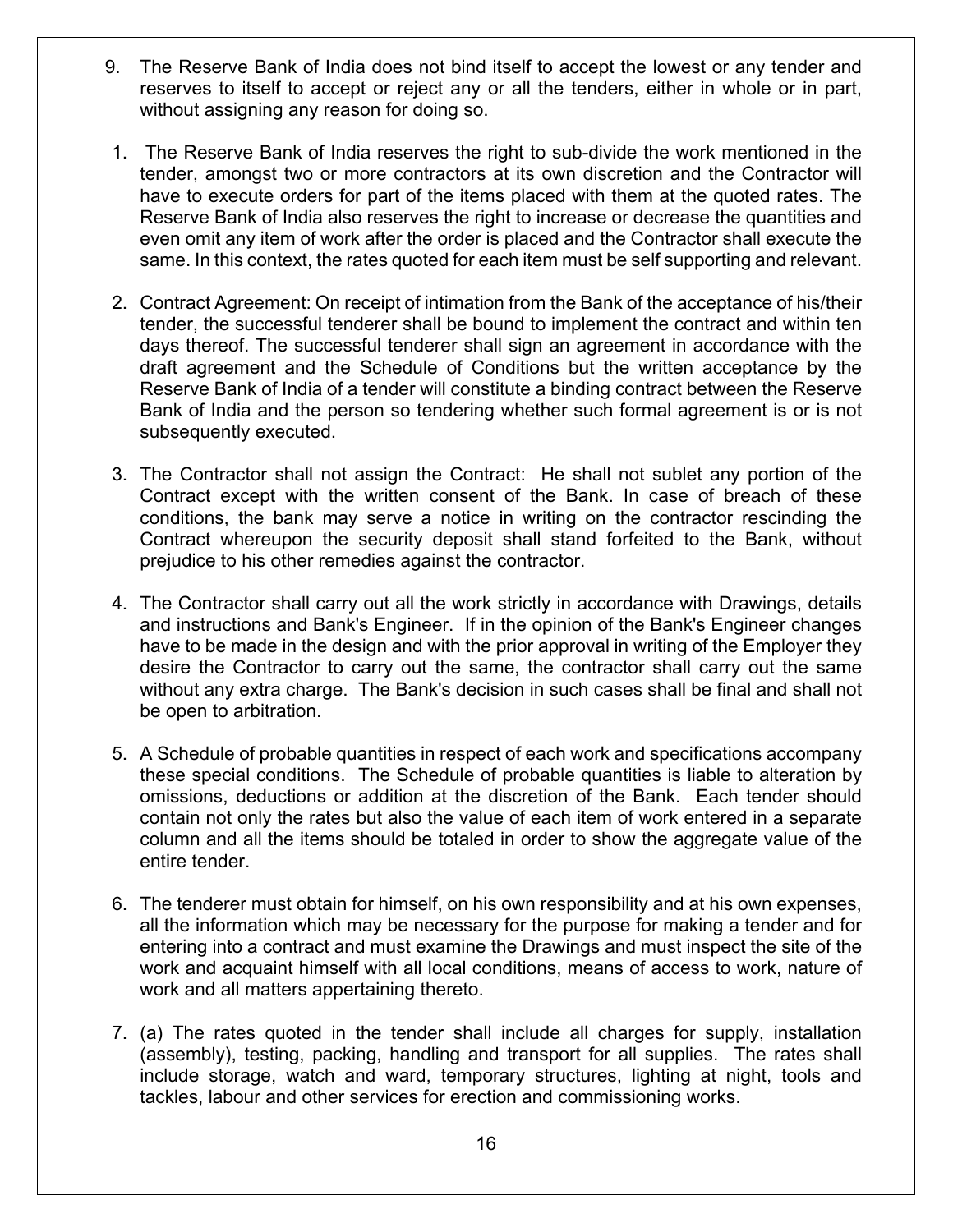(b) The rates shall also be firm and shall not be subject to exchange variations, labour Condition, fluctuations in railway freights or any conditions whatsoever. Tenderers must include in their rates IGST, CGST, SGST, GST, sales tax, VAT (value added tax), excise duty, customs duty, octroi work contract tax, Service tax and any other tax and duty or other levy levied by the Central Government or any State Government or local authority, if applicable. No claim in respect of IGST, CGST, SGST, GST, sales tax, sales tax on works contract, Service tax, excise duty, customs duty, VAT, Octoroi or other tax or duty or levy whether existing or future shall be entertained by the Employer. Bill of the Contractor, Supplier, Vendor shall be as per the GST requirements and compliances.

#### **20. Prices of extras etc and ascertainment:**

a) The contractor may, when authorized and shall, when directed in writing by the Employer add to, omit from or vary the works shown upon the drawings, or described in the Specifications, or included in the Schedule of Quantities, but the Contractor shall make no addition, omission or variation without such authorization or direction. A verbal authority or direction by the Employer shall if, confirmed in writing within seven days, be deemed to have been given in writing. No claim for an extra shall be allowed unless it is executed with the written approval of the Employer. Any such extra is herein referred to as 'Authorized extra' and payment shall be made in accordance with the flowing provisions;

i) The net rates or prices in the original tender shall determine the valuation of the extra work where such extra work is of similar character and executed under similar conditions as the work priced therein. Rates for all items wherever possible shall be derived out of the rates given in the Priced Schedule of Quantities.

ii) The net prices of the original tender shall determine the value of the items omitted, provided if omissions vary the conditions under which any remaining items of works are carried out, the prices for the same shall be valued under sub-clause (iii) hereof. iii) Where the extra works are not of similar character and/ or executed under similar conditions as aforesaid or where the omissions vary the conditions under which any remaining items of works are carried out or if the amount of any omissions or additions relative to the amount of the whole of the Contract works or to any part thereof shall be such that in the opinion of the Bank's Engineer, the net rate or price contained in the Priced Schedule of Quantities or tender or for any item of the works involves loss or expense beyond that reasonably contemplated by the Contractor or is by reason of such omission or addition rendered unreasonable or inapplicable, the Bank's Engineer shall fix such other rate or price as in the circumstances he shall think reasonable and proper. iv) Where extra work cannot be properly measured or measured or valued the Contractor shall be allowed day work prices as the net rates stated in the tender or the Priced Schedule of Quantities if not so stated, then in accordance with the local day work rates and wages for the district provided that in either case vouchers specifying the daily time(and if required by the Employer, the workmen's names) and materials employed be delivered for verification to the Employer or his representative at or before the end of the week following that in which the work has been executed. It is further clarified that for all such authorized extra items where rates cannot be derived from tender, the contractor shall submit rates supported by rate analysis worked on the 'actual cost basis', plus 15% towards establishment charges, contractor's overheads and profit. Such items will not be eligible for escalation.

b) The Contractor should note that unless otherwise stated the tender is strictly on item rate basis and his attention is drawn to the fact that rates for each and every item should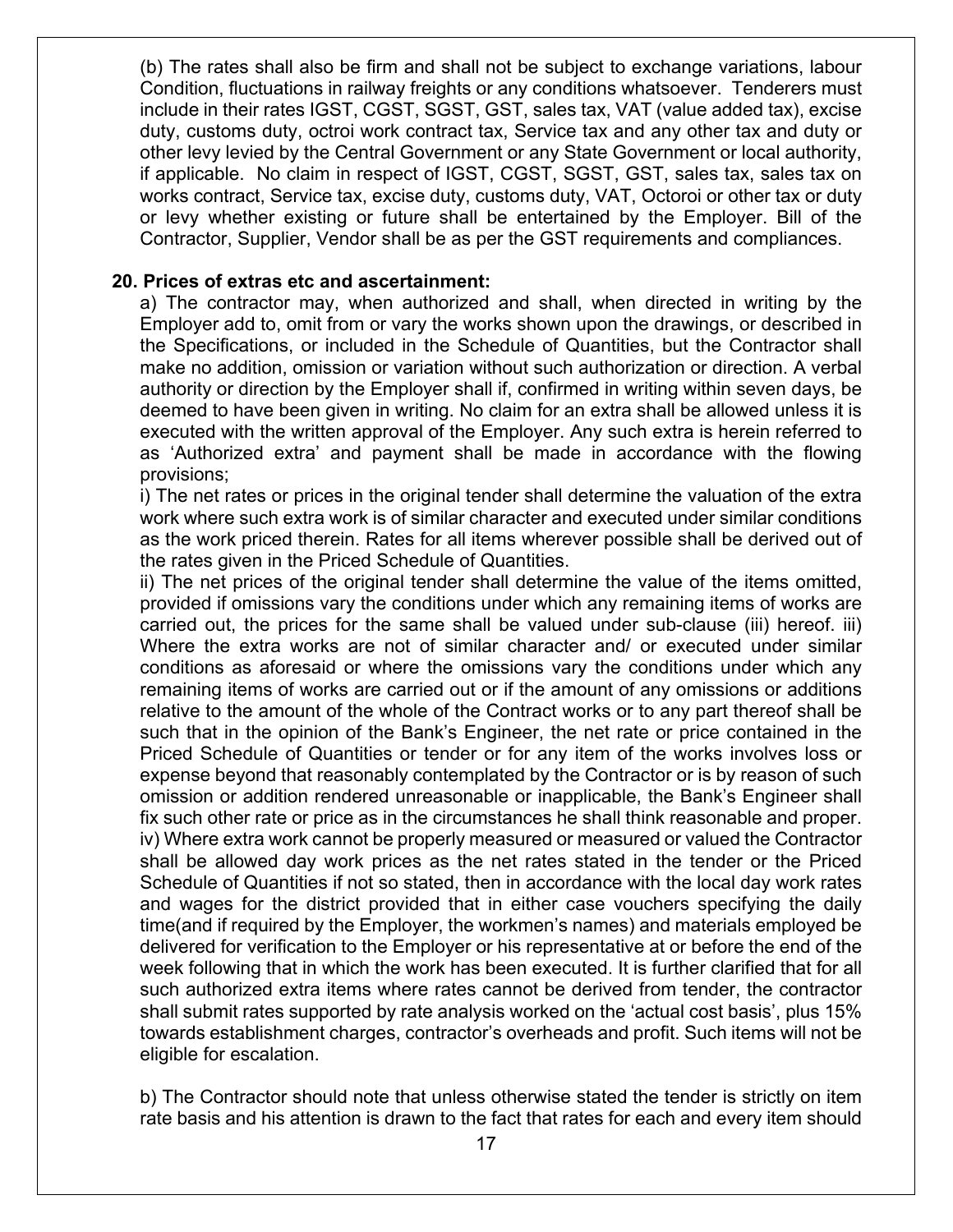be correct, workable and self supporting. The quantities in the Schedule of Quantities approximately indicate the total extent of work but may vary to any extent and may even be omitted thus altering the aggregate value of the contract. However, during the actual execution of work if the quantities of any of the items of work exceeds by more than 25 % of the tender quantities, the quantities of such items executed, by the authority of Bank's Engineer, in excess of 25% of the tender quantity shall be considered as an extra item of work for which the contractors shall submit fresh rates supported by rate analysis worked on the actual cost basis plus 15% towards establishment charges, contractor's over heads and profit. The rates for all such items of work, being current ones, will not be eligible for price adjustments due to increase or decrease in prices of materials and labour rates as per escalation formula, if any given in the tender. If any of the items of work is omitted from the accepted tender at the sole discretion of the Bank, the contractor shall not be entitled to any claim on this account.

- 21.**Liquidated damages for delayed completion:** "If the Contractor fails to maintain the required progress of the works by the completion time stipulated in the Contract or within any extended time under time extension Clause and the employer certifies in writing that in his opinion the same ought reasonably to have been completed, the Contractor shall pay the Employer the sum named as "Liquidated Damages" for the period during which the said works shall so remain incomplete and the Employer may deduct such damages from any moneys due to the Contractor.
- 22. The Contractor shall not be entitled to any compensation for any loss suffered by him on account of delays in commencing or executing the work, whatever the cause of delays may be, including delays arising out of modifications to the work entrusted to him or in any sub-contract connected therewith or delays in awarding contracts for other trader of the project or in commencement or completion of such works or in procuring Government controlled or other building materials or in obtaining water and power connections for construction purpose or for any other reason whatsoever and the employer shall not be liable for any claim in respect therefore. The Employer does not accept liability for any sum besides the tender amount, subject to such variations as are provided for herein.
- 23. The successful tenderer is bound to carry out any items of work necessary for the completion of the job even though these items are not included in the quantities and rates. The Employer will issue schedule of instructions in respect of such additional items and their quantities in writing.
- 24. The successful tenderer must co-operate with the other contractors appointed by the Employer so that the work shall proceed smoothly with the least possible delay and to the satisfaction of the Employer.
- 25. **Defects Liability Period:** Any defect or fault which may appear during **12 months** from the date of virtual completion of work/or supply and installation in full as specified under the contract, arising in the opinion of the Bank's Engineer from materials or workmanship not in accordance with the contract, shall upon the directions in writing of the Bank's Engineer, and within such reasonable time as shall be specified therein, be amended and made good by the Contractor at his own cost and in case of default the Bank may employ and pay other persons to amend and make good such defects/faults and damages, loss and expenses consequent there upon or incidental thereto shall be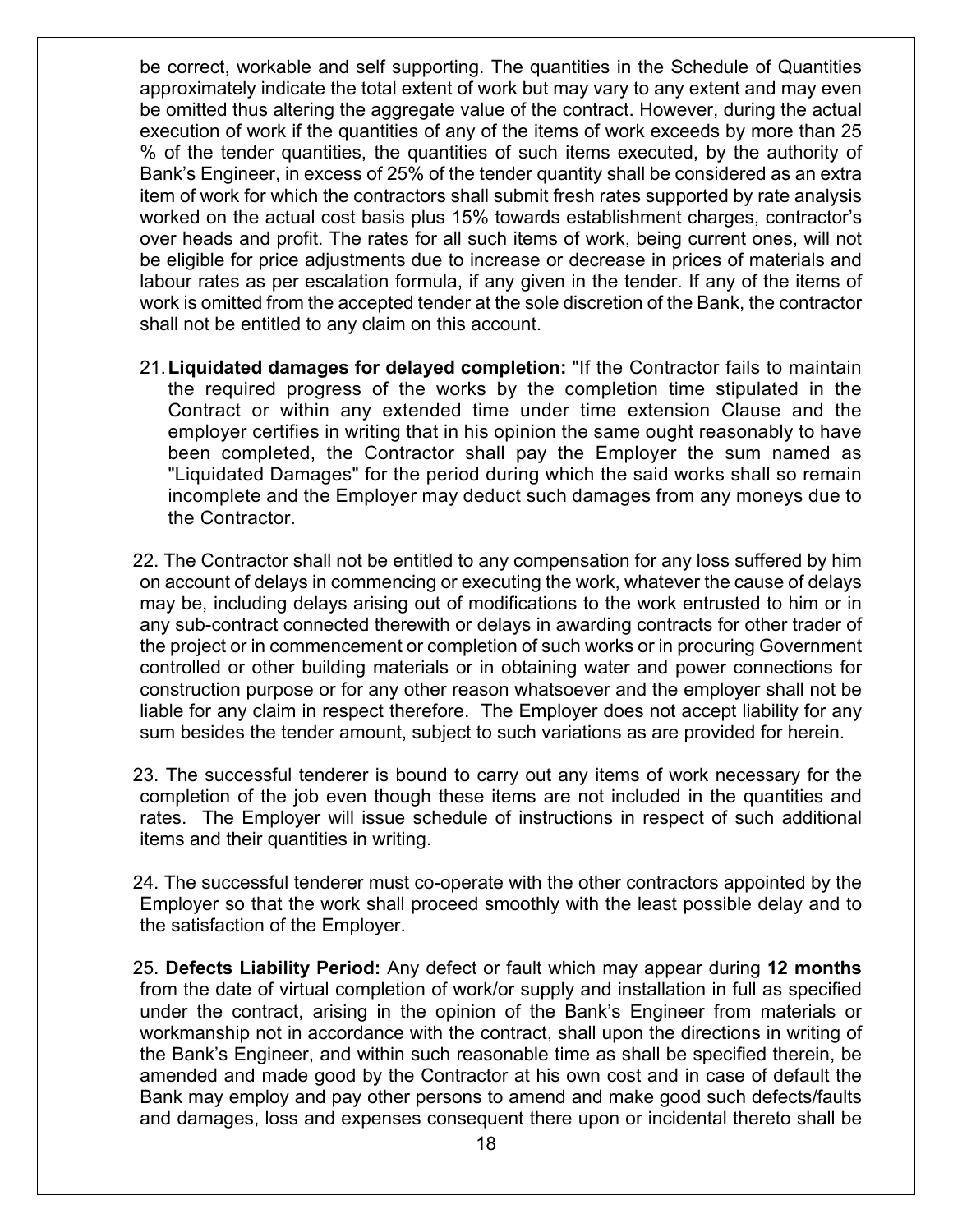made good and borne by the contractor and such damages, loss and expenses shall be recoverable from him by the Bank, or may be deducted by the Bank upon the Bank's Engineers' certificate in writing from any money due or that may become due to the contractor. The contractor/supplier shall remain liable under the provisions of this clause notwithstanding the signing by the Bank's Engineer any certificate or passing of any accounts.

26. **Stipulated time for completion of work:** Time is the essence of the contract. The entire work is to be completed within a period **of 4 months which shall be reckoned from the tenth day of the work order**. The Contractor is advised to visit the site and get himself fully acquainted with the general and local site conditions, particularly, those having bearing upon transportation, handling, storage etc. prior to quoting the tender.

#### 27. **Materials to conform to specifications**:

i) All materials and workmanship shall, so far as procurable, conform strictly to requirements in accordance with the schedule of quantities and instructions of Bank's Engineers and the contractor shall, upon the request of the Bank's Engineer, furnish proof to his satisfaction that they so conform and if required shall also furnish all invoices, accounts, receipts and other vouchers for this purpose.

ii) The contractor shall place orders for all materials required in time and in any case not later than the dates fixed in the approved programme. Wherein the matter of procurement of such materials as are collected or the distribution of which are regulated by Government, Central or Local, or by any other Central/State Authority, the employer is obliged to issue any certificate or sign applications for license or permit, by virtue of orders of such Government or authority or by custom or practice, it shall be the sole responsibility of the contractor to arrange for all the formalities to be completed in time and follow up the matter with the concerned authorities and the installations according to the approved programme, and the employer will not assume any responsibility for delays in this regard nor for the payment of fines, penalties, demurrage and so forth due to the contractor not taking timely action in the process of procurement. The contractor shall not raise any plea, quoting delays in the completion of the formalities or of delays by the authorities concerned for any compensation whatsoever.

iii) However, the contractor shall, before he place orders for supply, furnish to the Bank's Engineer at his own expense, samples of materials including patented products and those under specific makes, proposed to be used in the works, well in time, notwithstanding prior approval by Bank's Engineer/Employer of such products and makes; such prior approval shall not constitute a waiver of the rule regarding approval of samples. In all cases when makers/manufacturers have test certificates for their goods/articles/ products/ processes/equipment, Photostat copies of such test certificates shall be produced by the contractor along the samples.

iv) The Bank's Engineer will, within one week of the date of supply of samples or within such further period, as it may depending upon each case, require to intimate to contractor whether the samples are approved by him or not. If samples are not approved, the contractor shall forthwith arrange to supply to the Bank's Engineer for his approval, fresh samples complying with the specifications.

v). The approved samples, bearing distinct marks of identification of such approval, shall be displayed by the contractor, at his own expense, prominently at the site, during the entire construction period, and for one month after the date of virtual completion of the work, for inspection/verification by the Bank's Engineer/Employer, without any charge accruing to him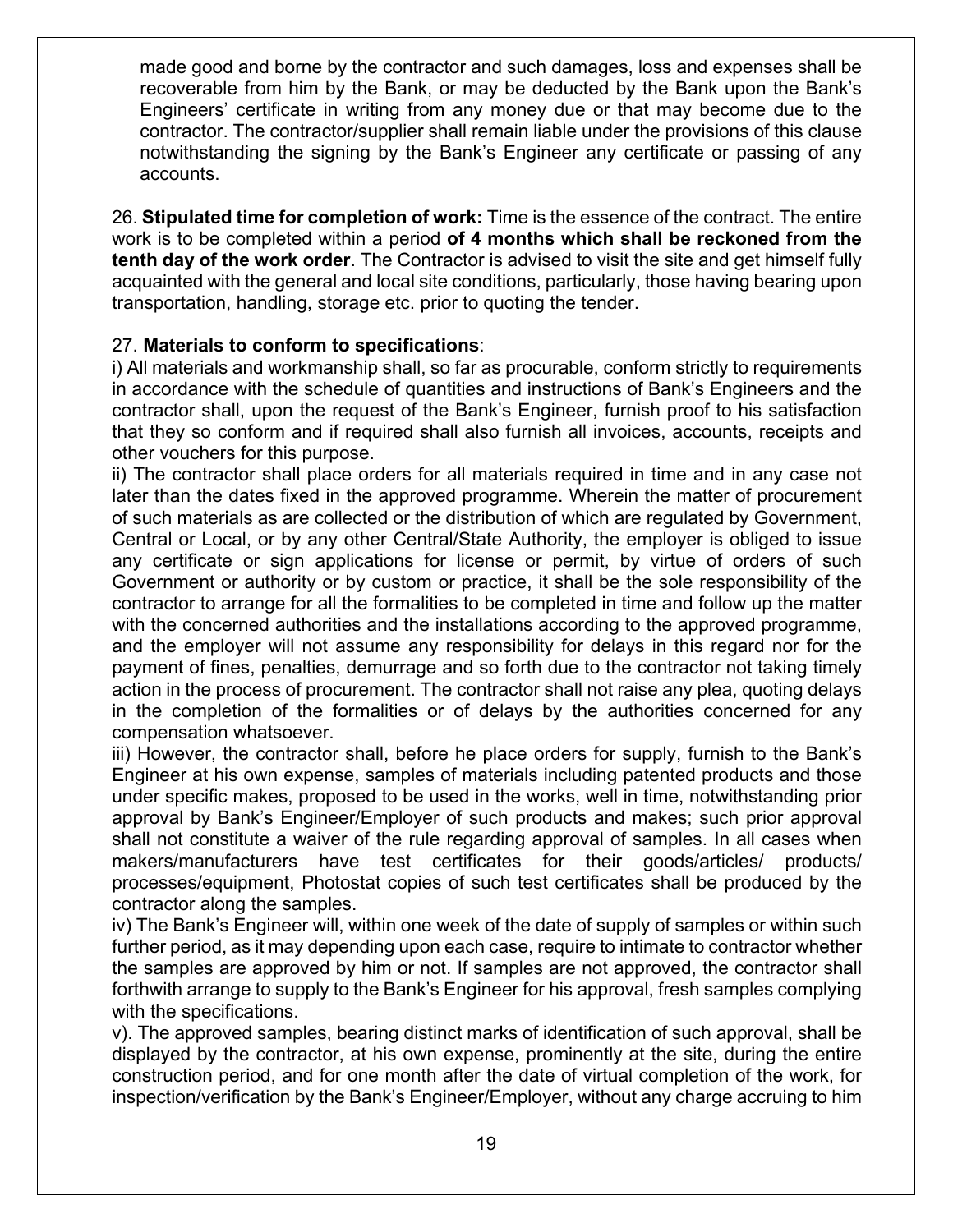(contractor) the approved samples remaining in the safe custody of the contractor till they are so handed over to the employer.

vi) The contractor shall indemnify the employer or any agent servant or employee of the employer against any action, claim or proceeding relating to infringement or use of any patent or design or any alleged patent or design rights and shall pay any royalties or other charges which may be payable in respect of any article or material or part thereof included in the contract. In the event of any claims being made or action being brought against the employer in respect of any such matter as aforesaid, the contractor shall immediately be notified thereof. Provided that such indemnity shall not apply

when such infringement has taken place in complying with specified direction issued by the employer or the Bank's Engineer in connection with the contract, but the contractor shall pay any royalties or other charges payable in respect of any such use, the amount so paid being reimbursed to the contractor only if the use was the result of any specifications issued after conclusion of the contract.

vii) The Bank's Engineer shall be entitled to have tests carried out on the work or its parts or material accessories, either during its progress or on completion, where and when deemed necessary or on any materials to be incorporated in the work/installation supplied by the contractor or otherwise, not withstanding that the work or its parts or accessories or the said materials have been accepted and passed/passed for incorporation. If any material, accessories, work done etc. do not fulfil the technical requirements / quality, the same will be rejected by the Bank without paying any compensation for the work done / material used in the work by the contractor. In case of failure / negative test results, neither the testing charges nor the restoration / re-doing cost of the work will be reimbursed.

28. The successful tenderer shall carry out of each item of work given in the Schedule of Quantities and get the same approved from Bank's Engineer before going for full execution of the work given in the order. Any minor modifications/changes suggested by the Bank's Engineer should be affected without any extra cost.

29. Payment shall be made based on the progress of work and on completed items of work on actual site measurement. The minimum value of a running account bill shall be as per appendix.

30. Wherever the **basic rate** for the material is specified, the contractor should furnish to the Bank for verifications all the paid bills. The purchase rate shall be got approved from the Bank's Engineers before purchasing such materials. The adjustment in price of the materials shall be made only on the measured quantity with 15% towards Over heads and profit. The basic prices are ex–godown inclusive of excise duty, sales tax, octroi, service tax and all other duties levied by the Government or any public body. The contractor shall consider factors such as transport, handling, loading and unloading etc while quoting the rates for such items**.**

31. The successful tenderer may please note that, the Bank will deduct the amount on account of Work Contract tax, VAT, Service Tax, income tax including surcharge and / or any other taxes as applicable from the bills.

32. Bank reserves the right to reject and / or refuse any material of doubtful quality and workmanship.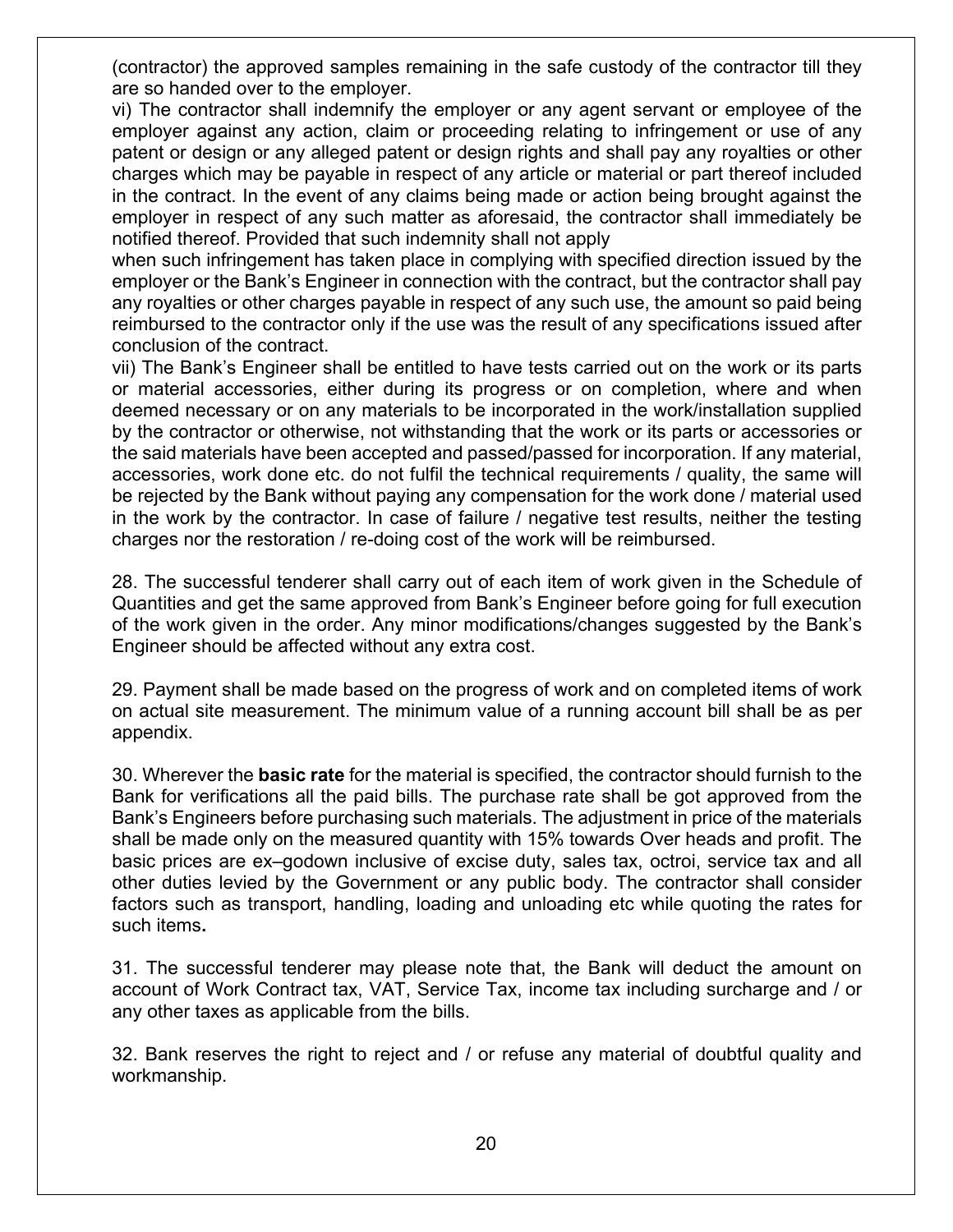33**. Defective Materials:** Any defects or faults in the materials supplied and in the work done by the contractor which may appear during execution of the work or within twelve months shall, upon the discretion of the Bank's Engineer be replaced or set right by the Contractor at his own cost within 7 (seven) days of receiving such directions. The Bank reserves the right to get the work executed/ work examined by other Government or Private Agency and the directions of such agency shall also be binding on the Contractor.

34. **Approval of Samples:** Contractor shall have to produce samples of the material for Bank's approval for which no separate payment will be made. Approval of the sample by the Bank will not relieve the contractor from of his responsibility / obligation about the specifications and other stipulations in the contract.

35. The work shall be carried out in such a manner that there shall be minimum disruption to the office/ occupants. A programme shall be drawn in consultation with the Banks Engineer for this purpose.

36.The Contractor should note that unless otherwise stated the tender is strictly on item rate basis and his attention is drawn to the fact that rates for each and every item should be correct, workable and self-supporting. The quantities in the Schedule of Quantities approximately indicate the total extent of work but may vary to any extent and may even be omitted thus altering the aggregate value of the contract. No claim shall be entertained on this account. The contractor shall bring to the notice of the Employer in case of any extra items not mentioned in the schedule of quantities during the course of the work and shall only carry out the same on written approval from the Bank's Engineer.

37. Time allowed for carrying out the work as mentioned in the Memorandum shall be strictly observed by the Contractor and it shall be reckoned from the 10th day after written order to commence the work is issued. The work shall throughout the stipulated period of the contract, be proceeded with all due diligence. If the contractor fails to complete the work within the specified period he shall be liable to pay compensation as defined in clause 21 of the General terms and conditions. The tenderer shall before commencing work, prepare a detailed work programme which shall be approved by the Employer.

38. The Contractor must bear in mind that all the work shall be carried out strictly in accordance with the specifications and also in compliance of the requirement of the legal public authorities and no deviation on any account will be permitted.

39. The successful tenderer should make with own arrangements to obtain all materials required for the work.

40. The Contractor shall strictly comply with the provision of safety and fire safety code annexed hereto.

41. The security deposit of the successful tenderer will be forfeited if he fails to comply with any of the conditions of the contract.

42. The flats where work is to be carried out are at level from Ground floor to Top floor of Bank's Officers Quarters at Ameerpet.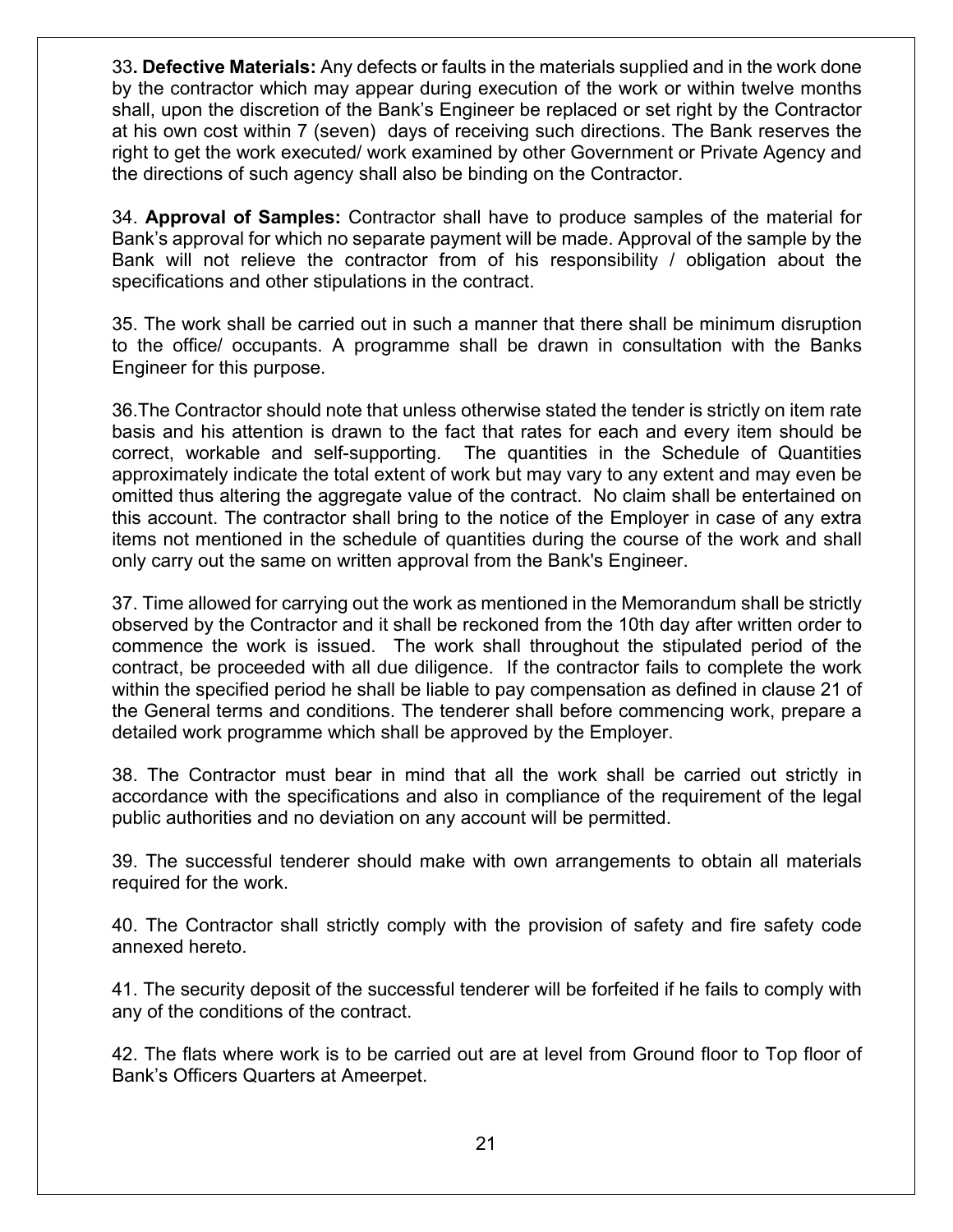I/We hereby declare that I/we have read and understood the above instructions, terms and conditions for the guidance of tenderers.

Place: Signature of Tenderer:

Date: Address \_\_\_\_\_\_\_\_\_\_\_\_\_\_\_\_\_\_\_\_\_\_\_\_\_\_

# **The Conditions Here in before Referred To**

- 1. In constructing these conditions, the specification, schedule of quantities and Contract Agreement, the following words shall have the meaning herein assigned to them except where subject or context otherwise requires.
- a) "Employer" Shall mean the Reserve Bank of India and shall include its assigning and successors. b) In the case of "Contractor shall mean \_\_\_\_\_\_\_\_ a company incorporated company under and having its registered office at and shall include its successors and assigns. c) "Site" Shall mean the site of the contract works including any building and erection thereon and any other land (inclusively) as aforesaid allotted by the Employer for the Contractor's use. d) "This Contract" Shall mean the Article of Agreement, the special conditions, the conditions, the Appendix, the schedule of quantities and specifications attached hereto and duly signed. e) "Notice in writing" Shall mean a notice in written, typed or printed or written notice" characters sent (unless delivered personally otherwise proved to have been received) by registered post to the last known private or business address or registered office of the addressee and shall be deemed to have been received when in the ordinary course of post it would have been delivered. f) "Act of Insolvency" Shall mean any Act of insolvency as defined by the Presidency Town Insolvency Act, or the provincial insolvency Act or any Act amending such original Act. h) "The works" Shall mean **"Electrical Rewiring work - Renovation of Class III flats at Bank's Staff Quarters, Musheerabad"**.

Words importing persons include firms and corporations. Words importing the singular only also include the plural and vice versa where the context requires.

2. **Scope of Contract**: The contractor shall carry out and complete the said work in every respect in accordance with this contract and with the directions of and to the satisfaction of the Bank's Engineer. The Bank's Engineer may in his absolute discretion and from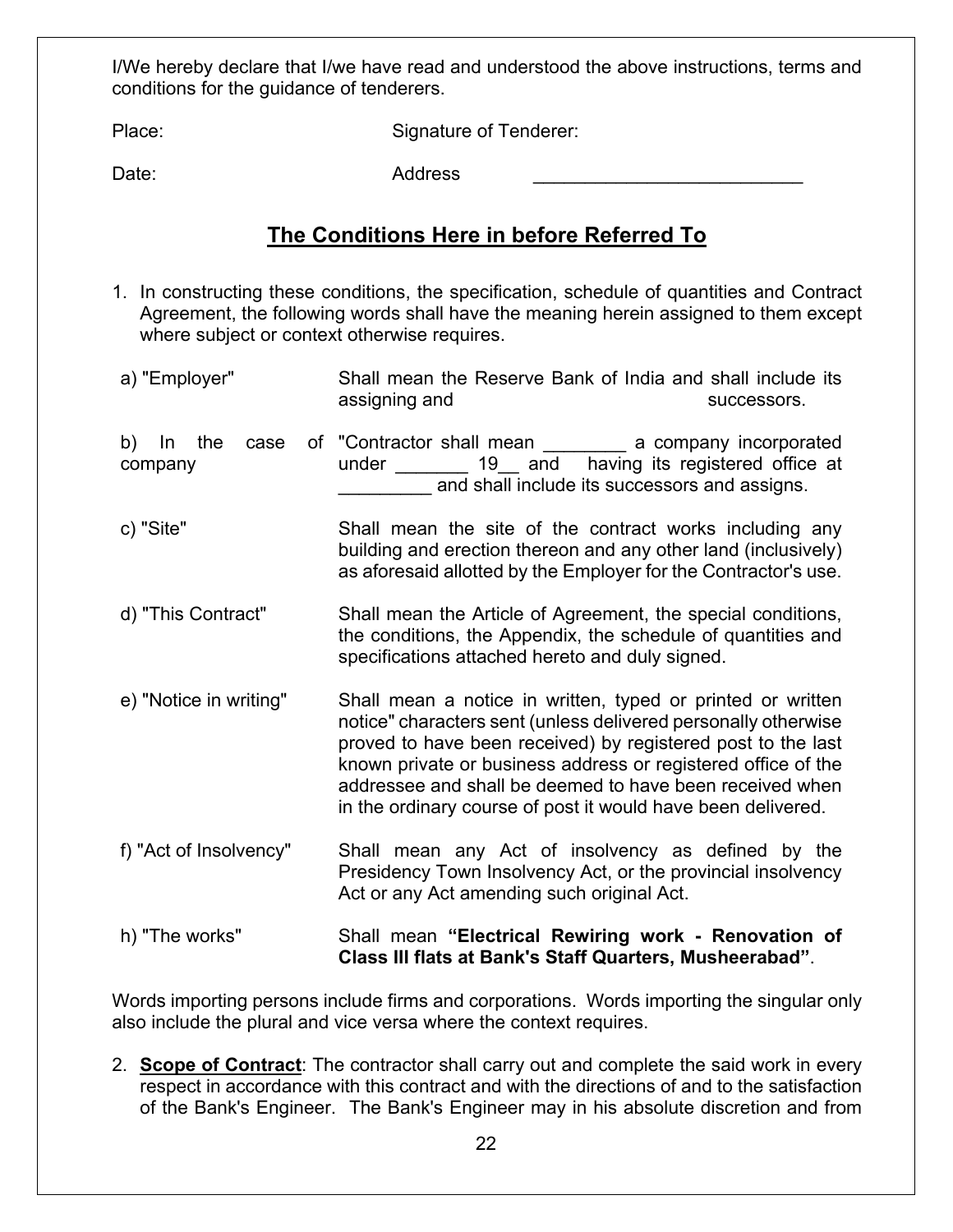time to time issue further drawings and/or written instructions, details, direction and explanations which are hereafter collectively referred to as "Bank's Engineer's instruction in regard to":

- a) The variations or modifications of the design, quality or works or the addition or omission or substitutions of any work.
- b) Any discrepancy in the Drawing or between the Schedule of Quantities and/or Drawing and/or specifications.
- c) The removal from the site of any materials brought thereon by the contractor and the substitution of any other material therefor.
- d) The removal and/or re-execution of any works executed by the contractor.
- e) The dismissal from the works of any persons employed thereupon.
- f) The opening up for inspections of any work covered up.
- g) The amending and making good of any defects.

The contractor shall forthwith comply with and duly execute any work comprised in such Bank's Engineer's instructions provided always that verbal instructions, directions and explanations given to the Contractor or his representative upon the works by the Bank's Engineer shall, if involving a variation, be confirmed in writing by the Contractor within seven days, such shall be deemed to be Employer's instructions within the scope of the Contract.

The contractor shall submit a statement of variations giving quantity and rates duly supported by analysis of rates, vouchers etc. The rates on scrutiny and final acceptance by the Employer shall form a supplementary tender. The Employer shall not be liable for payment of such variations until these statements are sanctioned by him.

- 3. The Contract shall be executed in triplicate and the Bank's Engineer, the Employer and the Contractor shall be entitled to one executed copy each for his use. The contractor on the signing hereof shall be furnished free of cost one copy of each of the said Drawings and of specifications and one copy of all further Drawings issued during the progress of the works. Any further copies of such Drawings required by the Contractor shall be paid for by him. The contractor shall keep one copy of all Drawings on the works and Bank's Engineer or his representative shall at all reasonable times have access to the same. Before the issue of the final certificate to the Contractor he shall forthwith return to the Bank's Engineer all Drawings and Specifications.
- 4. The Contractor shall provide at his cost everything necessary for the proper execution of the works according to the intent and meaning of the Drawings, Schedule of Quantities and specifications taken together, whether the same may or may not be particularly shown or described therein provided that the same can reasonably be inferred therefrom, and if the Contractor finds any discrepancy in the Drawings or between the Drawings, Schedule of quantities and Specifications, he shall immediately and in writing refer the same to the Bank's Engineer, who shall decide which is to be followed.
- 5. **Authorities, notices and patents**: The Contractor shall conform to the provisions of any Act of the Legislature relating to the works, and to the regulations and bye-laws of any authority, and of any water, electricity supply and other companies and/or authorities with whose system the structure is proposed to be connected, and shall, before making any variations from the Drawings or Specifications that may be necessitated by so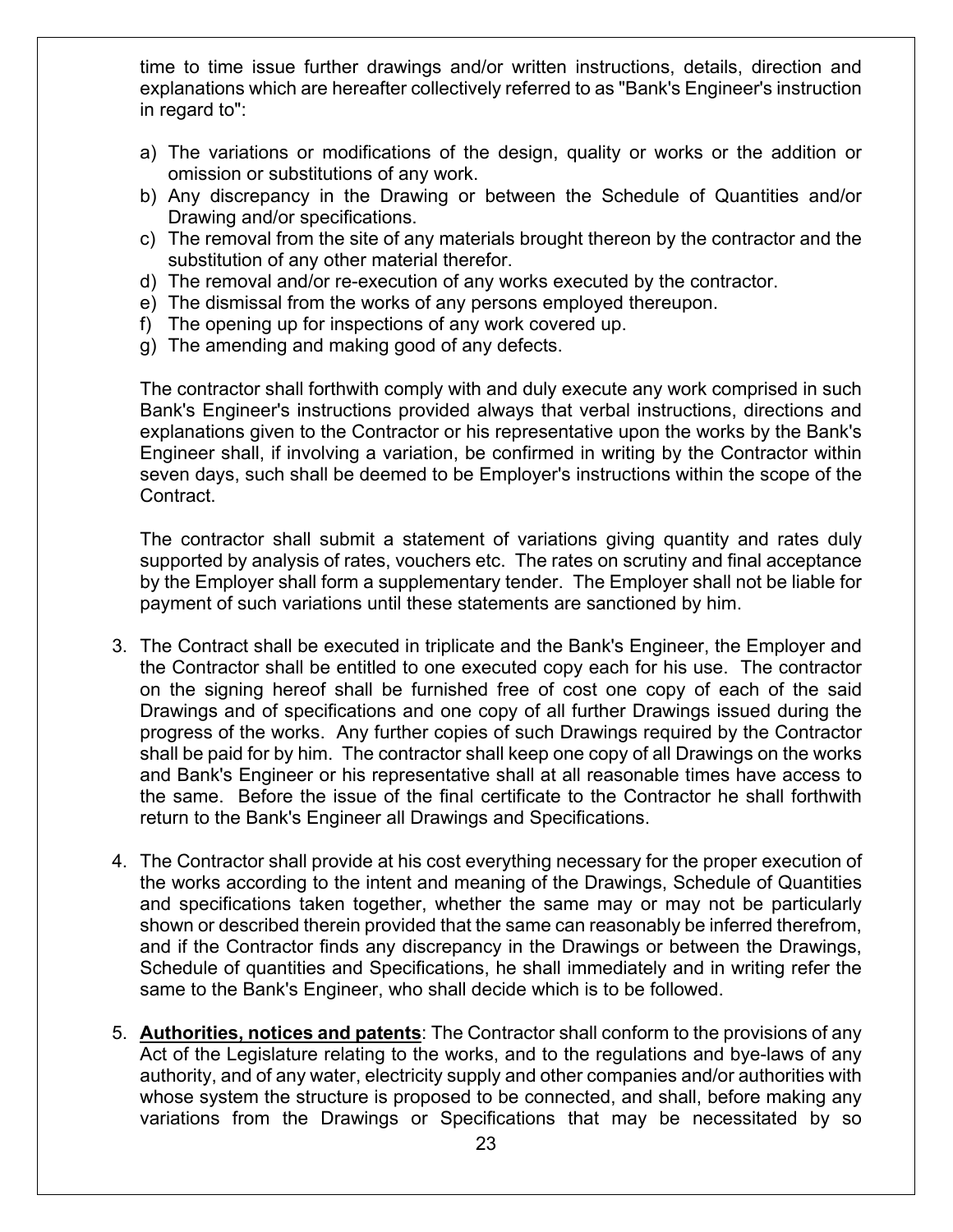conforming, give to the architect written notice, specifying the variation proposed to be made and the reason for making it and apply for instructions thereon. In case the Contractor shall not within ten days receive such instructions be shall proceed with the work conforming to the provisions, regulations, or bye-laws in question, and any variation so necessitated shall be dealt with.

The contractor shall bring to the attention of the Employer all notices required by the said Acts, regulations or bye-laws to be given to any authority and pay to such authority or to any public office all fees that may be properly chargeable-in respect of the works and lodge the receipts with the Employer.

The Contractor shall indemnify the Employer against all claims in respect of patent rights, and shall defend all actions arising from such claims and shall himself pay all royalties, license fees, damages cost and charges of all and every sort that may be legally incurred in respect thereof.

- 6. **Setting out of work**: The contractor shall set out the works and shall be responsible for the true and perfect setting out of the same and for the correctness of the positions levels, dimensions and alignment of all parts thereof. If at any time any error in this respect shall appear during the progress of the works or within a period of one year from the completion of the works, the Contractor shall, if so required, at his own expense rectify such error to the satisfaction of the Bank's Engineer.
- 7. **Materials and Workmanship to conform to description**: All materials and workmanship shall so far as procurable be of the respective kinds described in the Schedule of Quantities and/or specifications and in accordance with the contract and the Contractor shall furnish to the Employer with all invoices, accounts, receipts and other vouchers to prove that the materials comply therewith. **The Contractor shall at his own cost arrange for and/or carry out any test of any materials.**
- 8. **Contractor's superintendence and representative on the works**: The Contractor shall give all necessary personal superintendence during the execution of the works and so long thereafter as the Employer may consider necessary until the expiration of the "Defects Liability Period" stated in the Appendix hereto. The contractor shall, also during the whole time the works are in progress employ a competent representative who shall be constantly in attendance at the works while the men are to work. Any directions, explanations, instructions or notice given by the Bank's Engineer to such representative shall be held to be given to the Contractor.
- 9. **Dismissal of workmen**: The Contractor shall on the request of the Bank's Engineer immediately dismiss from the works any person employed thereon by him who may, in the opinion of the Bank's Engineer, be incompetent or misconduct himself and such persons shall not be again employed on the works without the permission of the Bank's Engineer.
- 10.**Access to works**: The Employer, shall at all reasonable times, have free access to the works and/or to the workshops, factories or other places where materials are lying or from which they are being obtained and the Contractor shall give every facility to the Employer necessary for Inspections and examination and test of the materials and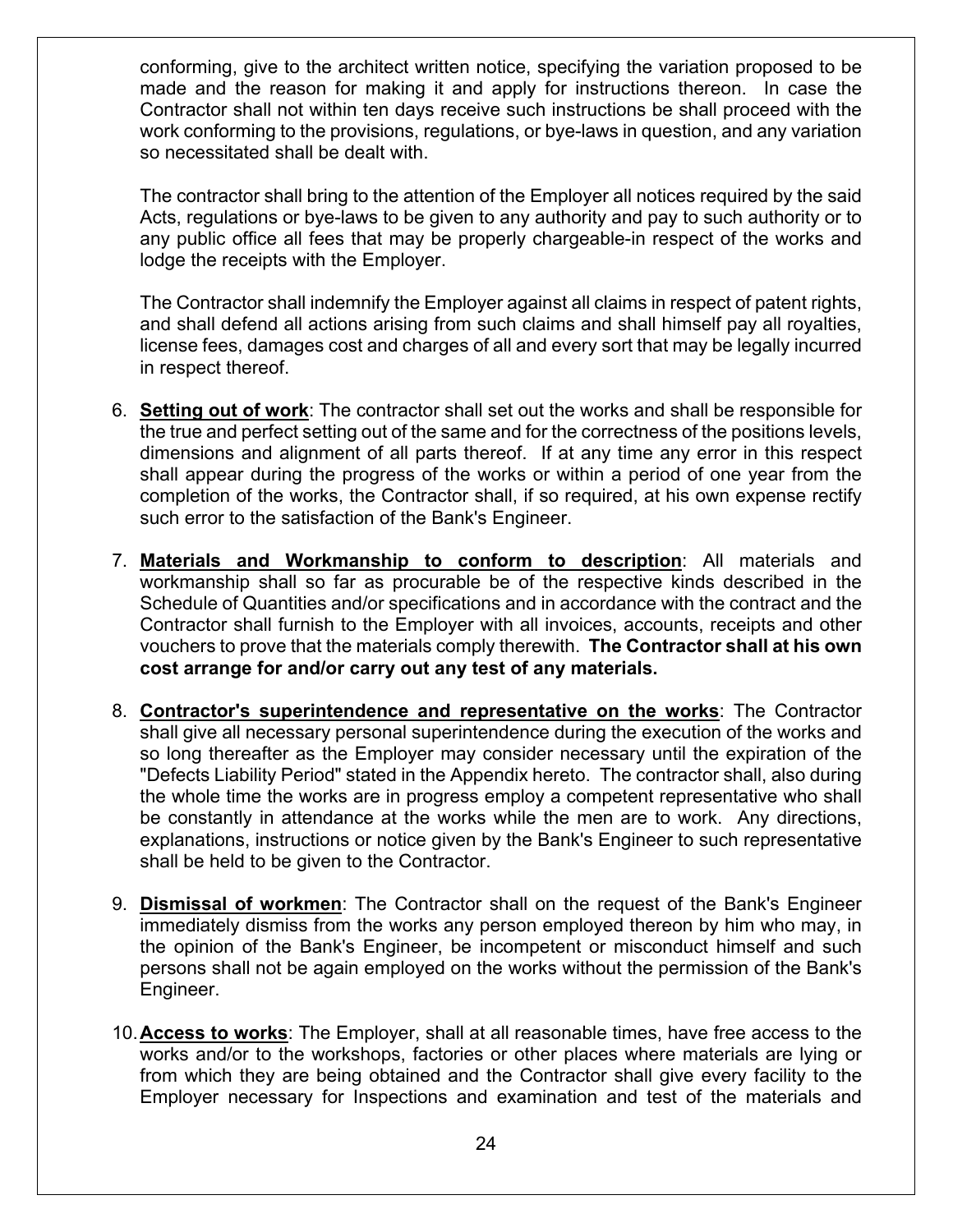workmanship. No person not authorized by the Employer except the representatives of public authorities shall be allowed on the works at any time.

11.**Assistant Manager (Tech) / Manager (Tech) / Assistant General Manager(Tech)**: The term "Assistant Manager (Tech)/ Manager(Tech)/ Assistant General Manager(Tech) shall mean the person appointed and paid by the Employer to inspect the works. The Contractor shall afford the Assistant Manager (Tech.)/ Manager (Tech)/ Assistant General Manager (Tech) every facility and assistance for inspecting the works and materials and for checking and measuring time and materials.

The Assistant Manager (Tech.) / Manager (Tech**) /** Assistant General Manager (Tech), or the Employer shall have power to give notice to the Contractor or to his representative of non-approval or any work or materials and such work shall be suspended or the use of such materials shall be discontinued. The work will from time to time be examined by the Assistant Manager (Tech.) / Manager (Tech)/ Assistant General Manager (Tech) but such examination shall not in any way exonerate the Contractor from the obligation to remedy any defects, which may be found to exist at any stage of the works or after the same is completed. Subject to the limitations of this clause the Contractor shall take instructions only from the Bank's Engineer.

- 12.No alteration, omission or variation shall vitiate this contract but in case the Bank's Engineer thinks proper at any time during the progress of the works to make any alterations in, or addition to, or omissions from the works or any alteration in the kind of quality of the materials to be used therein and shall give notice thereof in writing under his hand to the Contractor, the Contractor shall alter, add to, or omit from, as the case may be, in accordance with such notice, but the contractor shall not do any work extra to or make any alterations or additions to or omissions from the works or any deviation from any of the provisions of the Contract. Stipulations, specifications or Contract Drawings without the previous consent in writing of the Employer and the value of such extras alterations, additions or omission shall, in all cases, be determined by the Employer and the same shall be added to, or deducted from the Contract Amount, as the case may be accordingly.
- 13.**Schedule of Quantities**: The Schedule of quantities, unless otherwise stated shall be deemed to have been prepared in accordance with the Standard Method of Measurement.

Any error in description or in quantity or in omission of items from the schedule of quantities shall not vitiate this contract but shall be rectified and the value thereof, as ascertained, shall be added to, or deducted from the Contract Amount (as the case may be) provided that no rectification of errors, if any, shall be allowed in the Contractor's schedule of rates.

- 14 **Sufficiency of Schedule of Quantities**: The Contractor shall be deemed to have satisfied himself before tendering as to the correctness and sufficiency of his tender for the works and of the prices stated in the Schedule of Quantities and/or the schedule of rates and prices which rates and prices shall cover all his obligations under the contract, and all matters and things necessary for the proper completion of the works.
- 15.**Measurement of works**: The Bank's Engineer may, from time to time, intimate to the contractor that he requires the works to be measured, and the Contractor shall forthwith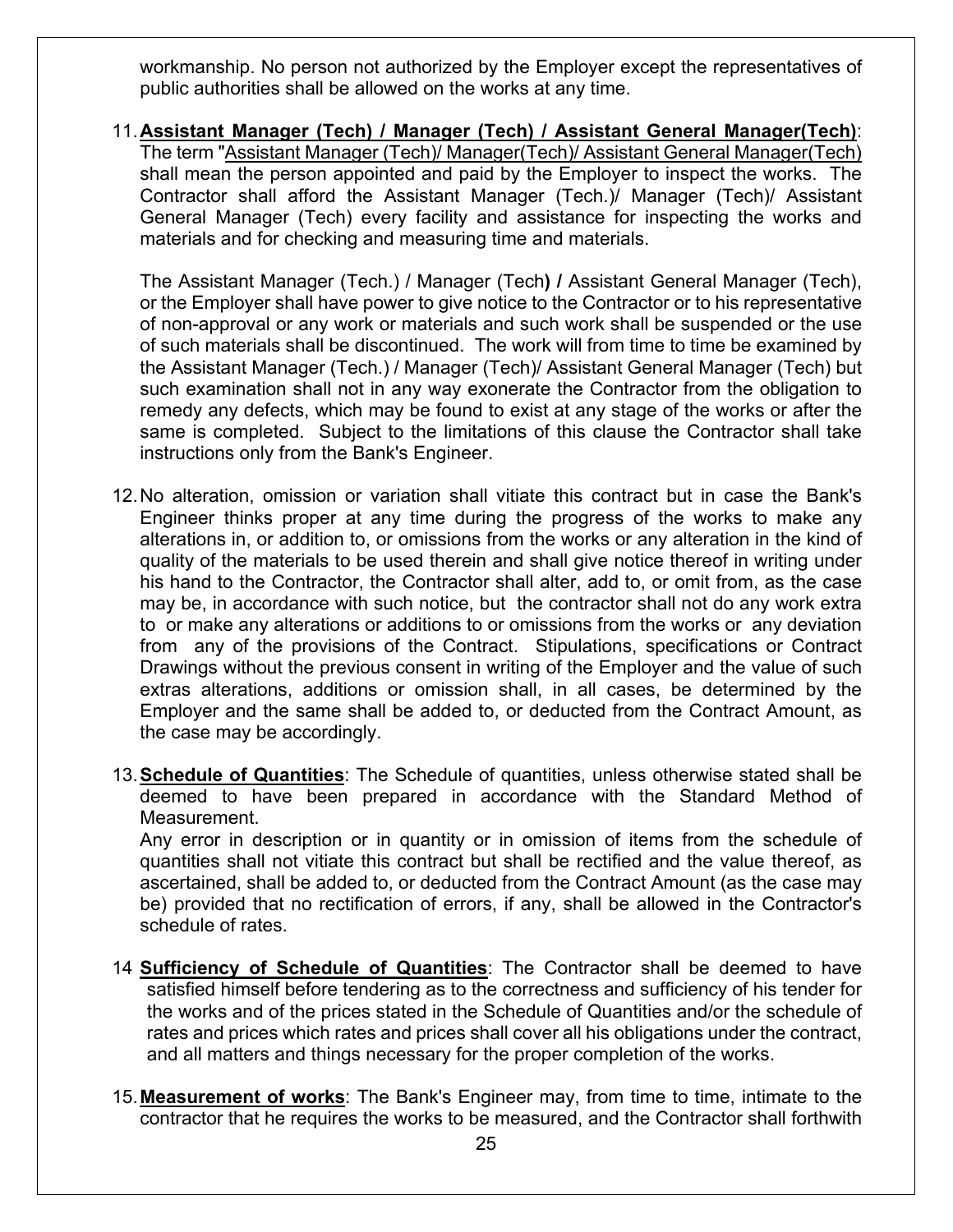attend or send a qualified agent to assist Assistant Manager (Tech) / Manager (Tech) / Assistant General Manager (Tech**)** in taking such measurements and calculations and to furnish all particulars or to give all assistance required by any of them.

Should the Contractor not attend or neglect or omit to send such agent then the measurement taken by the Bank's Engineer or a person approved by him shall be taken to be correct measurement of the works. Such measurements shall be taken in accordance with the Mode of Measurements detailed in the Specifications.

The Contractor or his Agent may at the time of measurement take such notes and measurement as he may require.

All authorized extra works, omissions and all variations made with the prior approval in writing of Employer shall be included in such measurements.

#### 16 **Unfixed materials when taken into account to be the property of the Employer**

Where in any certificates (of which the Contractor has received payment) the Bank's Engineer has included the value of any unfixed materials included for and/or placed on or adjacent to the works such materials shall become the property of the Employer and they shall not be removed except for use upon the works, without the written authority of the Employer. The Contractor shall be liable for any loss of, or damage to, such materials.

- 17 **Removal of improper work** : The Employer shall, during the progress of the works, have power to order in writing from time to time the removal from the works within such reasonable time or times as may be specified in the order of any materials which in the opinion of the Bank's Engineer are not in accordance with the Specifications, the substitutions of proper materials, and the removal and proper re-execution of any work executed with materials or workmanship not in accordance with the drawings & specifications or instructions and the contractor shall forthwith carry out such order at his own cost. In case of default on the part of Contractor to carry out such order, the Employer shall have the power to employ any pay other persons to carry out the same; and all expenses consequent thereon, or incidental thereto, shall be borne by the Contractor, or may be deducted by the Employer from any moneys due, or that may become due, to the Contractor.
	- 18 **Defects after virtual completion** : Any defect, shrinkage, settlement or other fault which may appear within the ''Defects Liability Period" stated in the Appendix hereto, or, if none stated them within twelve months after the virtual completion of the works, arising in the opinion of the Employer from materials of workmanship not in accordance with the contract, shall upon the direction in writing of the Employer, and within such reasonable time as shall be specified therein, be amended and made good by the Contractor, at his own cost and in case of default the Employer may employ and pay other persons to amend and make good such defects, shrinkage settlements or other faults, and all damages loss and expenses consequent thereon are incidental thereto shall be made good and borne by the Employer or may be deducted by the Employer, upon the Bank's Engineer's Certificate in writing, from any money due or that may become due to the Contractor, or the Employer may in lieu of such amending and making good by the Contractor deduct from any money due to the Contractor a sum, to be determined by the Employer equivalent to the cost of amending such work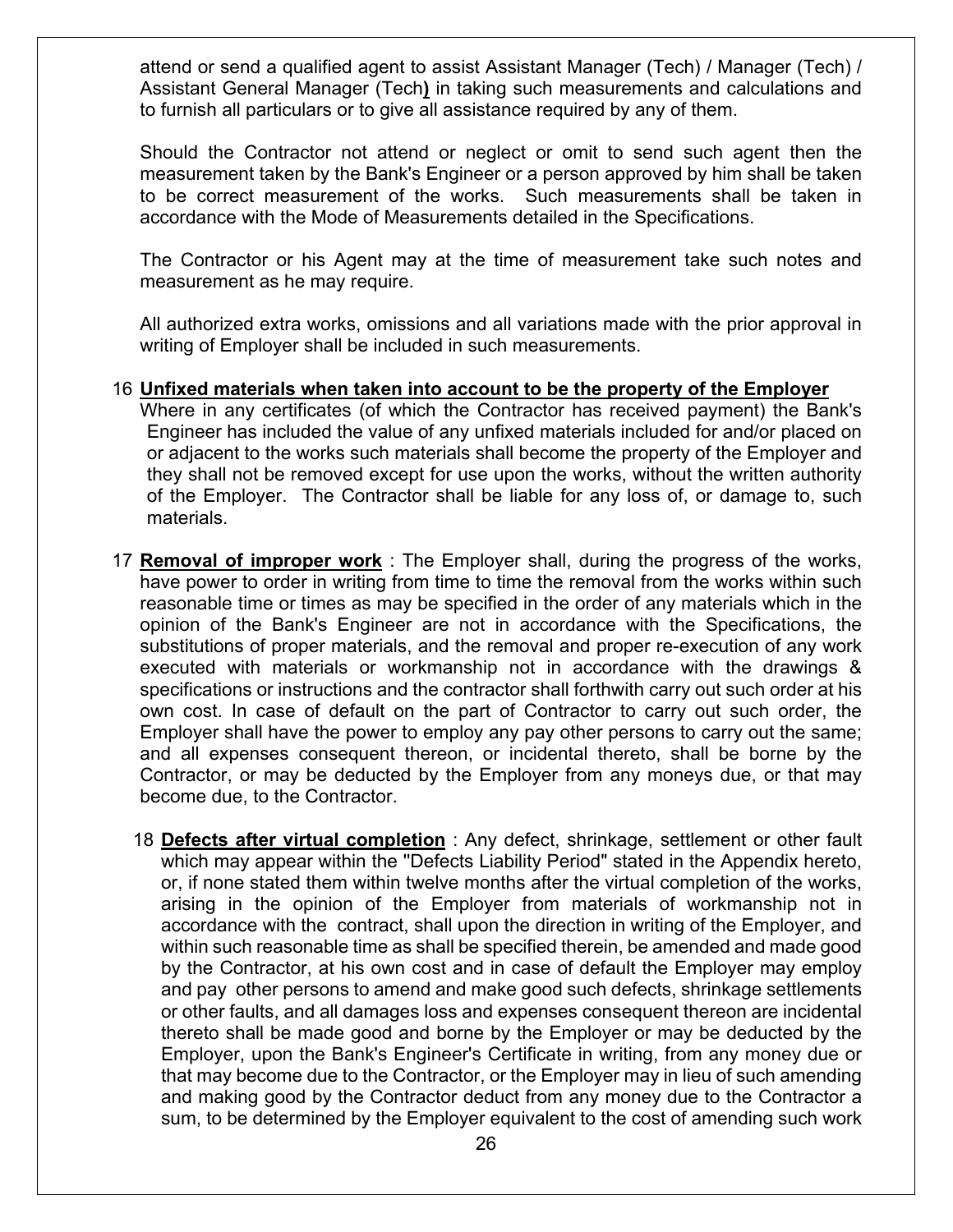and in the event of the amount retained hereof being insufficient, recover the balance from the Contractor, together with any expenses the Employer may have incurred in connection therewith. Should any defective work have been done or materials supplied by any sub-contractor employed on the works who has been nominated, the contractor shall be liable to make good in the same manner as if such work or material had been done or supplied by the Contractor and been subject to the provision of this clause and clause 7 hereof. The contractor shall remain liable under the provisions of the clause notwithstanding the signing of any certificate or the passing of any accounts by the Employer.

- 19 **Completion certificate:** The works shall not be considered as completed until the Bank's Engineer has certified that they have been virtually completed. The defects liability period shall commence from the date of virtual completion.
- 20. Within 10 days of the completion of the work, the contractor shall give notice of such completion to the Bank's Engineer and within 45 days of the receipt of such notice, the Bank's Engineer shall inspect the work and if there is defect in the work, a letter shall be furnished to the contractor indicating defects, (a) to be rectified by the contractor and/or (b) for which payment be made at reduced rates shall be issued. The work shall not be considered to be complete until the contractor shall have removed from the premises on which the work was executed all scaffolding, surplus materials, rubbish, temporary shed been erected or constructed by the contractor(s) and cleared off the dirt from all work, doors, windows, walls, floors or other parts of any building, in, upon or about which the work was executed, or of which he may have had possession for the purpose of the execution thereof, and not until the work shall have been measured by the Bank's Engineer.
- 21 **Nominated Sub-Contractor**: All Specialists, Merchants, Tradesmen and others executing any work of supplying and fixing any goods for which the prime cost prices or provisional sums are included in the Schedule of Quantities and/or Specifications who may be nominated or selected by the Employer or hereby declared to be sub-contractors employed by the contractor and are herein referred to as nominated sub-contractors.

No nominated sub-contractors shall be employed on or in connection with the works against the Contractor shall make reasonable objection are (save where the Architect and the Contractor shall otherwise agree) who will not enter into contract providing.

- (a) That the nominated sub-contractor shall indemnify the contractor against the same obligation in respect of the sub-contract as the contractor is under in respect of this contract.
- (b) That the nominated sub-contractor shall indemnify the contractor against claims in respect of any negligence by the sub-contractors his servants or agents or any misuse by him or them or any scaffolding or other plant, the property of the Contractor or under any Workmen's Compensation Act in force.
- (c) Payment shall be made to the nominated sub-contractor within fourteen days of his receipt of the Employer's Certificate provided that before any Certificate is issued the Contractor shall upon request furnish to the Bank proof that all nominated subcontractors accounts included in previous certificates have been duly discharged; in default whereof, the Employer may pay the same upon a Certificate of the Bank and deduct the amount thereof from any sums due to the Contractor. The exercise of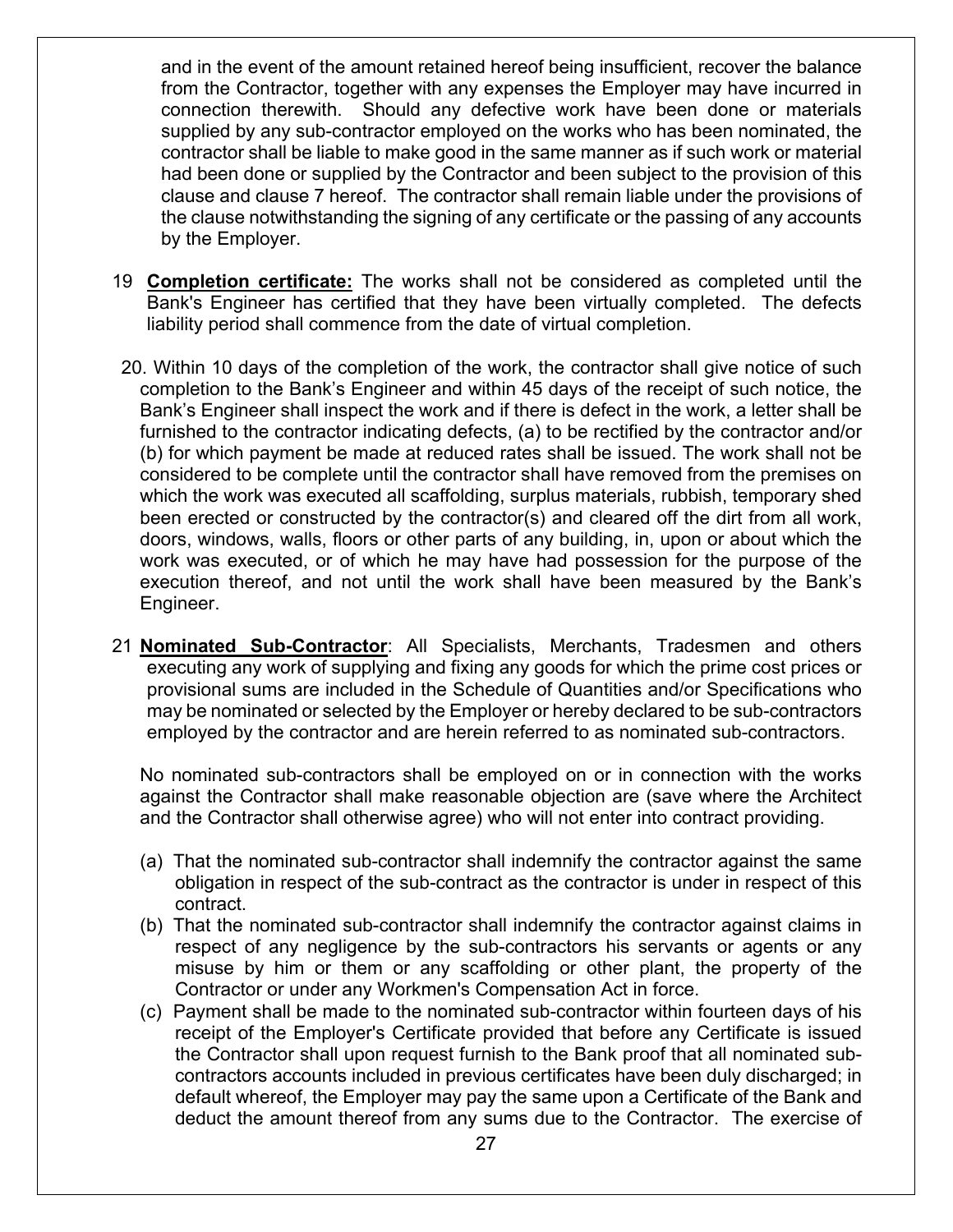this power shall not create private of contract as between Employer and Sub-Contractor.

- 22 **Other persons employed by Employer**: The Employer reserves the right to use premises and any portion of the site for the execution of any work not included in this Contract which it may desire to have carried out by other persons, and the Contractor shall allow all reasonable facilities for the execution of such work but shall not be required to provide any plant or material for the execution of such work except by special arrangement with the Employer. Such work shall be carried out in such manner as not to impede the progress of the works included in the Contract and the Contractor shall not be responsible for any damage or delay which may happen to or occasioned by such work.
- 23 **Insurances:** The contractor shall be responsible for any injury to persons, animals or things and for all structural and decorative damage to property which may arise from the operation or neglect of himself or of any nominated sub-contractor's employees, whether such injury or damage arise from carelessness, accident or any other case whatever in any way connected with the carrying out of the contract. This clause shall be held to include, inter-alia, any damage to buildings, whether immediately adjacent or otherwise, and any damage to roads, streets, footpaths, bridges or ways as well as all damage caused to the buildings and works forming the subject of this contract, by frost or other inclemency of weather. The contractor shall indemnify the Employer and hold him harmless in respect of all and any expenses arising from any such injury or damage to persons or property as aforesaid and also in respect of any claim made in respect of injury or damage under any Acts of Government or otherwise and also in respect of any award of compensation or damages consequent upon such claims. The contractor shall reinstate all damages of every sort mentioned in this clause, so as to deliver up the whole of the contract works complete and perfect in every respect and so as to make good or otherwise satisfy all claims for damage to the property of third parties. The contractor shall indemnify the Employer against all claims which may be made against the Employer by any member of the public or other **third party** in respect of anything which may arise in respect of the works or in consequence thereof and shall at his own expenses arrange to effect and maintain, until the virtual completion of the contract with an approved office, a policy of insurance in the joint names of the Employer (first name) and the Contractor against such risks and deposit such policy or policies with the Employer from time to time during the currency of this contract. The minimum limit of the coverage under the policy shall be **Rs. 2 lakh** per person for any one accident or occurrence and **Rs. 5 lakh** in respect of damage to property for any one accident or occurrence. The contractor shall also similarly indemnify the Employer against all claims which may be made upon the Employer whether under the **Workmen's Compensation Act** or any other statutes in force during the currency of this contract or at Common Law in respect of any employee of the contractor or any sub-contractor and shall at his own expense effect and maintain, until the virtual completion of the contract, with an approved office a policy of insurance in the joint names of the Employer (first name) and the Contractor against such risks and deposit such policy or policies with the Employer from time to time during the currency of the contract. The Contractor shall be responsible for anything, which may be excluded from the insurance policies above referred to, and also for all other damages to any property arising of and incidental to the negligent or defective carrying out of this contract. He shall also indemnify the Employer in respect of any costs, charges or expenses arising out of claim or proceedings of damage arising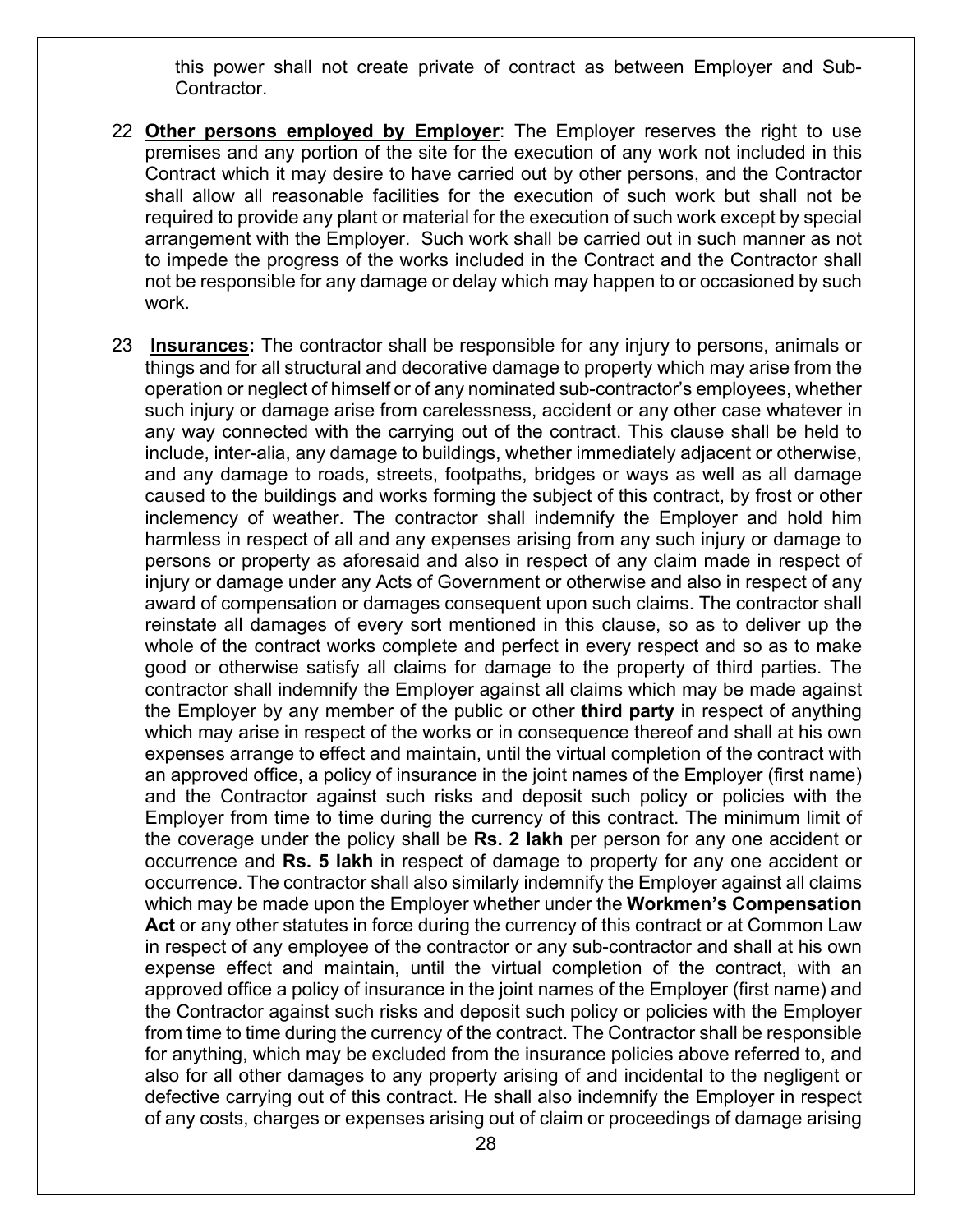there from. The Employer shall be at liberty and is hereby empowered to deduct the amount of any damage, compensation, costs, charges and expenses arising or occurring from or in respect of any such claims or damage from any or all sums due or to become due to the contractor. In addition to the above, the Contractor shall insure the work and take **CAR (Contractors All Risk) policy** against loss due to fire, theft, earthquake etc., for the entire contract amount with an approved insurance company till the virtual completion of the work and deposit the policy or policies with the Employer before commencing the work. In default of the Contractor insuring as provided above, the Employer may so insure and deduct the premiums paid from any money due or which may become due to the Contractor. In case, if for any reason, the Insurance is not taken, by oversight, by the Employer also and the fact comes to light at a later stage, the Employer shall deduct the premium for the Insurance as assessed by the Employer and the contractor shall accept the same without demur. The contractor shall be responsible for any liability which may not be covered by the insurance policies referred to above and also all other damages to any person, animal or effective carrying out of this contract, whatever may be the reasons due to which the damage shall have been caused. The contractor shall, upon settlement by the insurer of any claim made against the insurer pursuant to a policy taken under this clause, proceed with the diligence to rebuild or repair the work destroyed or damaged. In this event all the money received from the insurer in respect of such damage shall be paid to the contractor and the contractor shall not be entitled to any further payment in respect of the expenditure incurred for rebuilding or repairing of the materials or goods destroyed or damaged. The contractor, in case of rebuilding or reinstatement after fire etc, shall be entitled to such extension of time for completion as the Bank's Engineer may deem fit, but shall however, not be entitled to reimbursement by the Employer or any shortfall or deficiency in the amount finally paid by the Insurer in settlement of any claim arising as set out herein. Without prejudice to his liability under this clause, the contractor shall cause all nominated subcontractors to effect, for their respective portions of the works, similar policies of Insurance in accordance with provisions of this clause and shall produce or cause to produce to the Employer such policies. The contractor shall not permit a nominated sub-contractor to commence work at the site unless the above said Insurance Policies are submitted. In the event of failure of the subcontractor to take out such a policy of insurance before commencing the works at the site, the contractor shall be responsible for any claim or damage attributable to the said sub-contractor.

- 24 **Date of commencement and completion**: The Contractor shall be allowed admittance to the site on "Date of Commencement" stated in the Appendix hereto, or each later date as may be specified by the Employer and be shall thereupon and forthwith begin the works and shall regularly proceed with and complete the same (except such painting or other decorative work as the bank may desire to delay) or before the "Date of Completion" stated in the Appendix subject nevertheless to provisions for extension of time hereinafter contained.
- 25 **Damages for non-completion**: If the Contractor fails to complete the works by the date stated in the Appendix or within any extended time under Clause 28 here the Contractor shall pay the Employer the sum named in the Appendix as " Liquidated Damages" for the period during which the said works shall so remain incomplete and the Employer may deduct such damages from any money due to the Contractor.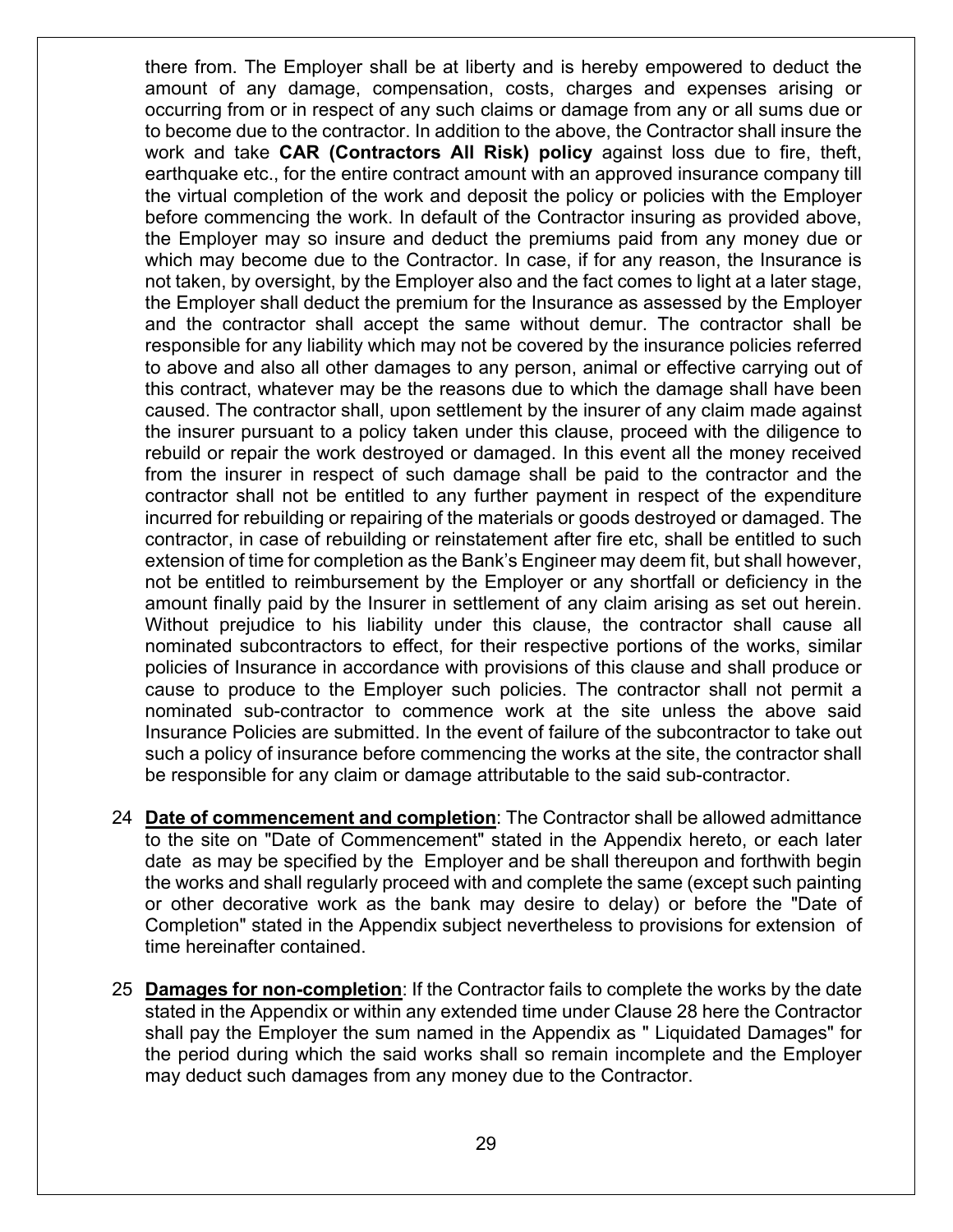- 26 **Delay and extension of time**: If in the opinion of the Employer the works be delayed(a) by force majure or (b) by reason of any exceptionally inclement weather or c) by reason of proceedings taken or threatened by or dispute with adjoining or neighbouring owners or public authorities arising otherwise than through contractor's own default or (d) by the works or delays of other contractor or Tradesmen engaged or nominated by the Employer and not referred to in the schedule of quantities and/or specifications or (e) by reasons of Bank's Engineer instruction as per clause 2 hereof (f) by reason of civil commotion, local combination of workmen or strike or lockout affecting any of the building trades or (g) in consequence of the Contractor not having received in due time necessary instructions from the Bank for which he shall have specifically applied in writing or (h) from other causes which the Bank may certify as beyond the control of contractor or (I) in the event, the value of the work exceed the value of the Priced Schedule of Quantities owing to variation, the Bank may make a fair and reasonable extension of time for completion shall as soon as may be given written notice thereof to the bank but the Contractor shall nevertheless constantly use his endeavours to prevent delay and shall do all that may reasonably has required to the satisfaction of Bank to proceed with work.
- 27 **Contractor's failure to comply with Employers instruction**: If the Contractor after receipt of written notice from the Employer requiring compliance within 10 days fails to comply with such further drawings and/or Bank's instructions the Employer may employ and pay other persons to execute any such work whatsoever that may be necessary to give effect thereto, and all costs incurred in connection therewith shall be recoverable from the Contractor by the Employer as a debt or may be deducted by him from any moneys due to the Contractor.
- 28 **Termination of Contract by the Employer**: If the Contractor being an individual or a firm commits any "act of insolvency" or shall be adjudged an insolvent or being an incorporated company shall have an order for compulsory winding up made against it or pass an effective resolution for winding up voluntarily or subject to the supervisions of the court and the Official Assignee or the Liquidator in such acts of insolvency or winding up, as the case may be, shall be unable within seven days after notice to him requiring him to do so to show the reasonable satisfaction of the Architect that he is able to carry out and fulfill the Contract and to given security therefore, if so required by the Architect.

Or if the Contractor (whether an individual, first or incorporated company shall suffer execution or other process of court attaching property to be issued against the Contractor.

Or shall suffer any payment under this contract to be attached by or on behalf of any of the creditors of the Contractors.

Or shall assign to sublet this Contract without the consent in writing of the Employer first had and obtained.

Or shall charge or encumber this Contract or any payments due or which may become due to the Contractor hereunder.

(i) Has abandoned the Contract, or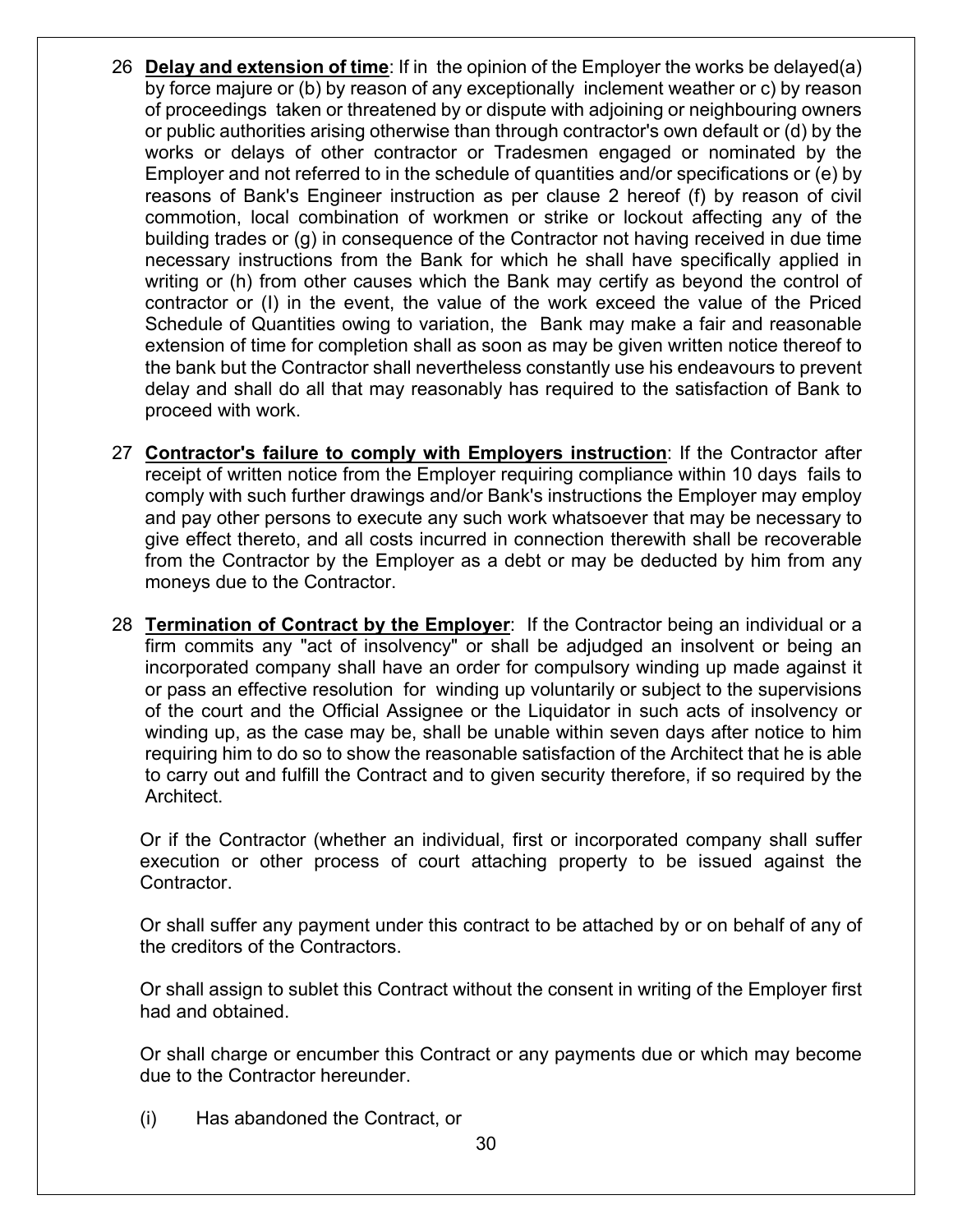- (ii) Has failed to commence the works, or has without any lawful excuse under these conditions suspended the progresses of the works for fourteen days after receiving from the Bank notice to proceed or
- (iii) Has failed to proceed with the work with such due diligence and failed to make such due progress as would enable the works to be completed within the time agreed upon, or
- (iv) Has failed to remove materials from the site or to pull down and replace work for seven days receiving from the Bank written notice that the said materials or work were condemned and rejected by the Bank's Engineer under these conditions' or
- (v) Has neglected or failed persistently to observe and perform all of any of the acts, matter or things by the Contract to be observed and performed by the Contractor for seven days after written notice shall have been given to the Contractor requiring the Contractor to observe or perform the same.

Then and in any of the said cases the Employer may, notwithstanding any previous waiver, after giving seven days notice in writing to the Contractor, determine the Contract, the whole of which shall continue in force as fully as if the Contract has not been so determined, and so if the works subsequently execute had been executed by or on behalf of the Contractor. And further, the Employer by his agents or servants may enter upon and taken possession of the works and all plant, tools scaffoldings, sheds, machinery, steam and other power utensils and materials lying upon the premises or the adjoining lands or roads, and use the same as his own property or may employ the same by means of his own servants and workmen in carrying on and completing the work or by employing any other Contractor or other person or persons to complete the works, and the Contractor shall not in any way interrupt or do any act matter or thing to prevent or hinder such other contractor or other person or persons employed for completing and finishing or using the materials and plant for the works. When the works shall be completed or as soon thereafter as convenient the Bank shall give a notice in writing to the Contractor to remove his surplus materials and plant, and should the Contractor fail to do so within a period of fourteen days after receipt thereof by him, the Employer may sell the same by public auction, and give credit to the Contractor for the net amount realised. The employer shall thereafter ascertain and certify in writing under his hand what of the said plant and materials so taken possessions or by the Employer and the expenses or loss which the Employer shall have been put to in procuring the works to be completed and the amount. If any, owing the Contractor and the amount which shall be so certified shall thereupon be paid by the Employer to the Contractor or by the Contractor to the Employer, as the case may be, and the Certificate of the Bank shall be final and conclusive between the parties.

#### 29 **Termination of Contract by Contractor**:

If, the payment of the amount payable by the Employer under Certificate of the Bank's Engineer shall be in arrears and unpaid for thirty days after notice in writing requiring payment of the amount as aforesaid shall have been given by the Contractor to the Employer, or if the Employer interferes with or obstructs the issue of any such Certificate, or if the Employer shall repudiate the Contract, or if the works be stopped for three months under the order of the Architect or the Employer or by any injunction or other order of any court of to Law, then and in any of the said cases the Contractor shall be in liberty to determine the Contract by notice in writing to the Employer, and he shall be entitled to recover from the Employer, payment for all works executed and for any loss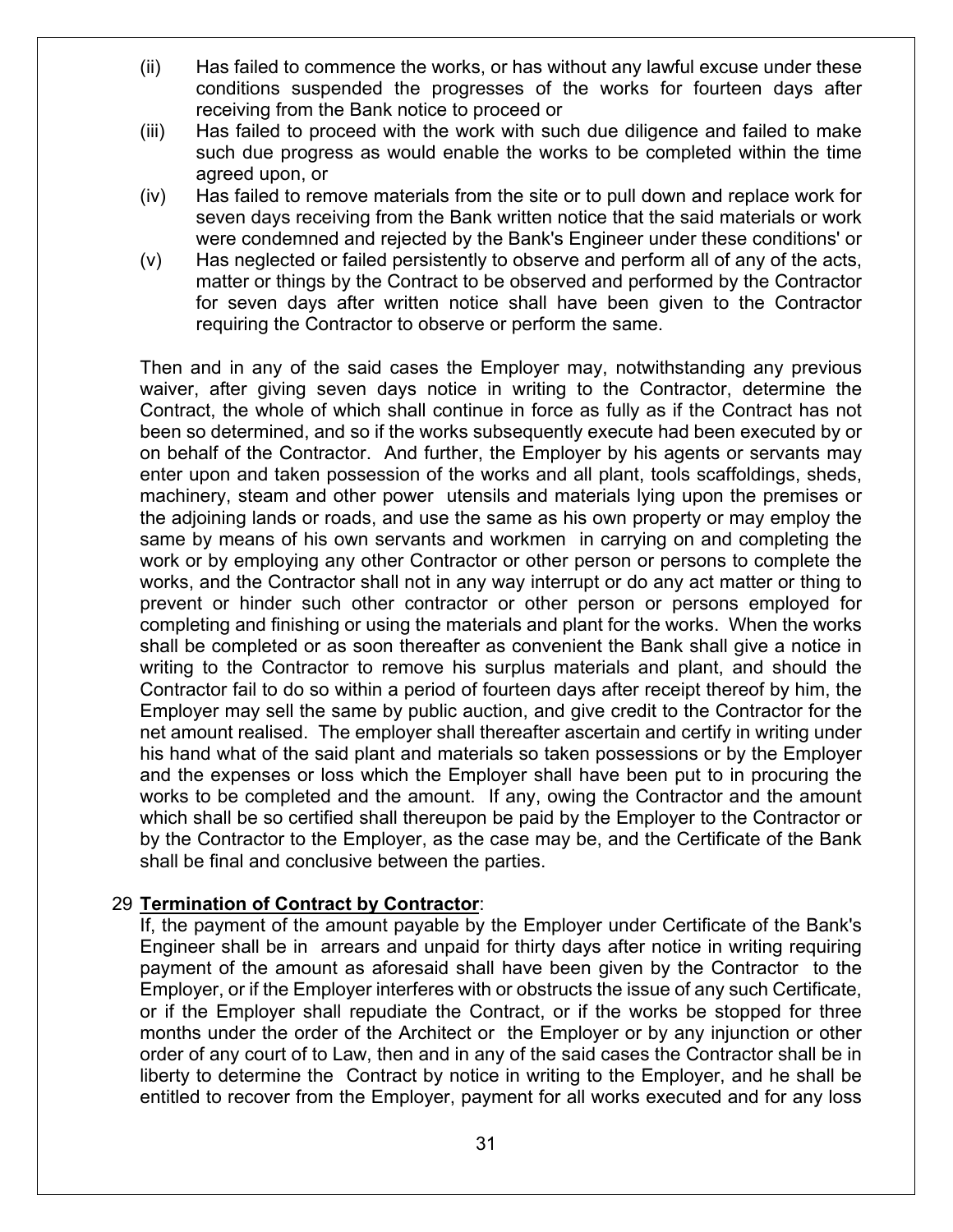he may sustain upon any plant or materials supplied or purchased or prepared for the purpose or the Contract.

In arriving at the amount of such payment the net rates contained in the Contractor's original Tender shall be followed or where the same may not apply valuation shall be done by Bank's Engineer.

#### 30 **Certificates and Payments**:

The Contractor shall be paid by the Employer from time to time by installments on accounts of the work executed when in the opinion of the Employer work to the approximate value named in the Appendix as "Value of work for Interim Payments" (or less at the reasonable discretion of the Employer) has been executed in accordance with this Contract subject however, to a retention of the percentage of such value named in the Appendix hereto as "Retention Percentage for Interim Payments" until the total amount retained shall reach the sum named in the Appendix as "Total Security Deposit" after which time the installments shall be up to the full value of the work subsequently so executed and fixed in Building. And the Contractor shall be entitled to the payment of the final balance in accordance with the Final Certificate to be issued in writing by the Bank's Engineer at the expiration of the period referred to as "The Defects Liability Period" in the Appendix hereto from the date of Virtual Completion or soon after the expiration of such period as the works shall have been finally completed and all defects made good according to the true intent and meaning thereof whichever shall last happen provided always that their completion shall not relieve the Contractor from his liability under Clause 2 and 18 nor relieve the Contractor of his liability in cases of fraud, dishonesty or fraudulent concealment relating to the works or materials or to any matter dealt with in the Certificate, and in case of all defects and insufficiencies in the works or materials which a reasonable examination would not have disclosed.

The Employer shall have power to withhold any Certificate if the works or any parts thereof are not being carried out to his satisfaction.

The following terms of payment only are applicable for the work:

On account bills shall be considered for payment after taking detailed item-wise measurements of the work done and considering part rates commensurating with the actual work done. All payment shall be subject to recovery of 5% towards retention money which together with EMD/ Performance Security in the form of Bank Guarantee as stipulated in Appendix hereunder shall constitute security deposit. Other recoveries such as income tax work contract tax, service tax, VAT, etc shall be made as per extant rules/laws.

- 31 **Delayed Payment**: Any amounts payable by the Employer to the Contractor shall, if not paid within the 'period of honouring Certificates' names in the Appendix carry interest at the rate named in the Appendix as the "Rate of interest for delayed payment" from the date upon which sum ought to have been paid by the Employer until the payment.
- 32 The decision, opinion, direction Certificate (except for payment) with respect to all or any of the matters under Clause 2(a), 2(b), 4, 7, 17, 26(a, b, c, d, f) hereof (which matters are herein referred to as the expected matters) shall be final and conclusive and binding on the parties hereto and shall be without appeal. Any other decision, opinion, direction,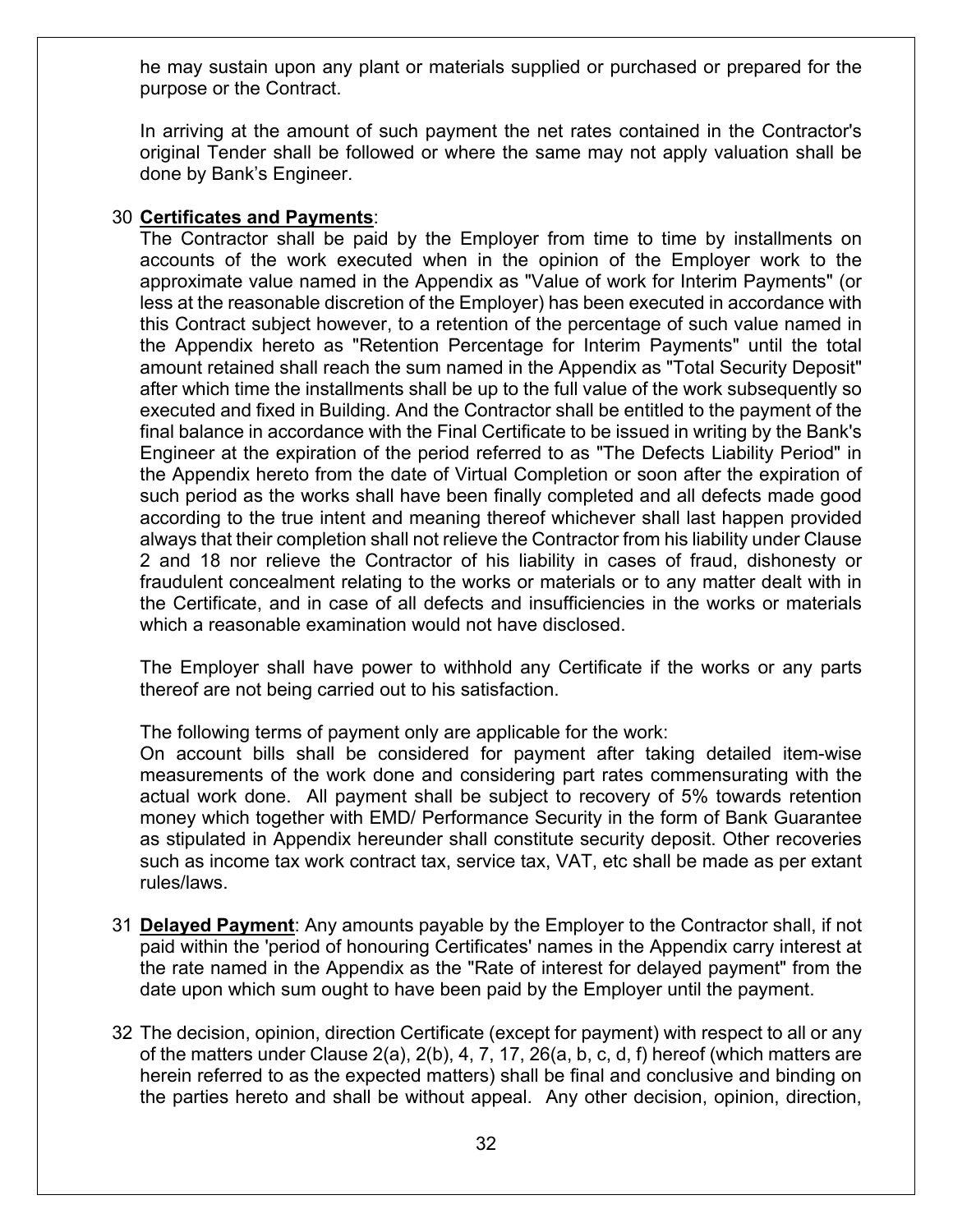shall be subject to the right of Arbitration and review under the Clause 33 hereof in the same way in all respects (including the provisions as to opening the reference).

33 **Settlement of disputes by Arbitration**: All disputes and differences of any kind whatever arising out of or in connection with the Contract or the carrying out of the works (whether during the progress of the works or after their completion and whether before or after the determination, abandonment or breach of the contract) shall be referred to and settled by the Bank who shall state his decision in writing. Such decision may be in the form of a final certificate or otherwise. The decision of the Bank with respect to any of the expected matters shall be final and without appeal as stated in Clause 32 hereof. But if either the Employer or the Contractor be dissatisfied on a matter, question of dispute of any kind except any of the excepted matters then and in any such case either party (the Employer or the Contractor any such case either party (the Employer or the Contractor may within 28 days after receiving notice of such decision give a written notice to the other party requiring the matters in dispute be arbitrated upon such written notice shall specify the matters which are in dispute or difference of which such written notice has been given and no order shall be and is hereby referred to the Arbitration and final decision of an arbitrator to be agreed upon and arbitrators shall be appointed and proceedings shall be as per the Arbitration and Conciliation Act 1996 and its latest amendment..

The Arbitrator or Arbitrators, as the case may be, shall have power to open up, review and revise any Certificate, opinion, decision requisition or notice, save in regard to the excepted matters referred to in the preceding clause, and to determine all matters to dispute which shall be submitted to arbitration and of which notice shall have been given as aforesaid.

Upon every of any such reference, the cost of an incidental to the reference and Award respectively shall be in the discretion of the Arbitrator or Arbitrators, as the case may be who may determine the amount thereof, or direct the same to be taxed as between attorney and client or as between party and party, and shall direct by whom and to whom and in what matter the same shall be borne and paid. This submission shall be deemed to be a submission to arbitration within the meaning of the Indian Arbitration Act (latest amendment) or any statutory modification thereof. The Award of the Arbitrator or Arbitrators, as the case may be, shall be final and binding parties. It is agreed that the contractor shall not delay the carrying out of the works by reasons of any such matter, question or dispute being referred, to arbitration, but shall proceed with the works with all due diligence and shall, until the decision of the Arbitrator or Arbitrators, diligence and shall, until the decision of the Arbitrator or Arbitrators, as the case may be, is given, abide by the decision of the Bank and no Award of the Arbitrator or Arbitrators, as the case may be shall relieve the Contractor of his obligations to adhere strictly to the Bank's instructions with regard to the actual carrying out of the works. The employer and the Contractor hereby also agree that arbitration under this clause shall be a condition precedent to any right of action under the Contract.

34 The Employer shall have a right to cause a technical examination of the works and the final bill of the contractor including all supporting vouchers, abstracts, etc. to be made at the time of payment of the final bill. If as a result of this examination of otherwise any sum is found to have been overpaid or over certified it shall be lawful for the employer to recover the sum.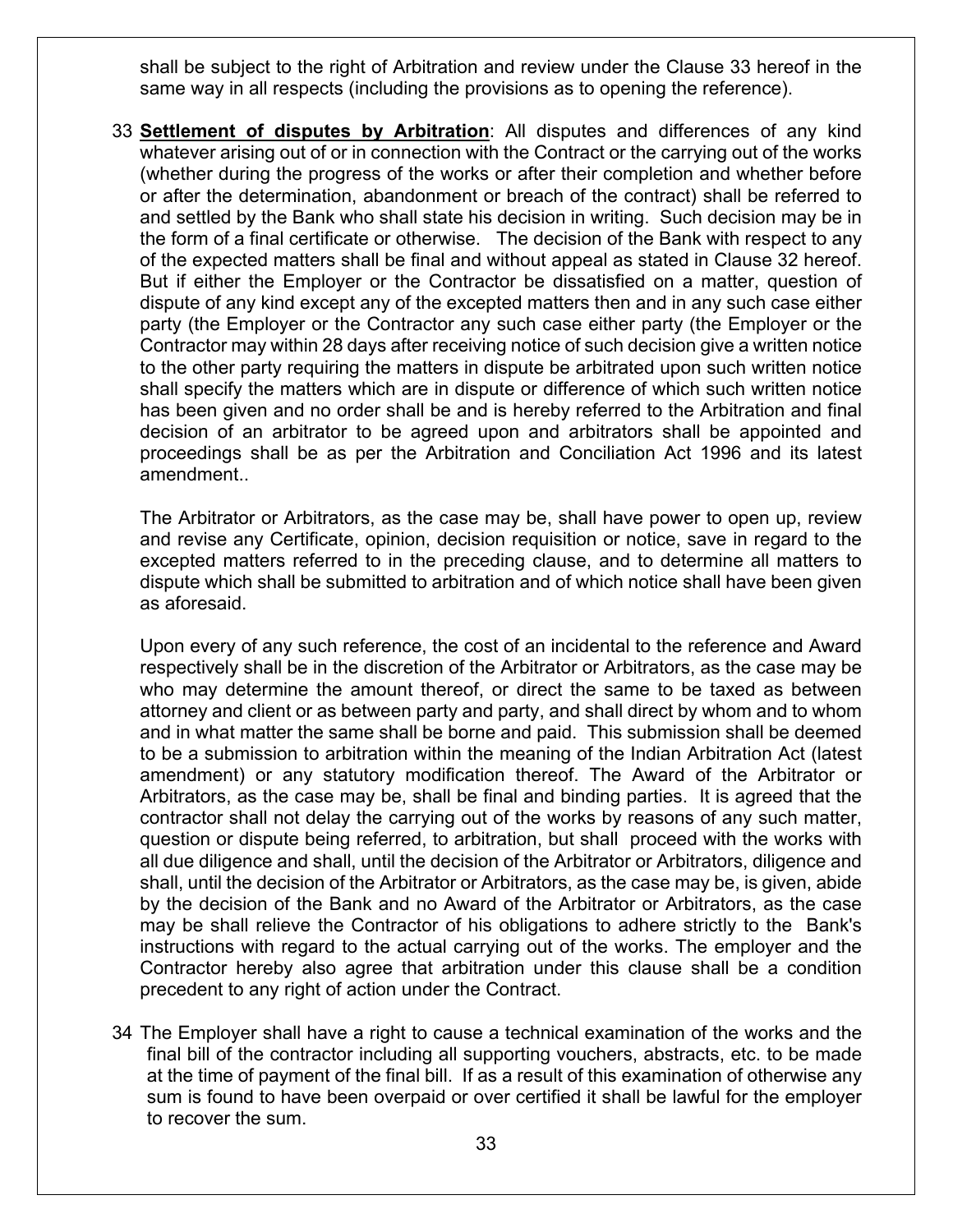#### 35. **Employer entitled to cover compensation paid to workmen**

If, for any reason, the Employer is obliged, by virtue of the provisions of the Workmen's Compensation Act, 1923, or any statutory modification or re-enactment thereof to pay compensation to a workman employed by the Contractor in execution of the works, the Employer shall be entitled to recover from the Contractor the amount of compensation so paid, and without prejudice to the rights of the Employer under the said Act. The Employer shall be at liberty to recover such amount or any part thereof by deducting it from the security deposit or from any sum due by the Employer shall not be bound to contest any claim made against it under the said Act, except on the written request of the Contractor and upon his giving to the Employer full security to the satisfaction of the Employer for all costs for which the Employer might become liable in consequence of contesting such claim.

- 36. **Abandonment of works:** If at any time after the acceptance of the tender, the Employer shall for any reasons whatsoever not requires the whole or any part of the works to be carried out, the Bank shall give notice in writing to the Contractor who shall have no claim to any payment of compensation or other-wise whatsoever on account of any profit or advantage which he might have derived from the execution of the whole works.
- 37**. Right of employer to terminate contract in the event of death of Contractor or individual:** Without prejudice to any of the rights or remedies under this Contract, if the Contractor, being an individual, dies, the Employer shall have the option of terminating the contract without incurring any liability for such termination.
- 38. **Engagement of Contract Labour**: The contractor shall obtain a license as contemplated under the Contract Labour (Regulation and Abolition) Act, 1970 or any other law, as applicable, failing which he alone would be responsible for actions/proceedings ensuing thereto. The Bank shall not be held responsible for acts, commissions or omissions of the contractor and shall in no way made liable to the labourers engaged by the contractor.

The principal employer shall ensure the presence of his authorized representative at the place and time of disbursement of wages by the contractor to workmen and it shall be the duty of the contractor to ensure the disbursement of wages in the presence of such authorized representative. The authorized representative of the principal employer shall record under his signature a certificate at the end of the Register of Wages to the (Register of Wage-cum-Muster Roll) as the case may be, in the following form;

 "Certified that the amount shown in column no. … has been paid to the workman concerned in my presence on…..at……".

39. **Non-Disclosure Clause:** The Contractor shall not disclosed directly or indirectly any information, materials and details of the Bank's infrastructure / systems / equipments etc., which may come to the possession or knowledge of the Contractor during the course of discharging its contractual obligations in connection with this agreement, to any third party and shall at all times hold the same in strictest confidence. The Contractor shall treat the details of the contract as private and confidential, except to the extent necessary to carry out the obligation under it or to comply with applicable laws. The contractor shall not publish, permit to be published, or disclose any particulars of the works in any trade or technical paper or elsewhere without the previous written consent of the Employer. The Contractor shall indemnify the employer for any loss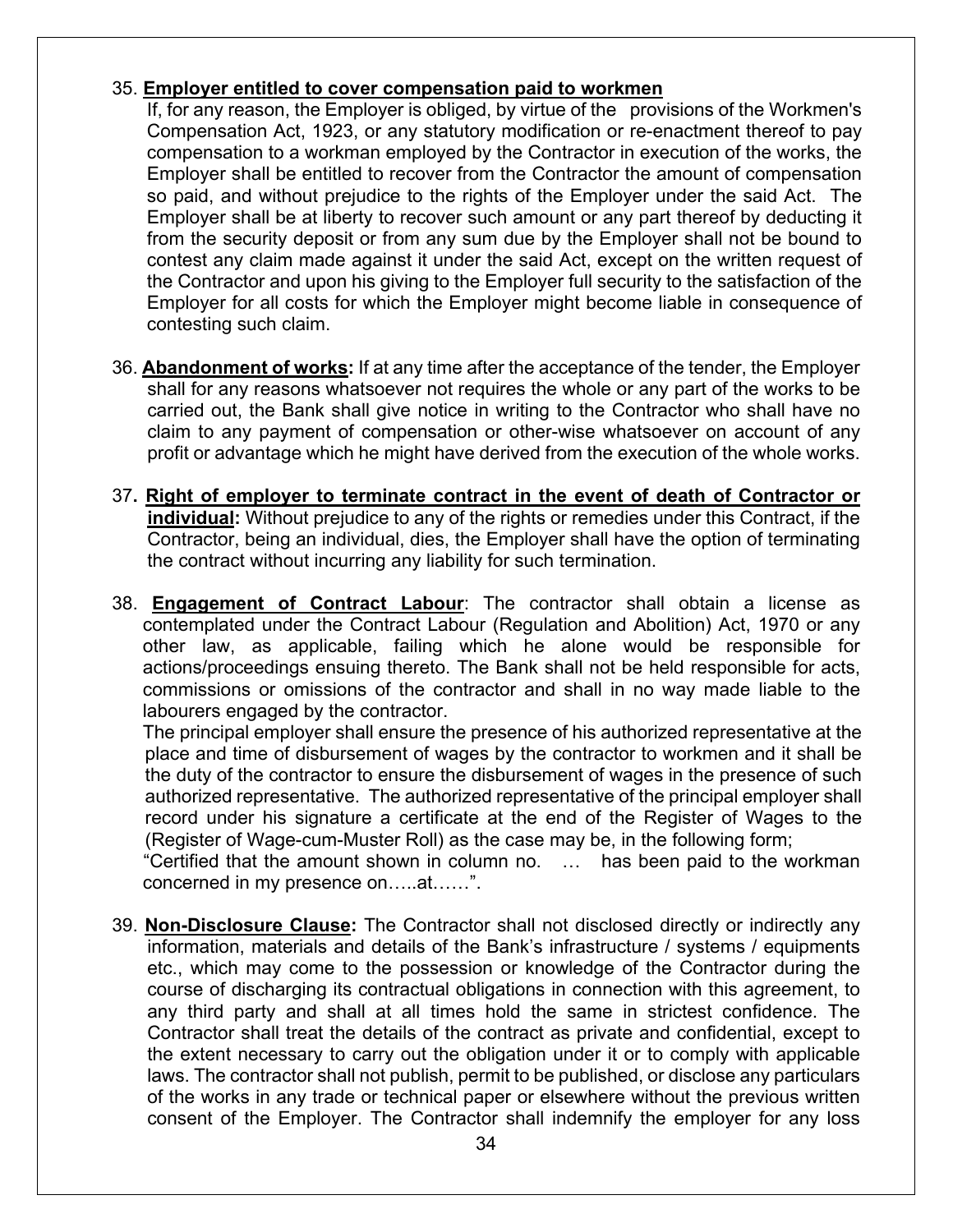suffered by the Employer as a result of disclosure of any confidential information. Failure to observe the above shall be treated as breach of contract on the part of the contractor and the Employer shall be entitled to claim damages and pursue legal remedies.

The contractor shall take all appropriate actions with respect to its employees to ensure that the obligations of non-disclosure of confidential information under this agreement are fully satisfied.

 The Contractor's obligations with respect to non-disclosure and confidentiality will survive the expiry or termination of this agreement for whatever reason.

40. **Sexual Harassment:** The Contractor / Agency shall comply with the provisions of "the Sexual Harassment of women at work place (Prevention, Prohibition and Redressal) Act, 2013". In case of any complaint of sexual harassment against its employee within the premises of the Bank, the complaint will be filed before the Internal Complaints Committee constituted by the Contractor / Agency and the Contractor/Agency shall ensure appropriate action under the said Act in respect to the complaint.

Any complaint of sexual harassment from any aggrieved employee of the contractor against any employee of the Bank shall be taken cognizance of by the Regional Complaints Committee constituted by the Bank.

The contractor shall be responsible for any monetary compensation that may need to be paid in case the incident involves the employees of the contractor, for instance any monetary relief to Bank's employee, if sexual violence by the employee of the contractor is proved. The contractor shall be responsible for educating its employees about prevention of sexual harassment at work place and related issues.

41. The contractor shall ensure full compliance with statutory and tax laws and submit a certificate every month detailing compliance of various laws of the land including Central Government.

Place: Signature of the Contractor

Date: Date: Notice that the seal of their Company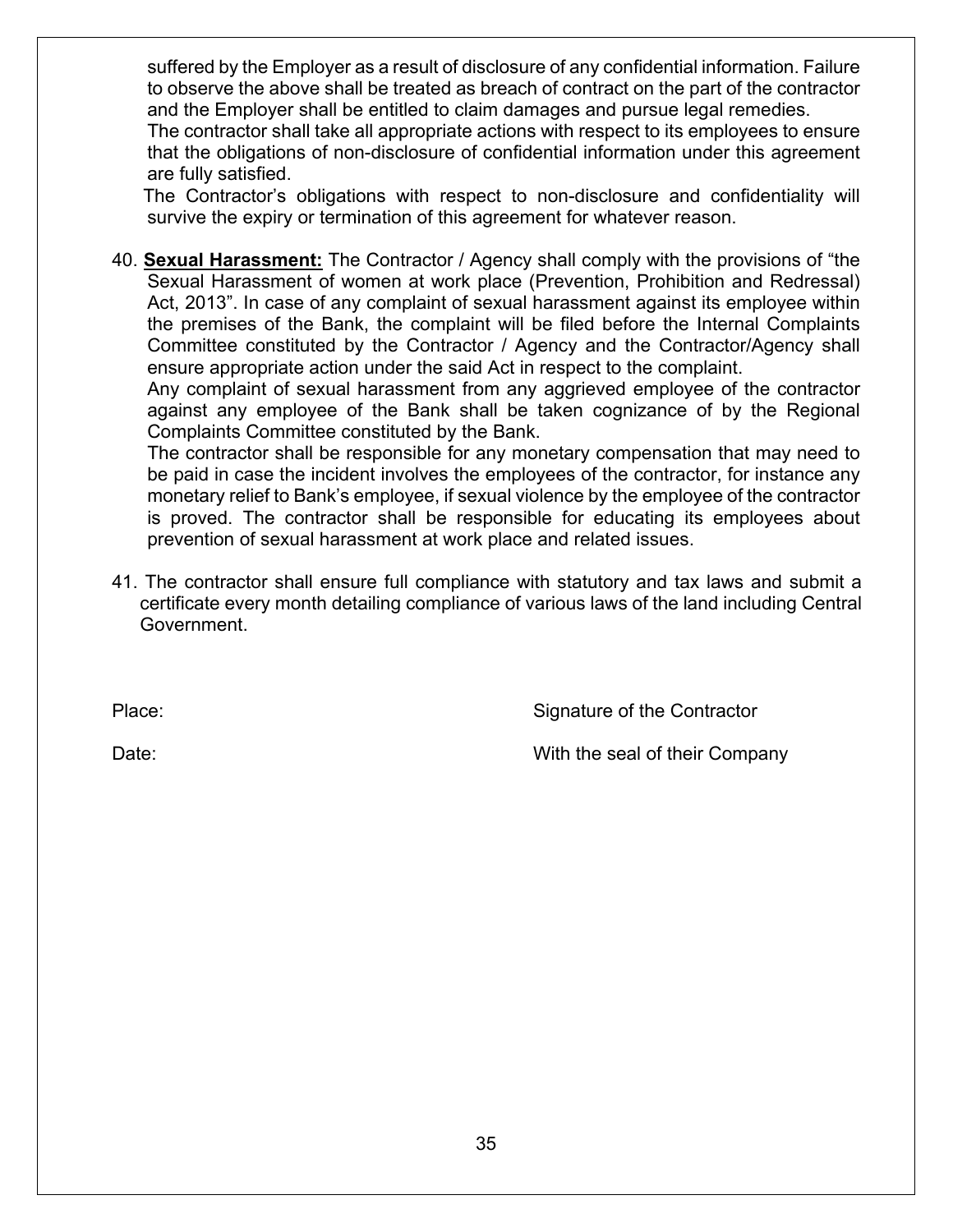## **APPENDIX HEREIN BEFORE REFERRED**

| 1. Defect liability Period                                                        | Year from the date of issue of virtual<br>1<br>completion certificate.                                                                                                                                                                                                                                                                                                               |  |  |
|-----------------------------------------------------------------------------------|--------------------------------------------------------------------------------------------------------------------------------------------------------------------------------------------------------------------------------------------------------------------------------------------------------------------------------------------------------------------------------------|--|--|
| 2. Period of final measurement                                                    | 3 months from the date of final commissioning.                                                                                                                                                                                                                                                                                                                                       |  |  |
| 3. Date of commencement                                                           | 10th day from the date of award of work                                                                                                                                                                                                                                                                                                                                              |  |  |
| 4. Date of completion                                                             | 4 months from the 10 the day of the work order                                                                                                                                                                                                                                                                                                                                       |  |  |
| 5. Earnest money deposit (EMD)                                                    | Successful tenderer has to deposit Earnest<br>Money Deposit (EMD) of 2% of the quoted<br>amount by a Demand Draft in favor of Reserve<br>Bank of India, Hyderabad before placing the<br>work order for due fulfillment of the contract.                                                                                                                                              |  |  |
| 6. Performance Security                                                           | In case of Contract value more than ₹10 Lakh,<br>Contractor shall<br>submit Performance<br>the<br>Security in the form of Bank Guarantee for a<br>value equal to 5% of the total Contract value in<br>the prescribed format which shall be valid till the<br>end of the Defect Liability Period. Thereafter,<br>EMD shall be released upon receipt of valid<br>Performance Security. |  |  |
| 6. Liquidated Damages                                                             | ₹ 353/- per day subject to a maximum of 10% of<br>the total accepted contract value.                                                                                                                                                                                                                                                                                                 |  |  |
| 7. Value of work for Interim Certificate                                          | ₹ 3.00 lakh                                                                                                                                                                                                                                                                                                                                                                          |  |  |
| 8. Percentage of retention money to<br>be deducted from bills (R.M.)              | 5% of the value of bill                                                                                                                                                                                                                                                                                                                                                              |  |  |
| 9. Total Security Deposit<br>(SD = RM + EMD/ Performance<br>Security)             | In case of work costing less than and including<br>₹10 lakh, then RM (5%) + EMD (2%) of the total<br>contract amount.<br>In case of work costing more than ₹10 lakh,                                                                                                                                                                                                                 |  |  |
|                                                                                   | Performance Security (5%) of the total contract                                                                                                                                                                                                                                                                                                                                      |  |  |
| 10. Installment of Security Deposit to<br>be refunded after virtual<br>completion | amount $+$ RM (5%).<br>Security deposit will be released after successful<br>expiry of defects liability period.                                                                                                                                                                                                                                                                     |  |  |
| 11. Period of honoring interim<br>certificate                                     | 1 Month                                                                                                                                                                                                                                                                                                                                                                              |  |  |
| 12. Period of honoring final<br>certificate                                       | 3 Months                                                                                                                                                                                                                                                                                                                                                                             |  |  |

Place: Signature of the Contractor Date: With the seal of their Company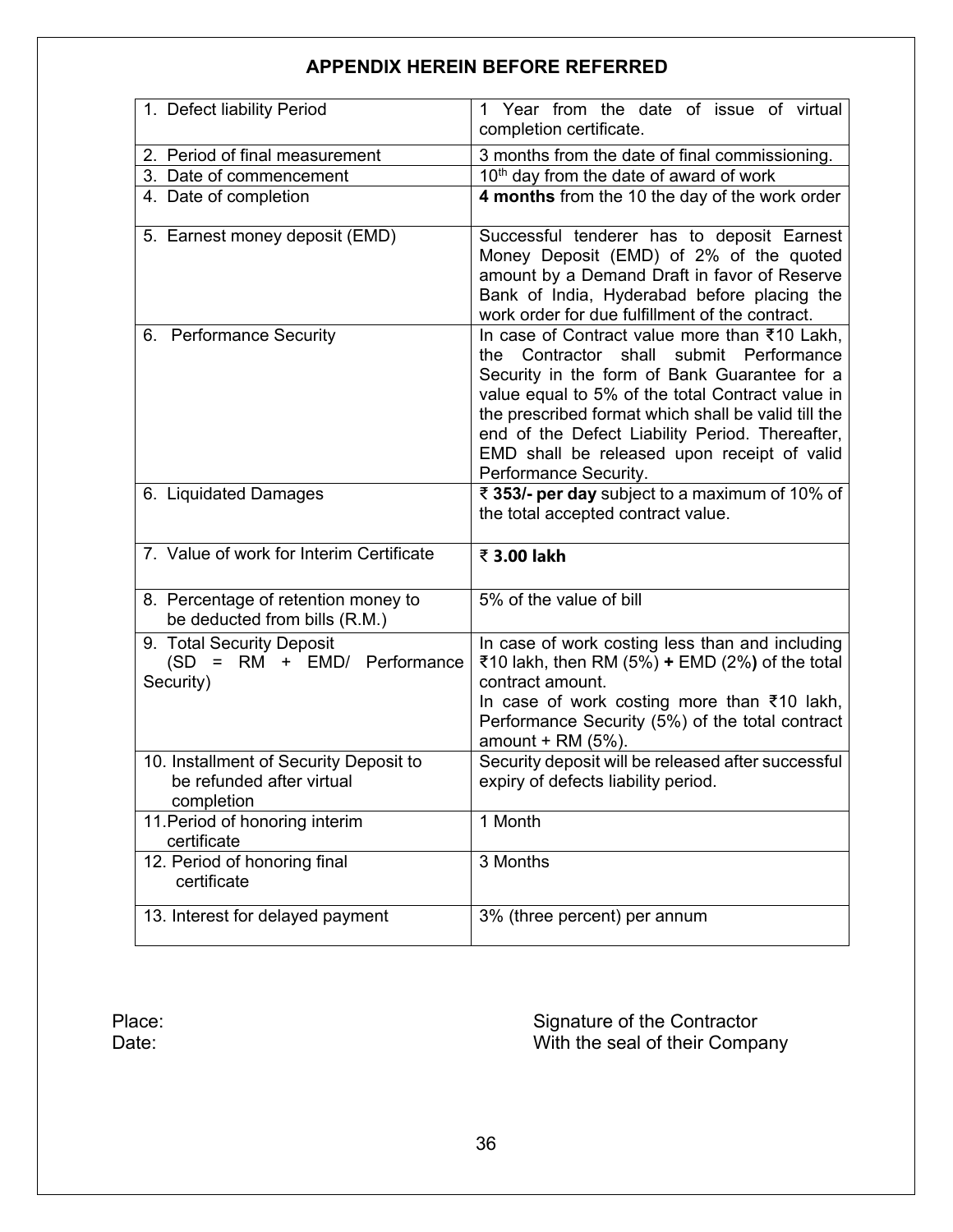### **SPECIAL CONDITIONS**

1. Renovation work is to be carried out in occupied premises / building. The tenderer may note that the work is to be executed with least disturbance to the users.

2. The intending tenderers are advised to inspect the site to acquaint them about the scope of work and seek clarifications regarding the drawings, provisions / specifications, etc. if any, from the Bank's Engineer on any working day before quoting their rates.

3. The workmen will not be allowed to stay within the premises beyond working hours.

4. The water required for the work or workmen may be taken free of cost from the available sources/points in the premises. However, the contractor has to make all necessary arrangements for taking the water to the required locations at his own cost. Similarly, the electric power required for the work may also be drawn free of cost from the available points. The Contractor has to make his own arrangements to take the supply to the requisite position / locations.

5. Permission, if any, required from the local bodies shall be obtained by the Contractor at his cost.

6. Even though the number of coats of the paints / polish to be applied is mentioned in the description of respective item in the schedule of quantities and technical specifications, the Contractor may be asked by the Engineer-in-Charge to apply additional coat so as to get even and smooth finish at no extra cost.

7. Fabrication work shall be done at the contractor's factory/ workshop to the customized size to suit the site conditions. Bank's authorized official/s shall be entitled to inspect the material / fabrication work at any time in the factory or workshop of the contractor, if they so desire and the vendor shall provide all reasonable facilities to do so.

8. The material required for the work are to be taken to the work place through the staircase without any damages to the buildings and least disturbance to the residents.

9. The debris/dust or any wastage generated out of the work shall be cleaned on a day-today basis including staircase, passages affected/used by the labourers at no extra cost. The entire debris/waste material shall be taken out of the Bank's premises as and when directed by the Bank's Engineer. The contractor will be solely responsible if any debris is noticed by the Municipal Corporation authorities and penalty levied.

10. The work may also be done after normal working hours i.e. during nighttime as well as on holidays so as to complete it within the stipulated time frame. No extra charges will be paid under any circumstances for the late working hours, etc. whatsoever may be the reason. All dismantling work which involves generation of noise shall be done in a planned manner and preferably during day time. It shall be ensured that all the works in the proposed renovation are completed at the earliest possible time. The entire work shall be carried out with proper planning and least disturbance to the occupants.

11.Any damages caused to the Bank's property or residents' property by the contractor or his workers, the same shall be repaired/ rectified by the contractor at his own cost.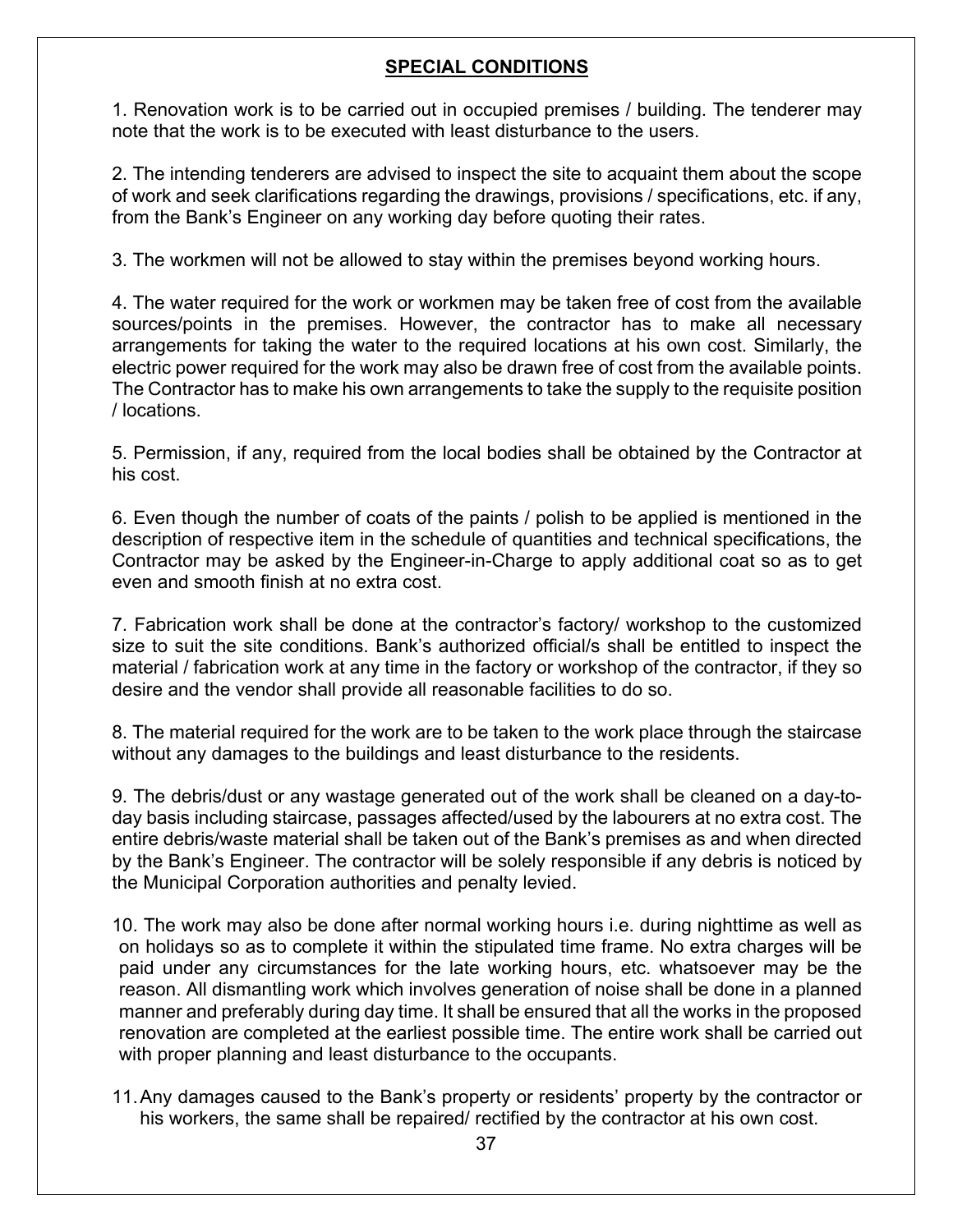12. The work has to be done in proper coordination with the electrical contractor or any other agency engaged by the Bank.

13. The successful tenderer will be required to prepare sample of each item of work at his own cost for Bank's approval. The work on large scale shall be taken up only after approval of the samples by the Bank's Engineer.

14. Extreme care shall be taken by the contractor to protect existing fittings/ fixtures/ structure / finishes. Any damages caused during the execution of the work shall be made good by the contractor at his own cost.

15. The tenderer shall use only the materials approved by the Bank's Engineer from the list mentioned in the Approved list of materials and stated in the Schedule of Quantities. The Bank will be at the liberty to choose any of the brands from the said list within the scope of the quoted rates. The contractor has to arrange for the samples of all the items required for the work to seek Bank's approval at his own cost before proceeding with bulk purchase.

16. Programme should be submitted before commencement of work so as to enable the Bank to intimate occupants and other agencies in advance for smooth working and better progress and the time schedule should be strictly adhered to.

17. Contractor shall procure the required quantity of the materials before commencement of work. He shall make his own arrangements for storing of their materials at site.

18. The successful tenderer shall be solely responsible for safety & security of the materials. He shall also take necessary fire prevention steps at all the times.

19. The Contractor should have valid Labour License from the Labour commissioner wherever the number of labourers engaged is 20 or more.

20. The contractor shall employ a well experienced site supervisor to supervise day-to-day works. Such a person shall be capable of following the instructions of the Bank's Engineers and execute the works as per the specifications laid down in the Tender.

Place Signature of tenderer

Date **Name & Address**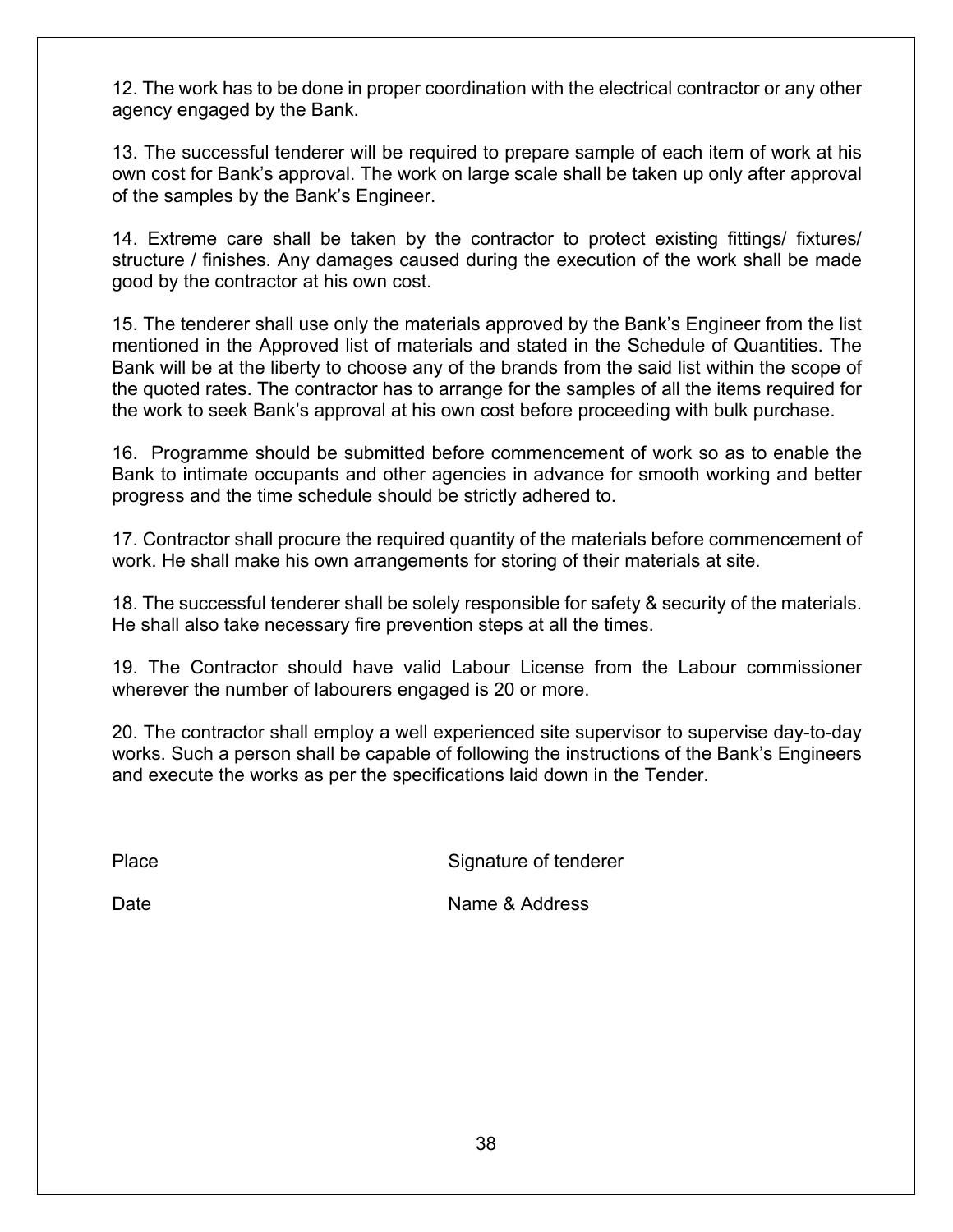### **Safety Code**

- 1. First aid appliances including adequate supply of sterilized dressing and cotton wool shall be kept in a readily accessible place.
- 2. An injured person shall be taken to a public hospital without loss of time, in cases where the injury necessitates hospitalization.
- 3. Suitable and strong scaffolds should be provided for workmen for all work that cannot safely be done from ground.
- 4. No portable single ladder shall be over 8 meters in length. The width between the side rails shall not be less than 30 cm(clear) and the distance between two adjacent rungs shall not be more than 30 cm. When a ladder is used an extra mazdoor shall be engaged for holding the ladder.
- 5. The excavated material shall not be placed within 1.5 meters of the edge of the trench or half of the depth of trench, whichever is more. All trenches and excavations shall be provided with necessary fencing and lighting.
- 6. Every opening in the floor of a building or in a working platform shall be provided with suitable means to prevent the fall of persons or materials by providing suitable fencing or railing; minimum height shall be one meter.
- 7. No floor, roof or other part of the structure shall be so overloaded with debris of materials as to render it unsafe.
- 8. Workers employed on mixing and handling material such as asphalt, cement mortar or concrete and lime mortar shall be provided with protective footwear and rubber hand-gloves.
- 9. Those engaged in welding works shall be provided with welder's protective eye-shields and gloves.
- 10. i) No paint containing lead or lead products shall be used except in the forms of paste or readymade paint.

ii) Suitable face masks shall be supplied for use by the workers when the paint is applied in the form of spray or surface having lead paint dry rubbed and scrapped.

- 11. Overalls shall be supplied by the Contractor to the painters and adequate facilities shall be provided to enable the working painters to wash during the period of cessation of work.
- 12. Hoisting machines and tackle used in the works, including their attachments, anchorage and support shall be in perfect condition.
- 13. The ropes sued in hoisting or lowering material, or a means of suspension shall be of durable quality and adequate strength and free from defects.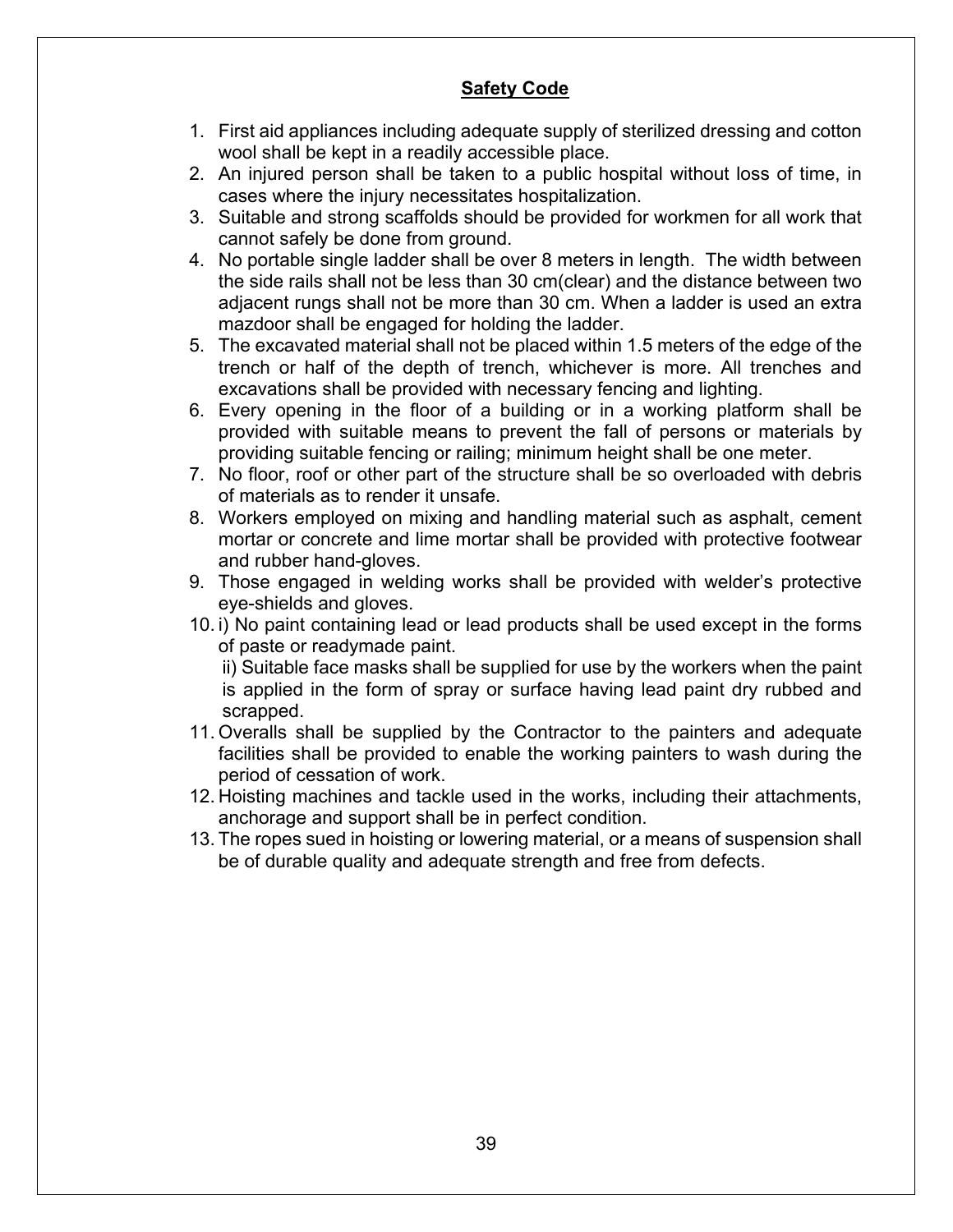### **Approved Makes**

Banks reserve the right to select any of the material at no extra item within the scope of quoted rates.

| SI <sub>no</sub> | <b>Item Description</b>  | <b>Makes</b>                     |
|------------------|--------------------------|----------------------------------|
| 1.               | Light fixtures           | Phillips / Crompton / Wipro      |
| 2.               | Wires - FRLS             | Finolex/ RR Kabel / Polycab      |
| 3.               | Cables - FRLS            | Finolex / RR Kabel / Polycab     |
| 4.               | MCB & DB                 | Legrand / L&T/Hagar/Merlin Gerin |
| 5.               | Switches/ sockets/plates | Legrand / L&T/Hagar/Merlin Gerin |
|                  | and all accessories      |                                  |
| 6.               | Telephone wire           | Finolex / Delton                 |
| $7^{\circ}$      | <b>PVC</b> conduit       | Avonplast / Precesion/Modi       |

# **Place: Place: Place: Place: Signature of Tenderer**

### **Date:** Name & address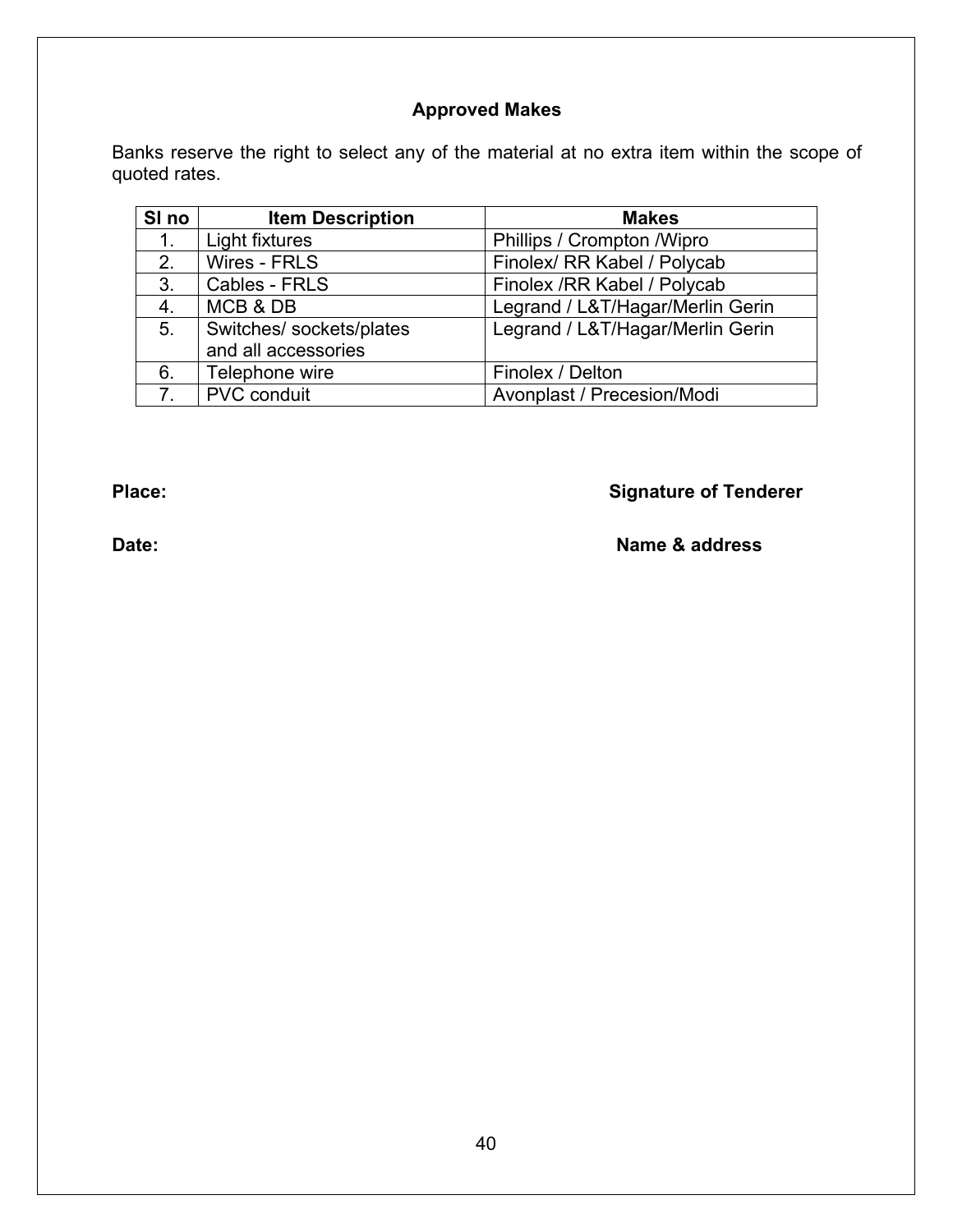#### **Proforma of Bank Guarantee for Performance of the Contract in respect of items for which the tenderer have quoted low/unworkable rates**

Regional Director Reserve Bank of India Estate Department Hyderabad

Sir/Madam

**Name of Work: ……………………..**

WHEREAS, The Reserve Bank of India, having its Central Office at Shahid Bhagat Singh Road, Mumbai (hereinafter called "the Employer") has invited tenders for ……………………………………………..- hereinafter referred to as "the work" on the terms and conditions mentioned in the tender documents.

It is one of the precondition of the Employer for awarding the contract that the tenderer shall furnish a performance bank quarantee for sum of Rs. 4. (Rupees only) (hereinafter referred to as "the caution money") for satisfactory execution of those items of works, for which tenderer have quoted low/workable rats(hereinafter referred to as "the low rates items of work")

M/s. **EXECT:** (hereinafter called as "the Tenderer"), who are our constituents, have tendered for the said work and for award of the work need to submit Performance Bank Guarantee for low rated items and have requested us to furnish guarantee to the Employer in respect of the said sum of Rs. The Manuson of Assume of Assume the Said Sum of Rs. The Manuson of Assume of A

 $\circ$ nly).

#### NOW THIS GUARANTEE WITNESSTH

- 1. We **the summanning of the Scheduled Bank**) do hereby agree with and undertake to the Reserve Bank of India, Their successors, assigns that in the event of the Reserve Bank of India coming to the conclusion that the Tenderer have not performed their obligations under the said conditions of the tender or have committed a breach thereof, which conclusion shall be binding on us as well as the said Tenderer, we shall on demand by the Reserve Bank of India ,pay without demur to the Reserve Bank of India, a sum of Rs.\_\_\_\_\_\_\_/- (Rupees\_\_\_\_\_\_\_\_\_\_\_\_\_\_\_\_\_\_\_\_only) or any low amount that may be demanded by the Reserve Bank of India. Our guarantee shall be treated as equivalent to the Caution Money for satisfactory execution of the low rated items of work for due performance of the obligations of the Tenderer under the said conditions, provided, that our liability against such sum shall not exceed the sum of Rs.  $\frac{1}{2}$ (Rupees only).
- 2. We also agree to undertake to and conform that the sum not exceeding Rs. The CRupees and CRUP only) as aforesaid shall be paid by us without any demur or protest, merely on demand from the Reserve Bank of India on receipt of a notice in writing stating the amount is due to them and we shall not ask for any further proof or evidence and the notice from the Reserve Bank of India shall be conclusive and binding on us and shall not be questioned by us in any respect or manner whatsoever. We undertake to pay the amount claimed by the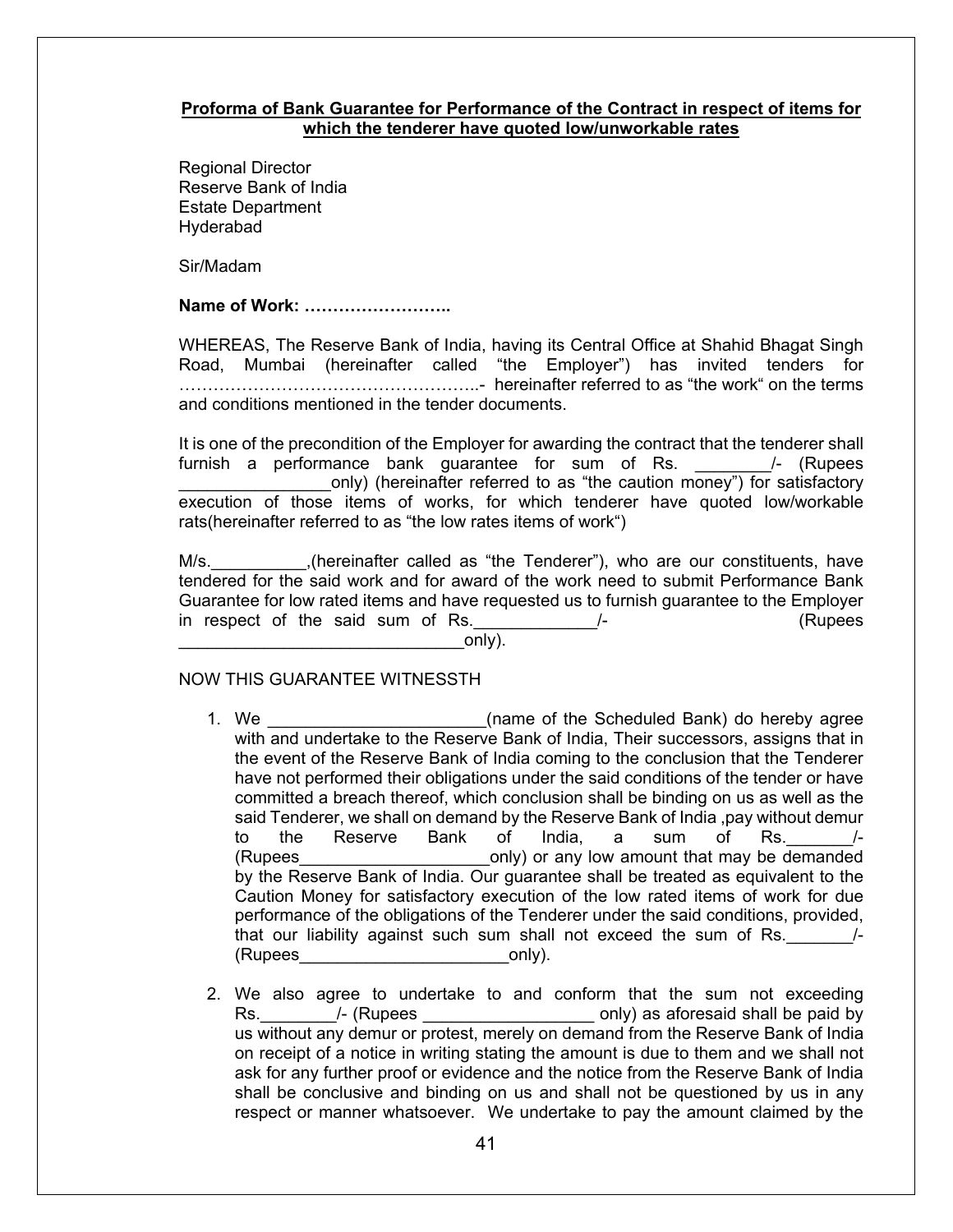Reserve Bank of India within a period of one week, from the date of receipt of the notice as aforesaid.

- 3. We confirm that our obligation to the Reserve Bank of India under this guarantee shall be independent of the agreement of agreements or other understandings between the Reserve Bank of India and the Tenderer.
- 4. This guarantee shall not be revoked by us without prior consent in writing of the Reserve Bank of India.
- 5. We hereby further agree that:
- (a) Any forbearance or commission on the part of the Reserve Bank of India in enforcing conditions of the said agreement or in compliance with any of the terms and conditions stipulated in the said tender and/or hereunder or granting of any time or showing of any indulgence by the Reserve Bank of India to the Tenderer or any other matters in connection therewith shall not discharge us in any way and our obligation under this guarantee. This guarantee shall be discharged only by the performance by the Tenderers of their obligations and in the event of their failure to do so, by payment by us of the sum not exceeding  $Rs.$   $\qquad$  /- (Rupees  $only).$
- (b) Our liability under these present shall not exceed the sum of Rs. (Rupees only).
- (c) Our liability under this agreement shall not be affected by any infirmity or irregularity on the part of our said constituents in tendering for the said work or their obligations thereunder or by dissolution or change in the constitution of our said constituents.
- (d) This guarantee shall remain in force up to \_\_\_\_ (date) provided that if so desired by the Reserve Bank of India, this guarantee shall be renewed for a further period as may be indicated by them on the same terms and conditions of our said therein.
- (e) Our liability under this presents will terminate unless these presents are renewed as provided hereinabove on the \_\_\_\_ (date) or on the day when our said constituents comply with their obligations, as to which a certificate in writing by the Reserve Bank of India alone is the conclusive proof whichever date is later. Unless a claim or suit or action is filed against us within six months from the date or any extended period, all the rights of the Reserve Bank of India against us under this guarantee shall be forfeited and we shall be released and discharged from all our obligations and liabilities hereunder.

Yours faithfully For and on behalf of

\_\_\_\_\_\_\_\_\_\_\_\_\_\_\_\_\_\_\_\_\_\_\_\_ (Seal of the Scheduled Bank)

Signature of the Authorised Official (Name, designation, date etc.)

Note: This quarantee will require stamp duty as applicable in the State of where it is executed and shall be signed by the official whose signature and authority shall be verified)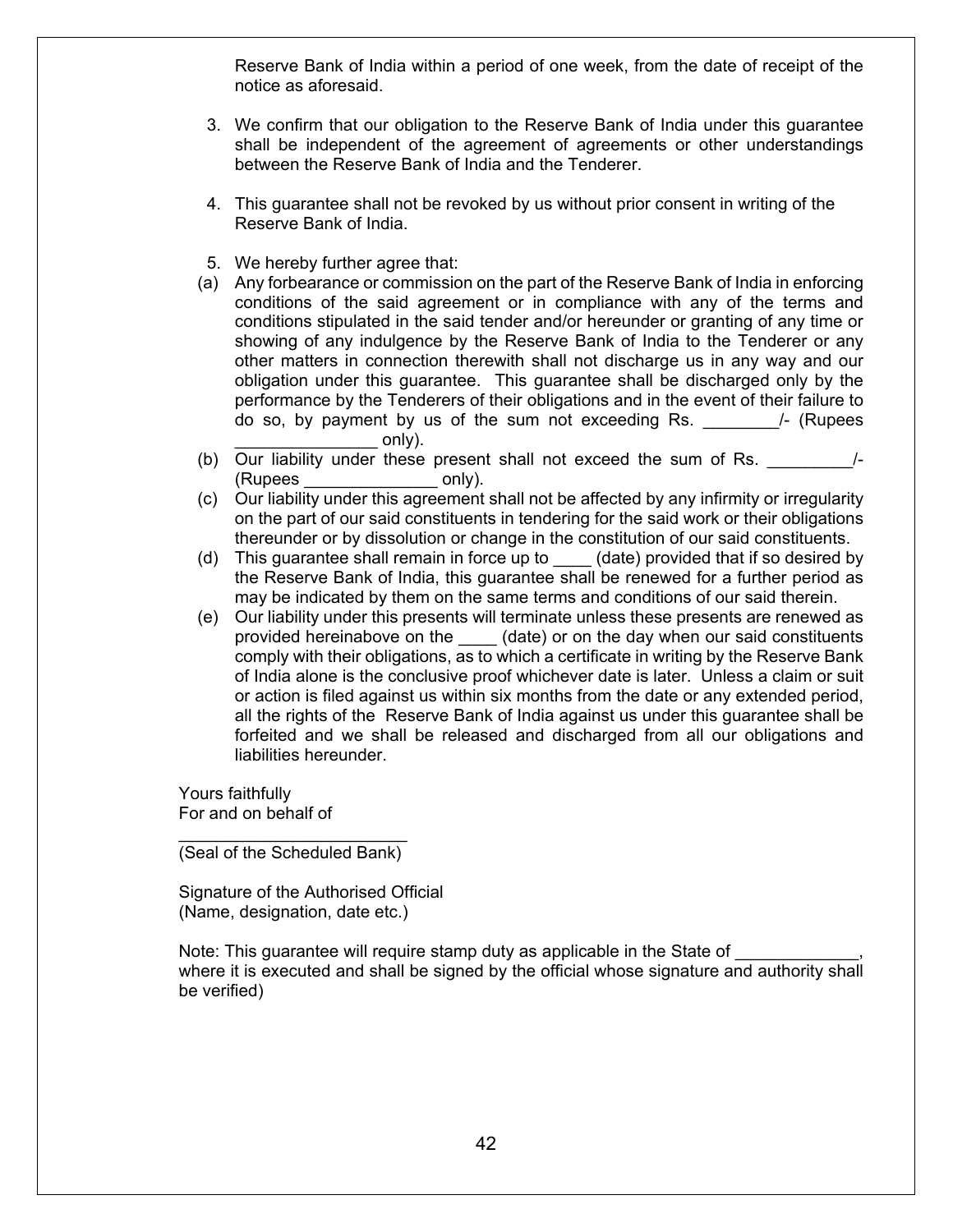#### **PROFORMA OF BANK GUARANTEE for PERFORMANCE SECURITY DEPOSIT/ RETENTION MONEY**

(On Non-Judicial Stamp Paper of appropriate value purchased in the name of the issuing bank)

Place : \_\_\_\_\_\_\_\_\_\_\_\_\_\_\_ Date :  $\Box$ 

The Regional Director Reserve Bank of India,

\_\_\_\_\_\_\_\_\_\_\_\_\_\_\_\_\_\_\_\_

 $\mathcal{L}=\mathcal{L}^{\mathcal{L}}$ 

Dear Sir,

**Construction of Office Building/ Officers' Quarters/ Staff Quarters At**

**Bank Guarantee for PERFORMANCE SECURITY DEPOSIT/ Retention Money**

**\_\_\_\_\_\_\_\_\_\_\_\_\_\_\_\_\_\_\_\_\_\_\_\_\_\_\_\_\_\_ -**

WHEREAS

Reserve Bank of India, having its Central Office at Shahid Bhagat Singh Road, Mumbai, (hereinafter called "the RBI") has awarded the Contract for the captioned project (hereinafter called the "Contract") to M/s \_\_\_\_\_\_\_\_\_\_\_\_\_ (Name of the Contractor) (hereinafter called " the said Contractor" which expression shall include its successors and assigns). AND Whereas the Contractor is bound by the said Contract to submit to RBI a Performance Security for a total amount of  $\bar{\xi}$ .  $\qquad \qquad$  (Rupees only) (Amount in figures and words) for the due fulfilment by the said contractor of the terms and conditions contained in the contract. We, the manner of the Bank), (hereinafter called "the Bank"), at the request of M/s \_\_\_\_\_\_\_\_\_\_\_\_\_\_\_\_\_\_, the contractor, do hereby undertake to pay to the RBI an amount not exceeding Rs **Exceeding Rs** as Performance Guarantee for due fulfilment of the terms and conditions of the contract. NOW THIS GUARANTEE WITNESSETH 1. We  $\Gamma$  (Name of the Bank) do hereby agree with and undertake to RBI, their Successors, Assigns that in the event of the RBI coming to the conclusion that the Contractor has not performed his obligations under the said conditions of the contract or have committed a breach thereof, which conclusion shall be binding on us as well as the said contractor; we shall on demand by the RBI, pay without demur to the RBI, a sum of Rs.

 $\Box$  (Rupees  $\Box$   $\Box$   $\Box$   $\Box$   $\Box$  only) or any lower amount that may be demanded by the RBI. Our guarantee shall be treated as equivalent to the Performance Guarantee Amount for the due performance of the obligations of the Contractor under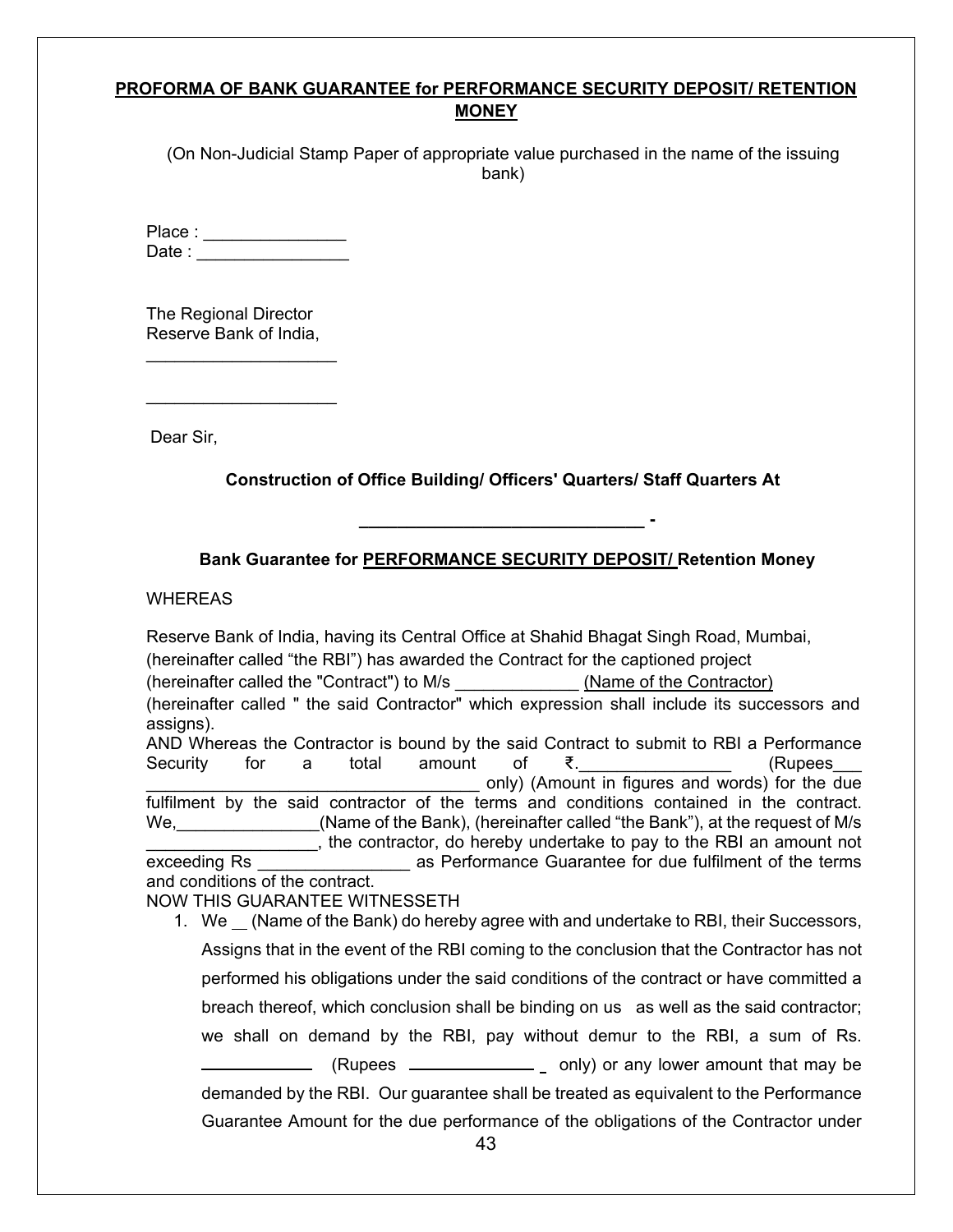the said Contract, provided, however, that our liability against such sum shall not exceed the sum of Rs. (Rupees only).

- 2. We also agree to undertake to and confirm that the sum not exceeding Rs. (Rupees only) as aforesaid shall be paid by us without any demur or protest, merely on demand from the RBI on receipt of a notice in writing stating that the amount is due to them and we shall not ask for any further proof or evidence and the notice from the RBI shall be conclusive and binding on us and shall not be questioned by us in any respect or manner whatsoever. The Bank shall pay to RBI any money so demanded notwithstanding any dispute/disputes raised by the Contractor in any suit or proceedings pending before any Court, Tribunal or Arbitrator/s relating thereto and the liability under this guarantee shall be absolute and unequivocal. We undertake to pay the amount claimed by the RBI within a period of one week from the date of receipt of the notice as aforesaid.
- 3. We confirm that our obligation to the RBI under this guarantee shall be independent of the agreement or agreements or other understandings between the RBI and the Contractor.
- 4. This guarantee shall not be revoked by us without prior consent in writing of the RBI.

We hereby further agree that -

a) Any forbearance or commission on the part of the RBI in enforcing the conditions of the said agreement or in compliance with any of the terms and conditions stipulated in the said Contract and/or hereunder or granting of any time or showing of any indulgence by the RBI to the Contractor or any other matters in connection therewith shall not discharge us in any way and our obligation under this guarantee. This guarantee shall be discharged only by the performance by the Contractor of their obligations and in the event of their failure to do so, by payment by us of the sum not exceeding Rs.

 $\sqrt{Rupees$   $\sqrt{Sup}}$  (Rupees  $\sqrt{Sup}}$  only).

- b) Our liability under these presents shall not exceed the sum of Rs. (Rupees only).
- c) Our liability under this agreement shall not be affected by any infirmity or irregularity on the part of our said constituents/clients or their obligations thereunder or by dissolution or change in the constitution of our said constituents.
- d) This guarantee shall remain in force up to \_\_\_\_\_\_\_\_\_\_\_\_ (45 days beyond the Defect liability period) provided that if so desired by the RBI, this guarantee shall be renewed for a further period as may be indicated by them on the same terms and conditions as contained herein.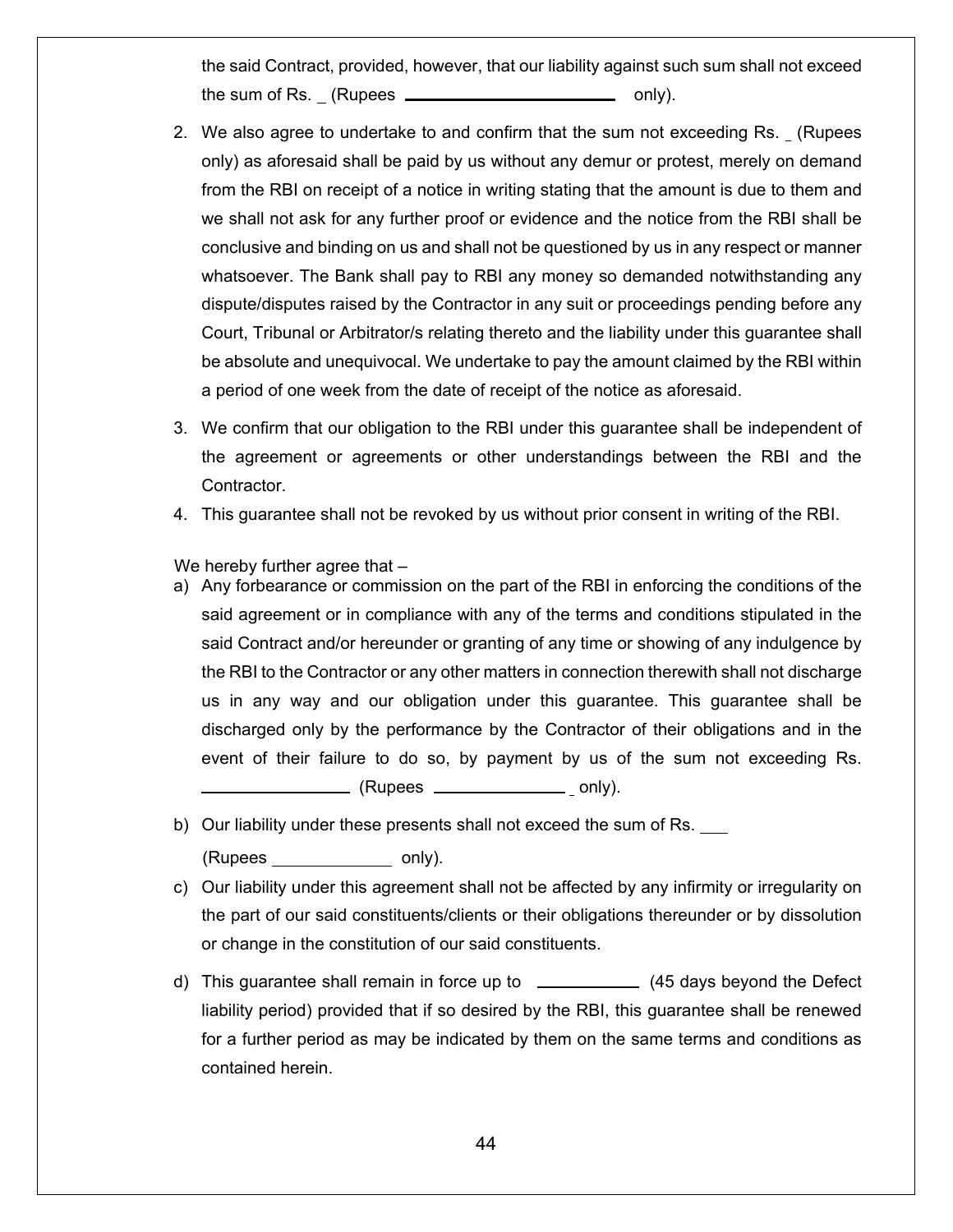e) Our liability under these presents will terminate unless these presents are renewed as provided hereinabove on the **constituents** or on the day when our said constituents comply with their obligations, as to which a certificate in writing by the RBI alone is the conclusive proof whichever date is later. Unless a claim or suit or action is filed against us within **constant of any extended period, all the rights of the RBI against** us under this guarantee shall be forfeited and we shall be released and discharged from all our obligations and liabilities hereunder.

In witness whereof I/We of the Bank have signed and sealed this guarantee on the --------- day of ----------- (Month) (Year) being herewith duly authorized.

For and on behalf of \_\_\_\_\_\_\_\_\_\_\_\_\_\_\_\_\_\_\_\_\_\_\_\_\_\_\_\_\_\_(Name of the Bank)

Signature of authorized Bank official

Name:

Designation

Stamp/ Seal of the Bank

Signed, sealed and delivered for and on behalf of the Bank by the above named in the presence of:

Witness 1

Signature ………………………… Name …………………………… Address ………………………………………

(NB: This guarantee will require stamp duty as applicable in the state, where it is executed and shall be signed by the official whose signature and authority shall be verified).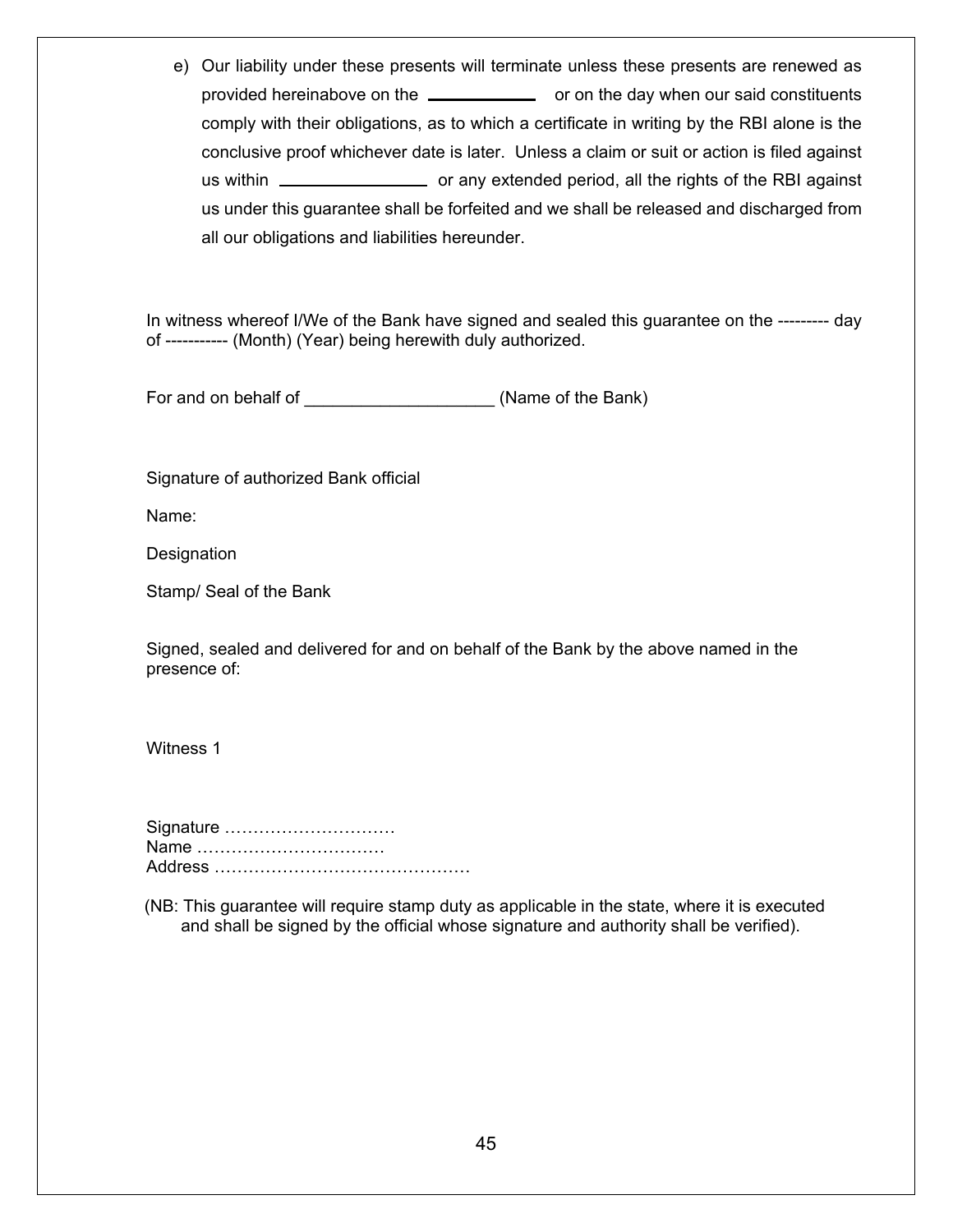## **Tender for Electrical wiring work in connection with Renovation of Musheerabad Staff quarters Hyderabad**

### **Unpriced BILL OF QUANTITIES**

| Sr.<br>No.      | <b>Description</b>                                                                                                                                                                                                                                                                                                                                                                                                                                                                                                                                                                                                                                                                                                                                                                                                                                                                                                                           | Qty      |
|-----------------|----------------------------------------------------------------------------------------------------------------------------------------------------------------------------------------------------------------------------------------------------------------------------------------------------------------------------------------------------------------------------------------------------------------------------------------------------------------------------------------------------------------------------------------------------------------------------------------------------------------------------------------------------------------------------------------------------------------------------------------------------------------------------------------------------------------------------------------------------------------------------------------------------------------------------------------------|----------|
| 1               | Supply, installation, testing and commissioning of double door 12-way SPN<br>MCBDB with necessary neutral link, earth link, including circuit wiring<br>termination, internal wiring, blanking plate etc. in Class -III flats<br>Incomer - 40A DPMCB-1 no.<br>Outgoing - 16A SPMCB- 5 nos.<br>10A SPMCB- 3 nos.<br>6A SPMCB-2 nos.<br>The DB shall be concealed in wall by chasing with required tools and labor<br>etc.                                                                                                                                                                                                                                                                                                                                                                                                                                                                                                                     | 15 Nos.  |
| $\overline{2}$  | Wiring for light points using 3 X 1.5 sq. mm. 1100 volt grade multi-stranded<br>copper conductor PVC insulated FRLS wires, partly surface/concealed in<br>suitable size rigid, medium duty PVC conduit with required accessories like<br>bends, tees, junction boxes etc. (concealed in wall/floors and surface on<br>ceiling) with modular plate type switches, sockets with respective make<br>required size mounting plate fixed on same make M.S. box concealed in wall<br>and ceiling rose/ connector/angle holder / junction box etc. Point wiring rate<br>shall also include necessary circuit wiring from MCBDB to main lighting switch<br>boards in all rooms/toilet and from main lighting switch board to sub lighting<br>switchboard in same room with $2 \times 2.5 + 1 \times 1.5$ sq. mm. 1100v grade copper<br>conductors FRLS PVC insulated wire and required blank plate in switchboard<br>as directed by Bank's Engineer. |          |
| 3               | Wiring as item no.2 but for one light point controlled by one 6 amp. plate type<br>switch.                                                                                                                                                                                                                                                                                                                                                                                                                                                                                                                                                                                                                                                                                                                                                                                                                                                   | 195 pts. |
| 4               | Wiring as item no.2 but for ceiling fan point controlled by one 6 amp. plate<br>type switch with electronic step regulator socket type suitable for 48" ceiling<br>fan                                                                                                                                                                                                                                                                                                                                                                                                                                                                                                                                                                                                                                                                                                                                                                       | 60 pts   |
| $5\phantom{.0}$ | Wiring as item no. 2 but for exhaust fan point controlled by one 6 amp. plate<br>type switch.                                                                                                                                                                                                                                                                                                                                                                                                                                                                                                                                                                                                                                                                                                                                                                                                                                                | 30 pts   |
| 6               | Wiring same as item no. 2 but for 6 Amp 5 pin independent plug point with 3<br>x 1.5 sq mm copper wire.                                                                                                                                                                                                                                                                                                                                                                                                                                                                                                                                                                                                                                                                                                                                                                                                                                      | 90 pts   |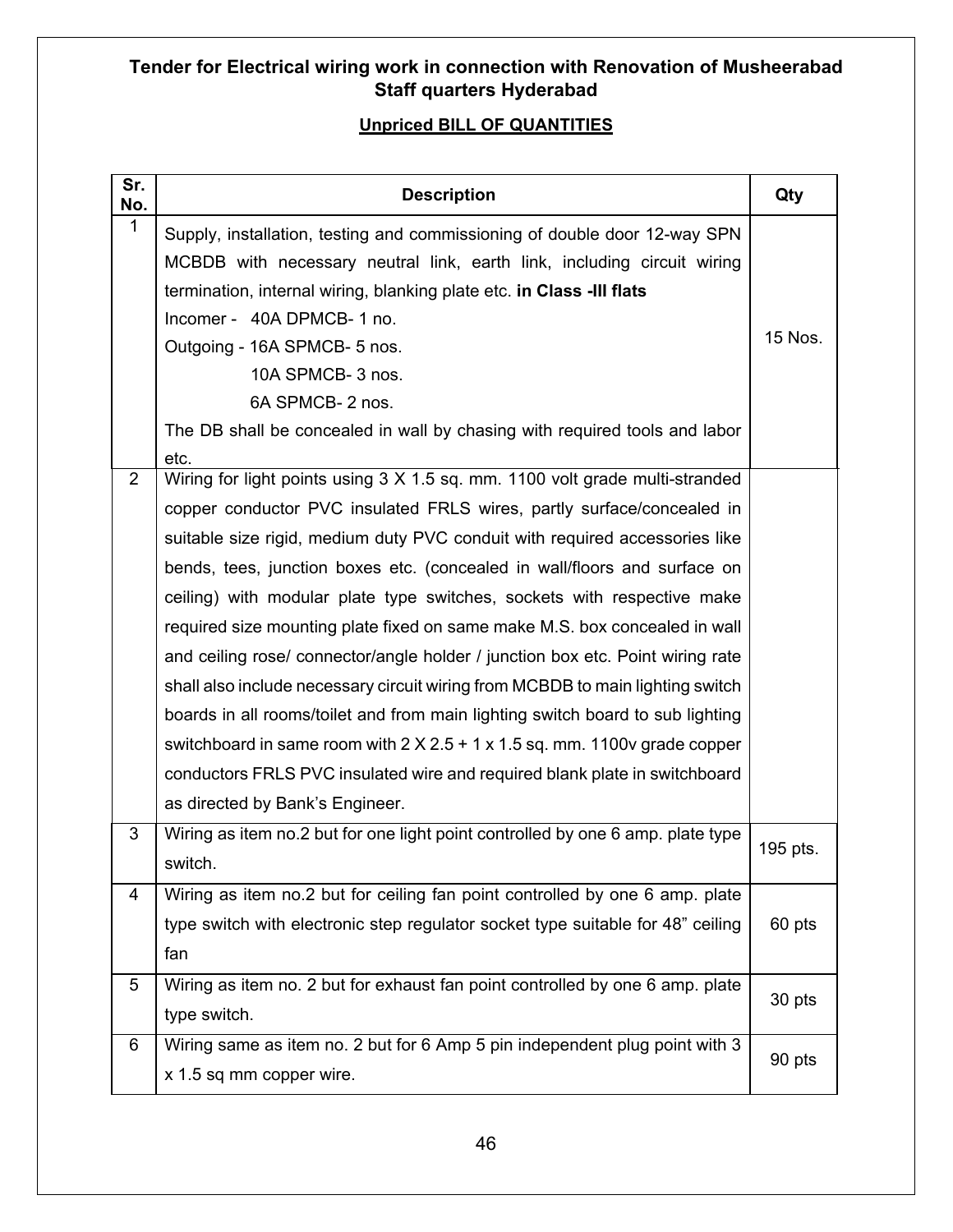| $\overline{7}$ | Wiring for half point on lighting switch board with 6-amp switch and 6 amp 5      |          |
|----------------|-----------------------------------------------------------------------------------|----------|
|                | pin socket including internal wiring etc.                                         | 210 nos. |
| 8              | Wiring same as item no.2 but for call bell point with bell push and buzzer.       | 15 nos.  |
| 9              | Wiring for power point using 2 X 2.5 sq. mm +1x 1.5 sq. mm 1100-volt grade        |          |
|                | multi-stranded copper conductor PVC insulated FRLS wire partly                    |          |
|                | surface/concealed in suitable size rigid medium duty PVC conduit with             |          |
|                | required accessories like bends, tees, junction boxes etc. in concealed           |          |
|                | manner by chasing the wall/floor with modular plate type switches, sockets        | 90 pts   |
|                | with respective make required size mounting plate fixed on G.I. box               |          |
|                | concealed in wall. The wiring shall be done from MCBDB to each power point.       |          |
|                | Wiring as above for 6/16Amp socket plug point controlled by one 16 Amp type       |          |
|                | plate switch.                                                                     |          |
| 10             | Supply & Providing wiring for telephone point from Telephone tag Block at         |          |
|                | the entrance of block with two pair 0.5 mm. dia copper conductor PVC              |          |
|                | insulated FRLS PVC sheathed telephone cable in suitable size rigid, medium        |          |
|                | duty PVC conduit with required accessories like bends, tees, junction boxes       |          |
|                | etc. in concealed manner by chasing the wall/floor inside flat and in surface     | 15 pts   |
|                | manner on wall inside the duct with required scaffolding / zula. Rate shall       |          |
|                | include for providing of modular RJ-11 telephone jack (single) with respective    |          |
|                | make required size mounting plate fixed on respective make GI box                 |          |
|                | concealed in wall including termination of the telephone wire.                    |          |
| 11             | Same as item no. 10 but with looping of above point to be provided in             | 15 pts   |
|                | bedroom                                                                           |          |
| 12             | Supply & Providing wiring for TV cable point with RG-6, co-axial cable in         |          |
|                | suitable size rigid, medium duty FRLS PVC conduit with required accessories       |          |
|                | like Bends, Tees, Junction boxes etc. in concealed manner by chasing the          |          |
|                | wall/floor inside the flat. TV cable splitter to be installed in the duct outside |          |
|                | the flat in pvc box and wiring shall be done for hall, living room and bedroom    |          |
|                | including taking of one RG-6 cable from splitter inside the pvc box to the Gr.    |          |
|                | Floor of the building through rigid FRLS PVC conduit at accessible level with     | 15 sets. |
|                | ferules mentioning flat numbers in Class -III flats. The rate shall include for   |          |
|                | providing modular TV sockets with respective make required size mounting          |          |
|                | plate fixed on same make G.I. box concealed in wall. The rate shall also          |          |
|                | include for terminating the TV cable at both ends with required cable             |          |
|                | connectors etc. The rate shall also include the cost of scaffolding / zula        |          |
|                | required for cabling inside the duct.                                             |          |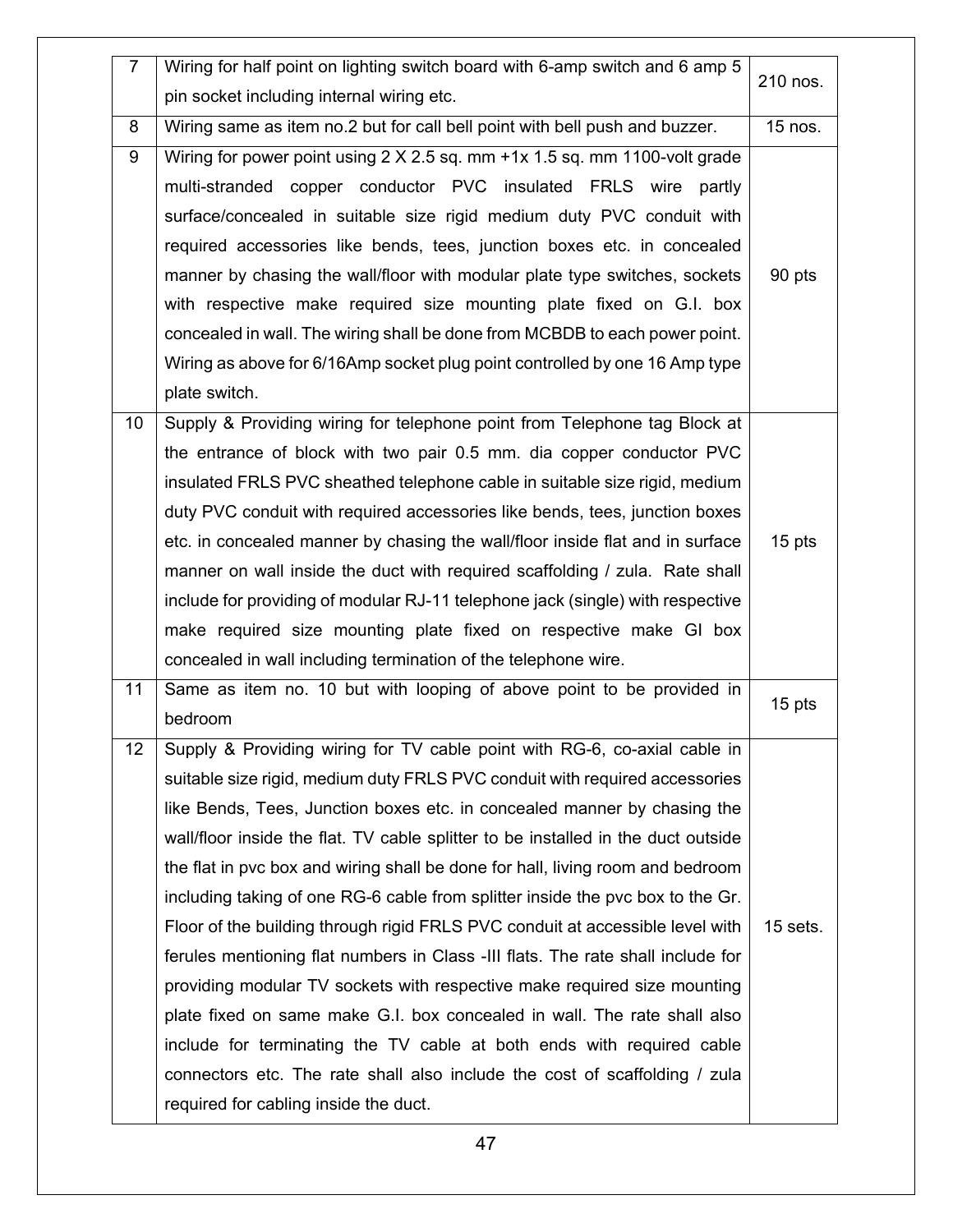| 13 | Same as item no. 12 but with looping of above point to be provided in<br>bedroom.                                                                    | 15 sets   |
|----|------------------------------------------------------------------------------------------------------------------------------------------------------|-----------|
| 14 | Installation of lighting fixtures, fans (will be supplied by Bank)<br>Assembling, installation, testing and commissioning of tube light fitting/wall |           |
|    | bracket/ ceiling light fitting using required hardware with required 2 core pvc                                                                      | $195$ nos |
|    | insulated pvc sheathed flexible copper conductor wire.                                                                                               |           |
| 15 | Installation of Ceiling fan/exhaust fan in rooms/toilet/kitchen in the slot with                                                                     | 90 nos.   |
|    | necessary hardware's like screws etc.                                                                                                                |           |
|    |                                                                                                                                                      |           |
| 16 | Less rebate for removing of old wiring inside the above flats such as wires,                                                                         |           |
|    | casing capping, switch boards, rewireable DBs, Iron clad Main switches,                                                                              | Job       |
|    | mains wiring etc. and taking away.                                                                                                                   |           |

Place:

Date: Case of Contractor Signature and seal with full address of contractor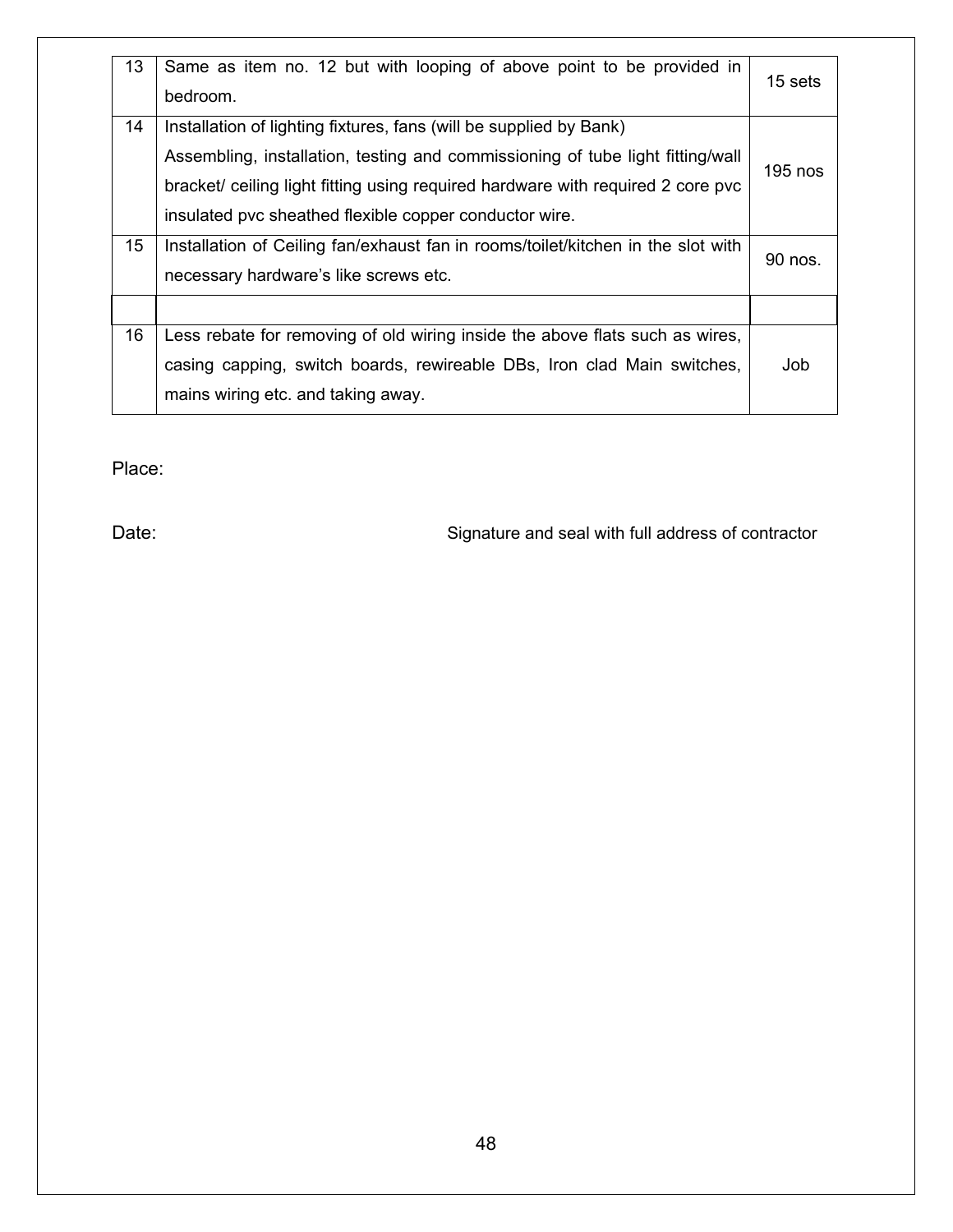**Reserve Bank of India Estate Department Hyderabad**

**Electrical Rewiring work - Renovation of Class III Flats at Musheerabad Staff Quarters.**

**Part II**

**Price Bid**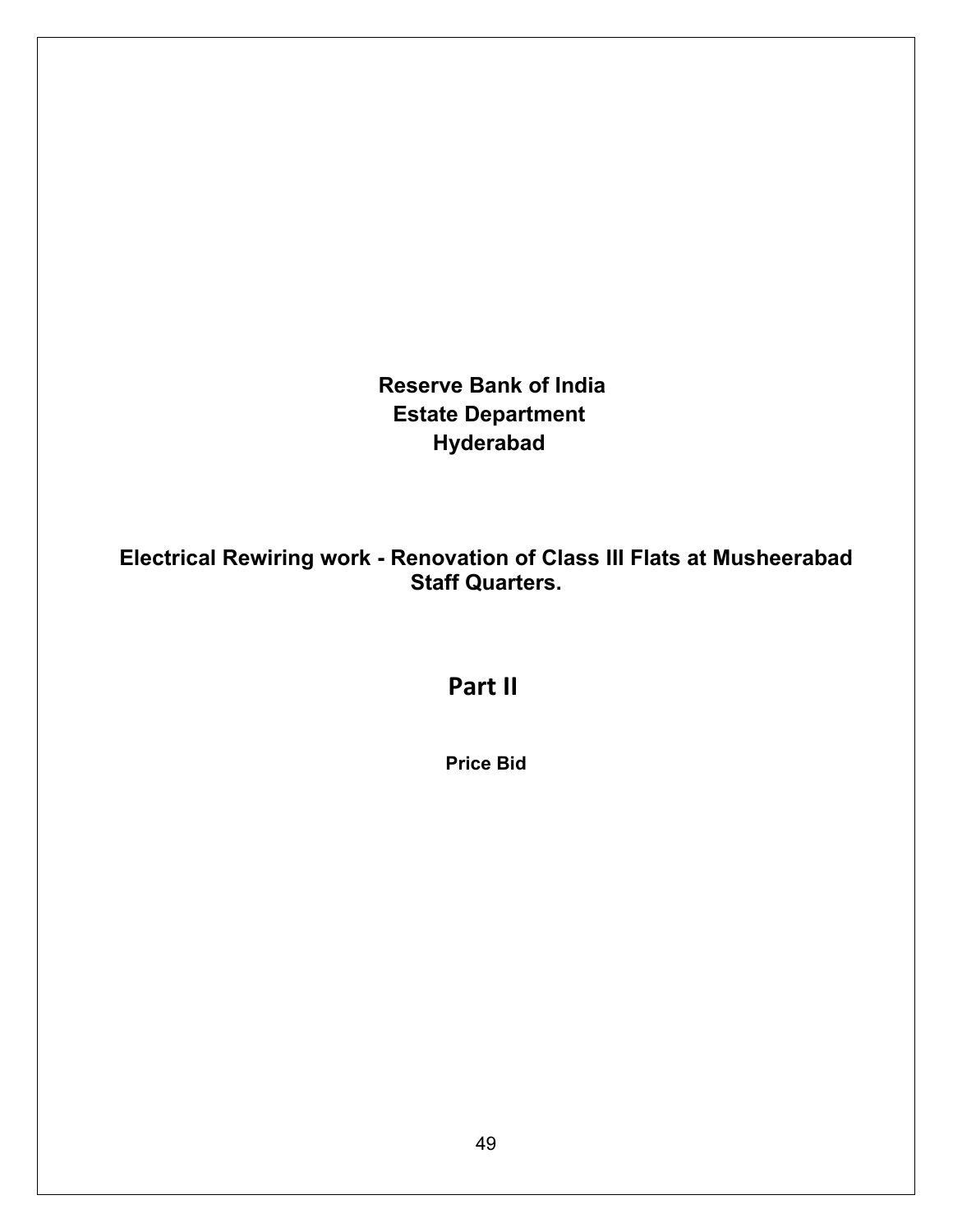# **Renovation of flats at Bank's Staff Quarters in Musheerabad, Hyderabad - Electrical wiring work**

#### **BILL OF QUANTITIES**

| Sr.<br>No.   | <b>Description</b>                                          | Qty     | Rate in<br>Rs. | <b>Amount in</b><br>Rs. |
|--------------|-------------------------------------------------------------|---------|----------------|-------------------------|
| $\mathbf{1}$ | Supply, installation, testing and commissioning of          |         |                |                         |
|              | double door 12-way SPN MCBDB with necessary                 |         |                |                         |
|              | neutral link, earth link, including circuit wiring          |         |                |                         |
|              | termination, internal wiring, blanking plate etc. in        |         |                |                         |
|              | <b>Class -III flats</b>                                     |         |                |                         |
|              | Incomer - 40A DPMCB-1 no.                                   | 15 Nos. |                |                         |
|              | Outgoing - 16A SPMCB- 5 nos.                                |         |                |                         |
|              | 10A SPMCB- 3 nos.                                           |         |                |                         |
|              | 6A SPMCB-2 nos.                                             |         |                |                         |
|              | The DB shall be concealed in wall by chasing with           |         |                |                         |
|              | required tools and labor etc.                               |         |                |                         |
| 2            | Wiring for light points using 3 X 1.5 sq. mm. 1100          |         |                |                         |
|              | volt grade multi-stranded copper conductor PVC              |         |                |                         |
|              | insulated FRLS wires, partly surface/concealed in           |         |                |                         |
|              | suitable size rigid, medium duty PVC conduit with           |         |                |                         |
|              | required accessories like bends, tees, junction             |         |                |                         |
|              | boxes etc. (concealed in wall/floors and surface on         |         |                |                         |
|              | ceiling) with modular plate type switches, sockets          |         |                |                         |
|              | with respective make required size mounting plate           |         |                |                         |
|              | fixed on same make M.S. box concealed in wall               |         |                |                         |
|              | and ceiling rose/ connector/angle holder / junction         |         |                |                         |
|              | box etc. Point wiring rate shall also include               |         |                |                         |
|              | necessary circuit wiring from MCBDB to main                 |         |                |                         |
|              | lighting switch boards in all rooms/toilet and from         |         |                |                         |
|              | main lighting switch board to sub lighting                  |         |                |                         |
|              | switchboard in same room with $2 \times 2.5 + 1 \times 1.5$ |         |                |                         |
|              | sq. mm. 1100v grade copper conductors FRLS                  |         |                |                         |
|              | PVC insulated wire and required blank plate in              |         |                |                         |
|              | switchboard as directed by Bank's Engineer.                 |         |                |                         |
| 3            | Wiring as item no.2 but for one light point controlled      | 195     |                |                         |
|              | by one 6 amp. plate type switch.                            | pts.    |                |                         |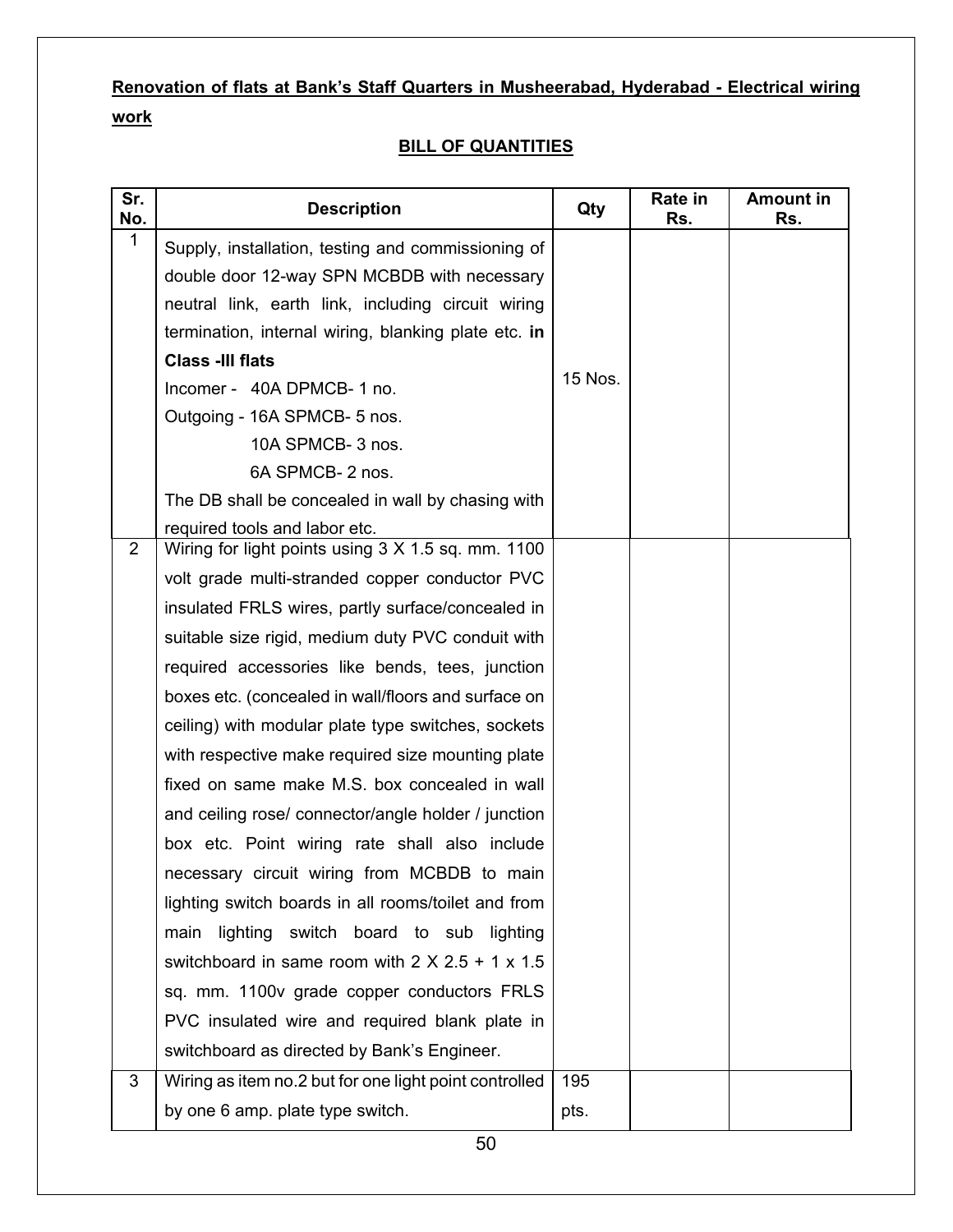| 4              | Wiring as item no.2 but for ceiling fan point          |          |  |
|----------------|--------------------------------------------------------|----------|--|
|                | controlled by one 6 amp. plate type switch with        |          |  |
|                | electronic step regulator socket type suitable for     | 60 pts   |  |
|                | 48" ceiling fan                                        |          |  |
| 5              | Wiring as item no. 2 but for exhaust fan point         |          |  |
|                | controlled by one 6 amp. plate type switch.            | 30 pts   |  |
| 6              | Wiring same as item no. 2 but for 6 Amp 5 pin          |          |  |
|                | independent plug point with 3 x 1.5 sq mm copper       | 90 pts   |  |
|                | wire.                                                  |          |  |
| $\overline{7}$ | Wiring for half point on lighting switch board with 6- | 210      |  |
|                | amp switch and 6 amp 5 pin socket including            |          |  |
|                | internal wiring etc.                                   | nos.     |  |
| 8              | Wiring same as item no.2 but for call bell point with  |          |  |
|                | bell push and buzzer.                                  | 15 nos.  |  |
| 9              | Wiring for power point using $2 \times 2.5$ sq. mm +1x |          |  |
|                | 1.5 sq. mm 1100-volt grade multi-stranded copper       |          |  |
|                | conductor PVC insulated FRLS wire partly               |          |  |
|                | surface/concealed in suitable size rigid medium        |          |  |
|                | duty PVC conduit with required accessories like        |          |  |
|                | bends, tees, junction boxes etc. in concealed          |          |  |
|                | manner by chasing the wall/floor with modular          | 90 pts   |  |
|                | plate type switches, sockets with respective make      |          |  |
|                | required size mounting plate fixed on G.I. box         |          |  |
|                | concealed in wall. The wiring shall be done from       |          |  |
|                | MCBDB to each power point.                             |          |  |
|                | Wiring as above for 6/16Amp socket plug point          |          |  |
|                | controlled by one 16 Amp type plate switch.            |          |  |
| 10             | Supply & Providing wiring for telephone point from     |          |  |
|                | Telephone tag Block at the entrance of block with      |          |  |
|                | two pair 0.5 mm. dia copper conductor PVC              |          |  |
|                | insulated FRLS PVC sheathed telephone cable in         |          |  |
|                | suitable size rigid, medium duty PVC conduit with      | $15$ pts |  |
|                | required accessories like bends, tees, junction        |          |  |
|                | boxes etc. in concealed manner by chasing the          |          |  |
|                | wall/floor inside flat and in surface manner on wall   |          |  |
|                | inside the duct with required scaffolding /            |          |  |
|                |                                                        |          |  |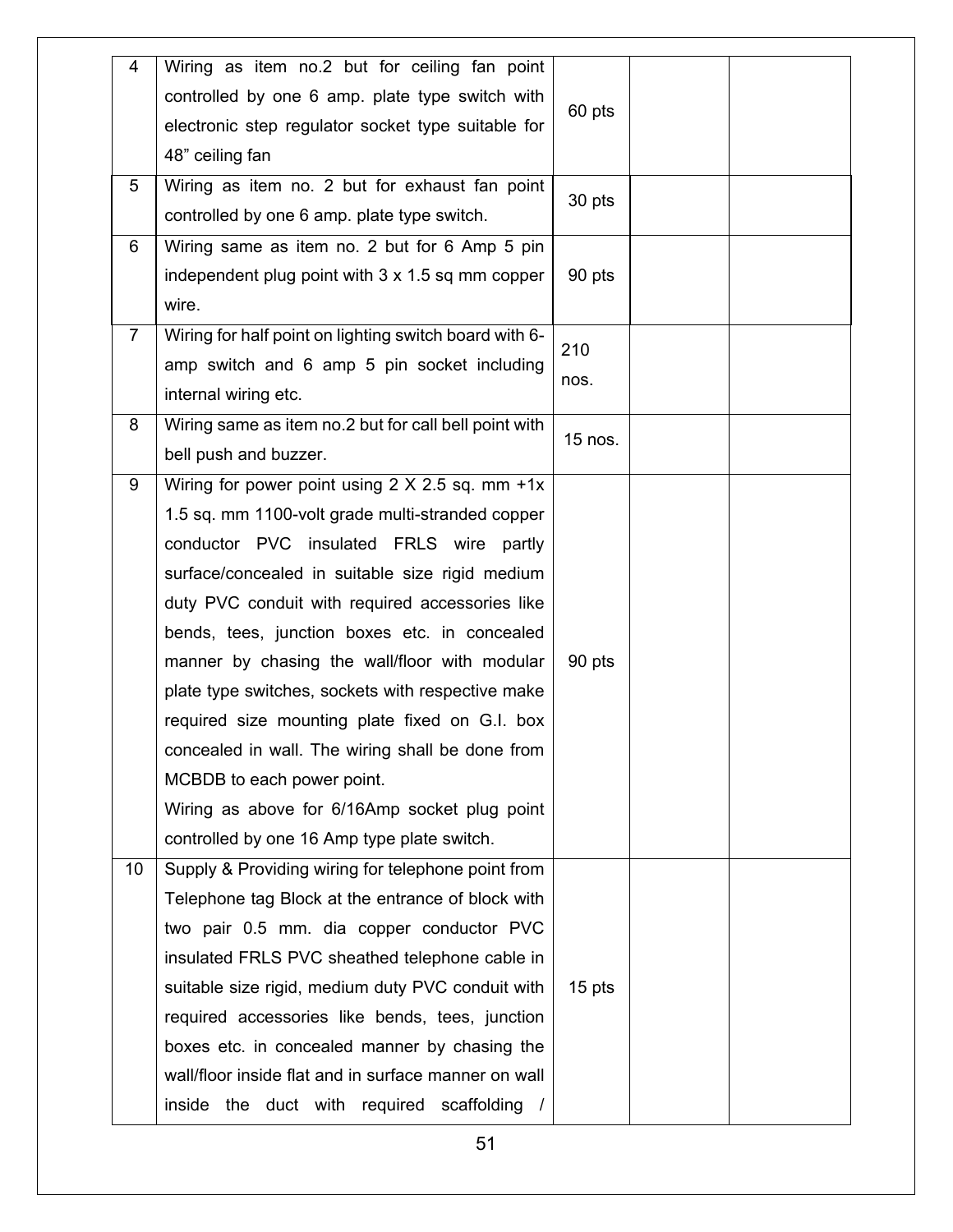| zula. Rate shall include for providing of modular<br>RJ-11 telephone jack (single) with respective make<br>required size mounting plate fixed on respective<br>make GI box concealed in wall including<br>termination of the telephone wire.<br>Same as item no. 10 but with looping of above<br>11<br>15 pts<br>point to be provided in bedroom<br>12<br>Supply & Providing wiring for TV cable point with<br>RG-6, co-axial cable in suitable size rigid, medium<br>duty FRLS PVC conduit with required accessories<br>like Bends, Tees, Junction boxes etc. in concealed<br>manner by chasing the wall/floor inside the flat. TV<br>cable splitter to be installed in the duct outside the<br>flat in pvc box and wiring shall be done for hall, |  |
|-----------------------------------------------------------------------------------------------------------------------------------------------------------------------------------------------------------------------------------------------------------------------------------------------------------------------------------------------------------------------------------------------------------------------------------------------------------------------------------------------------------------------------------------------------------------------------------------------------------------------------------------------------------------------------------------------------------------------------------------------------|--|
|                                                                                                                                                                                                                                                                                                                                                                                                                                                                                                                                                                                                                                                                                                                                                     |  |
|                                                                                                                                                                                                                                                                                                                                                                                                                                                                                                                                                                                                                                                                                                                                                     |  |
|                                                                                                                                                                                                                                                                                                                                                                                                                                                                                                                                                                                                                                                                                                                                                     |  |
|                                                                                                                                                                                                                                                                                                                                                                                                                                                                                                                                                                                                                                                                                                                                                     |  |
|                                                                                                                                                                                                                                                                                                                                                                                                                                                                                                                                                                                                                                                                                                                                                     |  |
|                                                                                                                                                                                                                                                                                                                                                                                                                                                                                                                                                                                                                                                                                                                                                     |  |
|                                                                                                                                                                                                                                                                                                                                                                                                                                                                                                                                                                                                                                                                                                                                                     |  |
|                                                                                                                                                                                                                                                                                                                                                                                                                                                                                                                                                                                                                                                                                                                                                     |  |
|                                                                                                                                                                                                                                                                                                                                                                                                                                                                                                                                                                                                                                                                                                                                                     |  |
|                                                                                                                                                                                                                                                                                                                                                                                                                                                                                                                                                                                                                                                                                                                                                     |  |
|                                                                                                                                                                                                                                                                                                                                                                                                                                                                                                                                                                                                                                                                                                                                                     |  |
|                                                                                                                                                                                                                                                                                                                                                                                                                                                                                                                                                                                                                                                                                                                                                     |  |
|                                                                                                                                                                                                                                                                                                                                                                                                                                                                                                                                                                                                                                                                                                                                                     |  |
|                                                                                                                                                                                                                                                                                                                                                                                                                                                                                                                                                                                                                                                                                                                                                     |  |
| living room and bedroom including taking of one                                                                                                                                                                                                                                                                                                                                                                                                                                                                                                                                                                                                                                                                                                     |  |
| RG-6 cable from splitter inside the pvc box to the                                                                                                                                                                                                                                                                                                                                                                                                                                                                                                                                                                                                                                                                                                  |  |
| Gr. Floor of the building through rigid FRLS PVC<br>15 sets.                                                                                                                                                                                                                                                                                                                                                                                                                                                                                                                                                                                                                                                                                        |  |
| conduit at accessible level with ferules mentioning                                                                                                                                                                                                                                                                                                                                                                                                                                                                                                                                                                                                                                                                                                 |  |
| flat numbers in Class -III flats. The rate shall                                                                                                                                                                                                                                                                                                                                                                                                                                                                                                                                                                                                                                                                                                    |  |
| include for providing modular TV sockets with                                                                                                                                                                                                                                                                                                                                                                                                                                                                                                                                                                                                                                                                                                       |  |
| respective make required size mounting plate fixed                                                                                                                                                                                                                                                                                                                                                                                                                                                                                                                                                                                                                                                                                                  |  |
| on same make G.I. box concealed in wall. The rate                                                                                                                                                                                                                                                                                                                                                                                                                                                                                                                                                                                                                                                                                                   |  |
| shall also include for terminating the TV cable at                                                                                                                                                                                                                                                                                                                                                                                                                                                                                                                                                                                                                                                                                                  |  |
| both ends with required cable connectors etc. The                                                                                                                                                                                                                                                                                                                                                                                                                                                                                                                                                                                                                                                                                                   |  |
| rate shall also include the cost of scaffolding / zula                                                                                                                                                                                                                                                                                                                                                                                                                                                                                                                                                                                                                                                                                              |  |
| required for cabling inside the duct.                                                                                                                                                                                                                                                                                                                                                                                                                                                                                                                                                                                                                                                                                                               |  |
| Same as item no. 12 but with looping of above<br>13                                                                                                                                                                                                                                                                                                                                                                                                                                                                                                                                                                                                                                                                                                 |  |
| 15 sets<br>point to be provided in bedroom.                                                                                                                                                                                                                                                                                                                                                                                                                                                                                                                                                                                                                                                                                                         |  |
| 14<br>Installation of lighting fixtures, fans (will be supplied                                                                                                                                                                                                                                                                                                                                                                                                                                                                                                                                                                                                                                                                                     |  |
| by Bank)                                                                                                                                                                                                                                                                                                                                                                                                                                                                                                                                                                                                                                                                                                                                            |  |
| Assembling,<br>installation,<br>testing<br>and                                                                                                                                                                                                                                                                                                                                                                                                                                                                                                                                                                                                                                                                                                      |  |
| 195<br>commissioning of tube light fitting/wall bracket/                                                                                                                                                                                                                                                                                                                                                                                                                                                                                                                                                                                                                                                                                            |  |
| nos<br>ceiling light fitting using required hardware with                                                                                                                                                                                                                                                                                                                                                                                                                                                                                                                                                                                                                                                                                           |  |
| required 2 core pvc insulated pvc sheathed flexible                                                                                                                                                                                                                                                                                                                                                                                                                                                                                                                                                                                                                                                                                                 |  |
| copper conductor wire.                                                                                                                                                                                                                                                                                                                                                                                                                                                                                                                                                                                                                                                                                                                              |  |